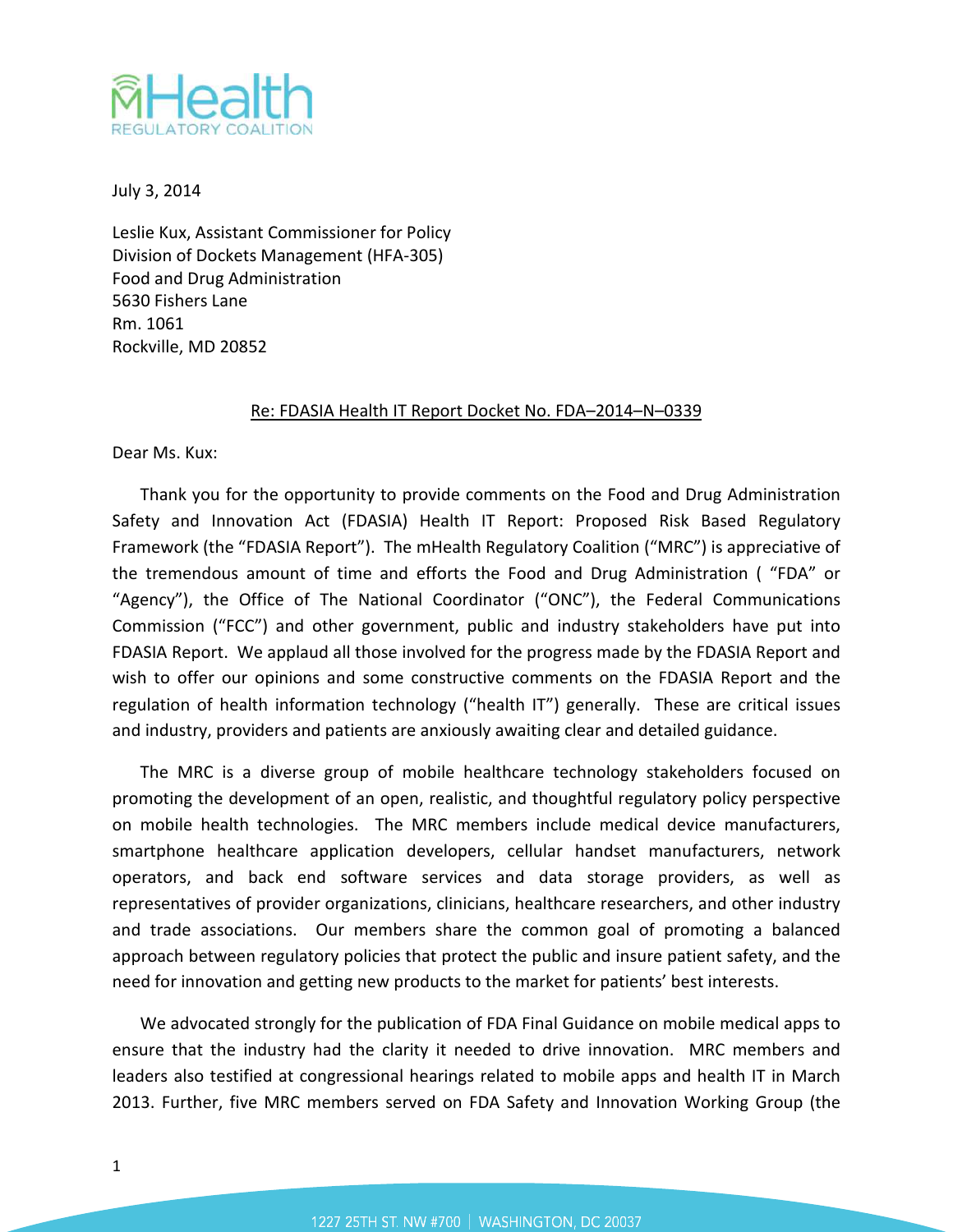"Working Group"), helping to define the Working Group's recommendations to FDA, ONC and FCC on a comprehensive health IT regulatory framework. The MRC wishes to continue its involvement in the development of a health IT framework by providing the Agency with these comments on FDASIA report.

Our goals with this commentary are to:

- Identify those aspects of FDASIA Report which we agree with,
- Address our conceptual concerns with a three-tier system for regulating health IT,
- Provide feedback on a few specific issues and ambiguities raised by the FDASIA Report, and
- Propose some 'next steps' for FDA in the regulation of health IT.

In addition to this commentary, we have also included several appendices which address aspects of health IT regulation which merit further explanation. Appendix A will address our comments on the FDASIA Report's proposed three-tier structure in detail, Appendix B contains a policy paper drafted by the coalition on FDA's Accessory rule and its applicability to health IT and Appendix C addresses the use of health management health IT by consumers.

Finally, we end with a brief reminder to the Agency regarding the importance of issuing well-balanced guidance on health IT in a timely manner and the impact the lack of regulatory clarity has on the health IT industry. We must emphasize the importance of providing clear guidance to industry as soon as possible. Much of industry and the investment community has been waiting for a detailed understanding of the regulatory framework before devoting time and money to new technologies. Clear and specific guidance is urgently needed to enable and accelerate innovation.

### **I. Where the FDASIA Report Succeeds**

We would like to begin by congratulating FDA and the other agencies involved on several aspects of FDASIA Report. It is the MRC's opinion that many of the concepts and suggestions proposed in FDASIA Report are on point and will be important to adhere to in the development of a regulatory framework.

First and foremost among these is the clarity the FDASIA Report provides about the role that FDA will play in health IT regulation. The report clearly and repeatedly says that FDA will not expand its regulatory scope. We believe it is very important for FDA to go on record as making that broad commitment, but we were also interested in specific limitations the Agency agreed to: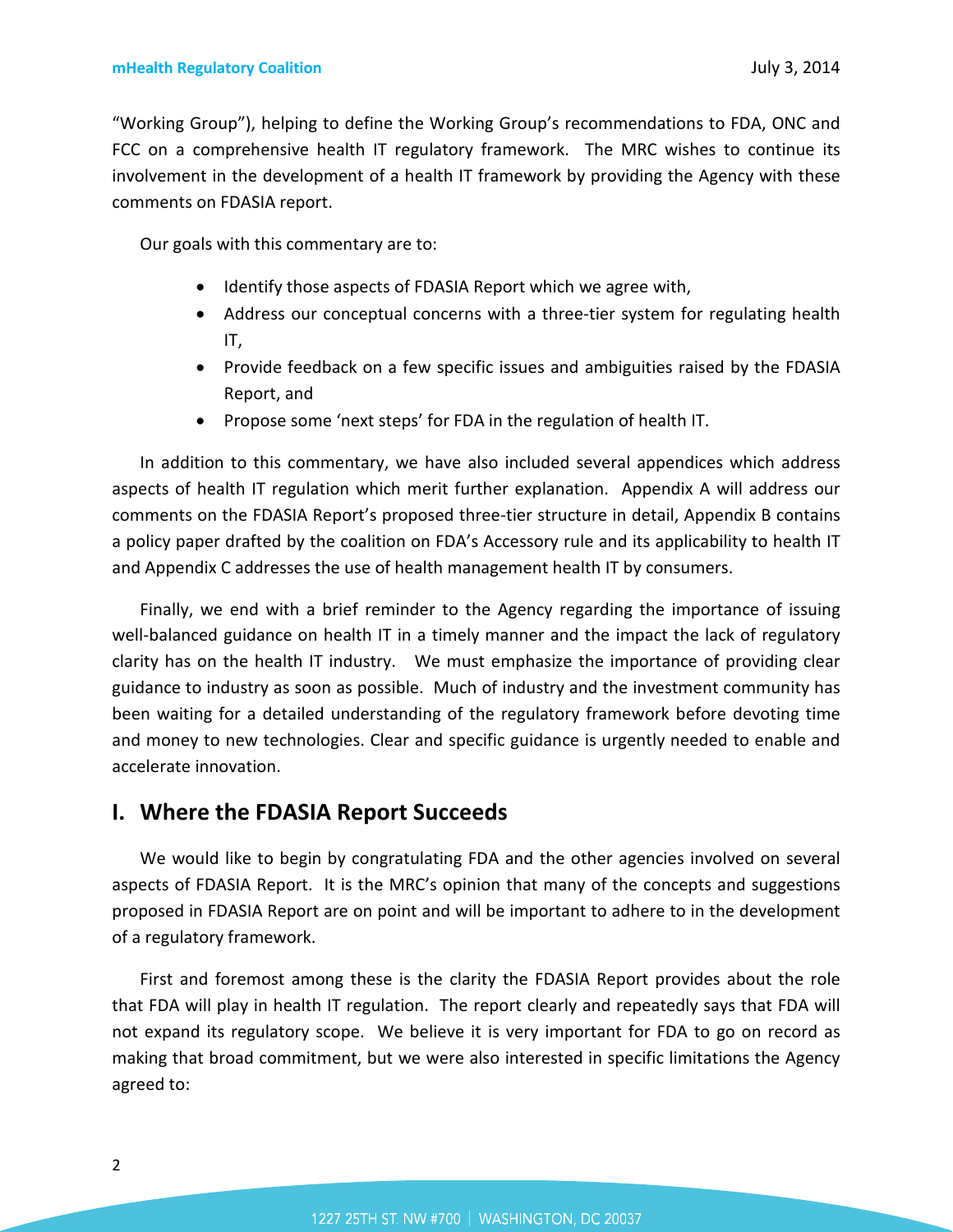- The FDA says that it does not plan to "focus its oversight on" the middle category, the health management health IT functionality.<sup>[1](#page-2-0)</sup> The MRC agrees that FDA should limit its authority over health IT, but we are concerned that the broad definition of health management health IT functionality could be problematic as explained further on in this commentary.
- FDA reiterates statements that it made in its final mobile medical app guidance issued in September 2013 that the Agency does not plan to regulate cell phones and cell phone manufacturers simply because an end user can operate a mobile medical app on one. $2$
- FDA also suggests that if a piece of software constitutes health management health IT and happens to meet the statutory definition of a medical device, but does not include higher risk device functionality, then the Agency does not intend to require facility registration or product listing.<sup>[3](#page-2-2)</sup>

Second, ONC will play the central role in overseeing the middle category, the health management health IT functionality. The MRC agrees that a singular entity needs to take the lead in developing policy with regard to health management health IT, and that it is a very wise idea for the three agencies involved to decide that ONC will carry that ball. In the same vein, while ONC will exert leadership, it will not regulate health management health IT. The MRC agrees that such software should not be subject to regulation and instead, concerns about safety and efficacy should be addressed by voluntary standards, certification and other private sector tools.

Third, adverse event reporting is important and should be improved, and can be improved by the creation of the Health IT Safety Center, as proposed in the FDASIA Report. We request that FDA and the agencies involve provide additional clarity on how the Health IT Safety Center would function, but we support the effort to improve the collection of data about health IT safety. Many of the members of the Working Group believed that there were gaps in our knowledge that could be addressed through better data collection and sharing.

Finally, the FDASIA Report recommends taking numerous steps to facilitate the interoperability of medical devices and health IT used in systems. Interoperability is an important aspect that has been missing from some other health IT policy initiatives. The FDASIA Report expressly uses the word "functionality" to make clear that the regulatory divisions proposed have nothing to do with where a given program might reside. Considerable work needs to be done to determine how to regulate health IT which functions in a system and

<span id="page-2-1"></span><span id="page-2-0"></span> $^{1}$  See page 4 (upper left hand corner) of the FDASIA Report.

<span id="page-2-2"></span><sup>&</sup>lt;sup>2</sup> See page 6 of the FDASIA Report.

 $3$  See page 23 (lower right hand corner) of the FDASIA Report.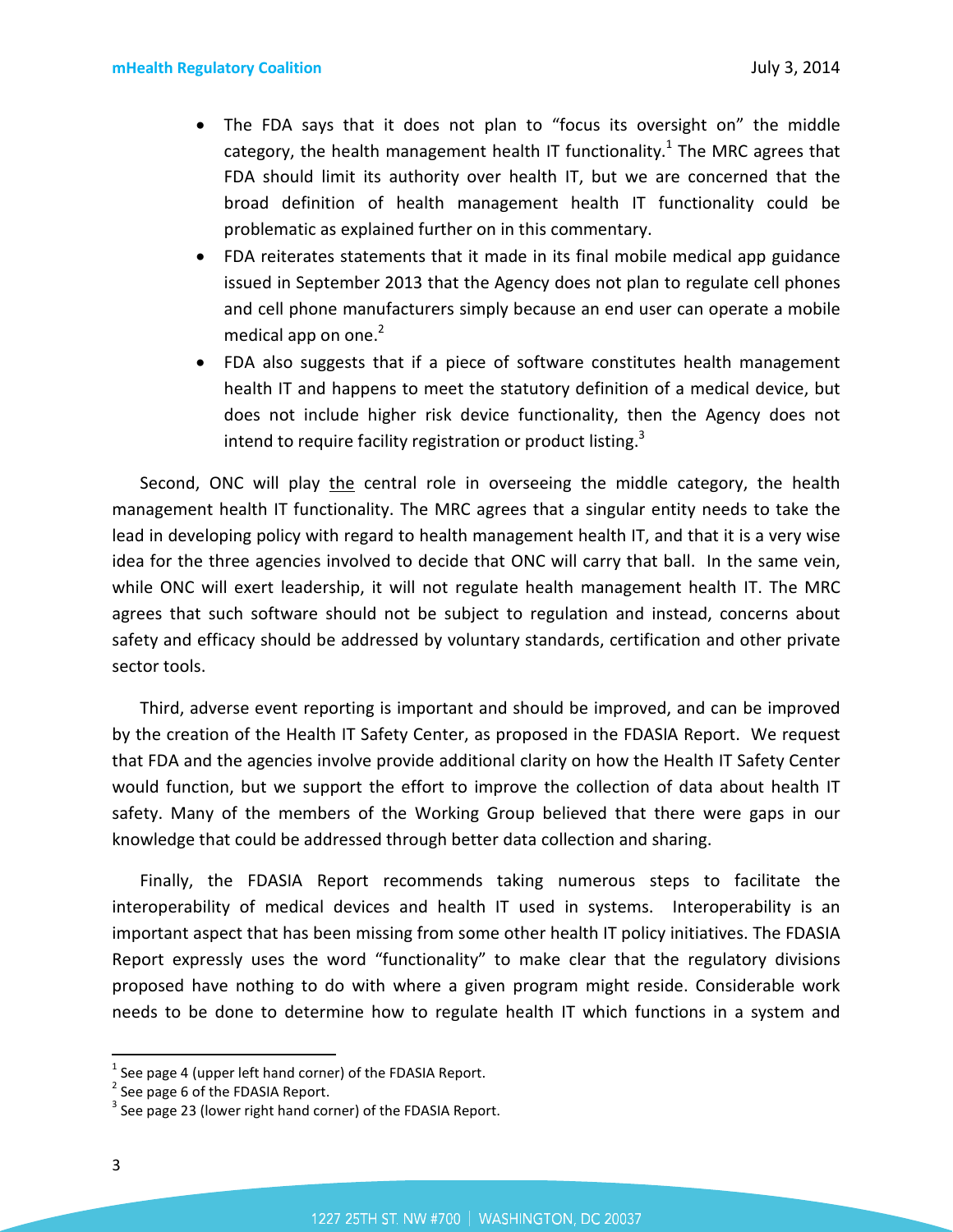especially the interoperability issues, but the FDASIA Report rightly identifies these issues as needing attention.

## **II. Concerns with a Three-Tier Regulatory Framework for health IT**

The MRC is extremely concerned with the feasibility of a three category system under which all health IT will be regulated. A simplistic approach like that assumes an ability to draw black and white lines between the different categories. Rather, the lines between different types of health IT are grey at best and a three category approach also ignores important risk factors. Additionally, this approach ultimately misinterprets the direction in which medical device technology and health IT is heading. In particular, the FDASIA Report's proposal does not address complex systems that could include all three categories proposed and also integrate traditional medical devices. We have attached as Appendix A our detailed analysis of a threecategory system which we hope the FDA will review and consider.

### **III.The FDA Accessory Rule, and Wellness vs. Disease**

We want to highlight two important concepts discussed in the report which the three agencies need to address when developing a health IT regulatory framework: (i) the FDA accessory rule; and (ii) wellness vs. disease. A traditional application of the FDA accessory rule to health IT products will frustrate the rule's purposes and could lead to the unnecessary regulation of low risk products. The MRC makes several recommendations below on how the accessory rule should be tailored with respect to health IT. Wellness management is a modern concept that does not fit neatly into a scheme that is focused on regulation of devices that diagnose or treat diseases. The application of FDA's authority to health IT focused on wellness should be limited in consideration of the low risk nature of such software. The MRC also makes several recommendations below on an appropriate regulatory framework for wellness based health IT.

- A. Clarifying the accessory rule is extremely important
- *A Technology Trend*. The future belongs to sharing medical device data among various technology platforms and mobile devices. Everything that produces or receives medical device data, whether therapeutic or diagnostic, will likely be connected to a network. So, for example, a blood glucose meter will be connected to a cell phone, which will connect to a cell tower, which will connect to a local area network, which will connect to a server, which will dump data in an electronic medical record (EMR), which a physician will view on a tablet or smartphone. The traditional approach to regulating products connected to medical devices is outdated in today's environment where a web of medical and non-medical products interconnect. The old approach results in over-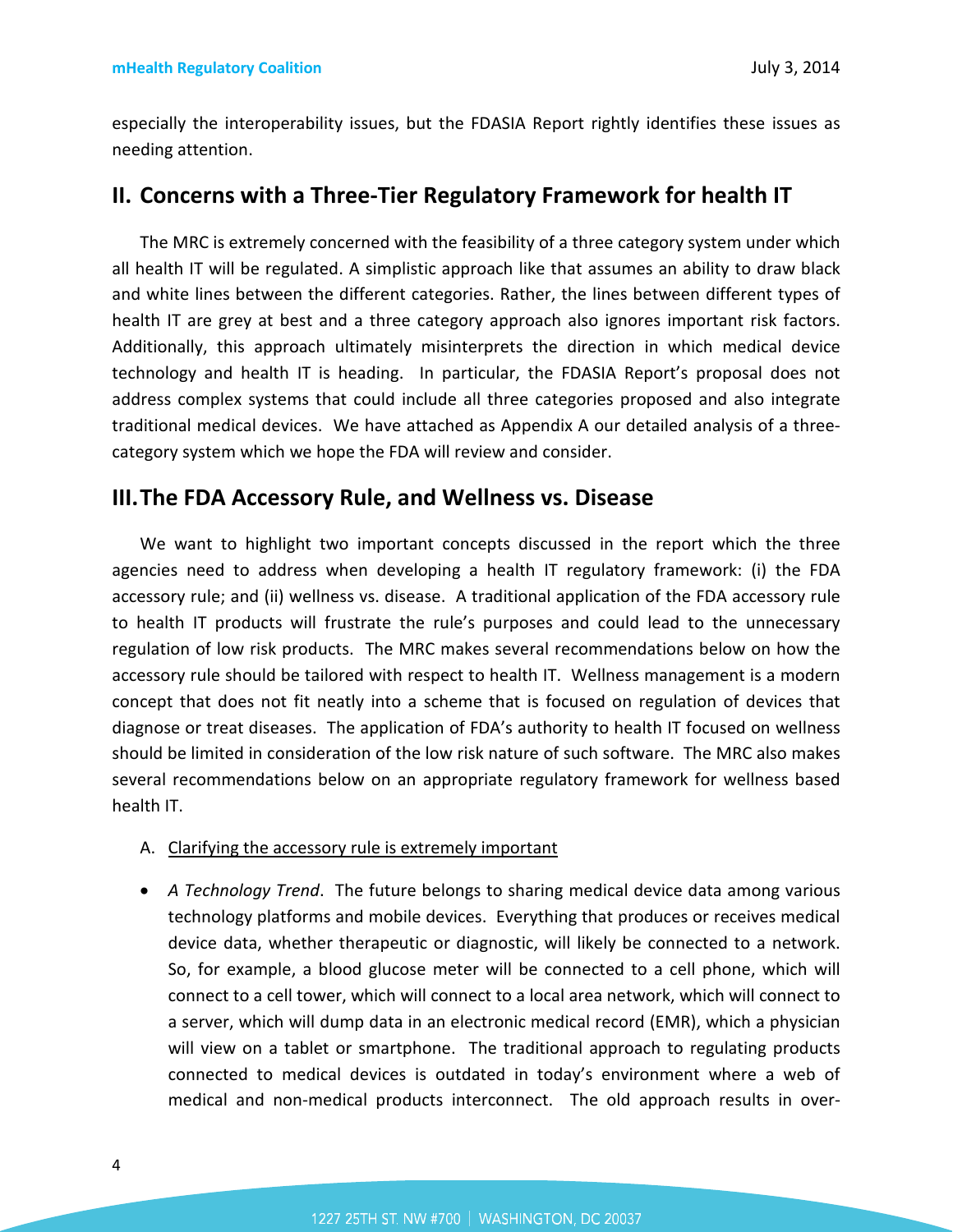regulation of many heath IT products - products that simply do not involve sufficient risk to warrant regulatory oversight.

- *Historical FDA Policy*. FDA has generally regulated products that connect to medical devices by placing them in the same regulatory classification as the "parent" medical device. FDA considers these connected products to be accessories to the "parent" device.
- *The Challenge*: This approach would seem to regulate accessories once removed, twice removed—indeed, the whole family tree – at the same level as the "parent" device. The Agency's theory was simply: if an accessory breaks, the risk to the patient would be the same as if the parent medical device broke. However, that does not always make sense. Consider the example of a simple USB cable that can be purchased off the shelf at any electronics store to connect a smart phone to a computer. If that USB cable is intended and marketed to be used with a glucose meter to enable the download of data from the glucose meter to a smart phone, that USB plug would be considered an accessory to the glucose meter and would be regulated the same way as the blood glucose meter - as a Class II device. This results in regulatory overkill, as harmless widgets get heightened regulatory scrutiny just because they help transfer data from a Class II or Class III medical device.

*MRC Recommendation*: We recommend the Agency take the critical steps below to provide clarity with respect to the treatment of accessories, avoid unnecessary up-regulation and overly burdensome requirements and protect patient safety by assuring appropriately substantiated claims of compatibility.

- 1. Clearly define what is and is not an accessory.
- 2. Regulate an accessory under the same classification as the parent device only if the accessory does not fall within an existing classification or a newly created accessory enforcement discretion category.
- 3. Avoid overly narrow interpretations of existing classification regulations and establish additional classification regulations for common mHealth accessories based upon the accessory's risk.
- 4. Clearly articulate the application of the accessory rule to general purpose platforms, complex systems and interoperable products.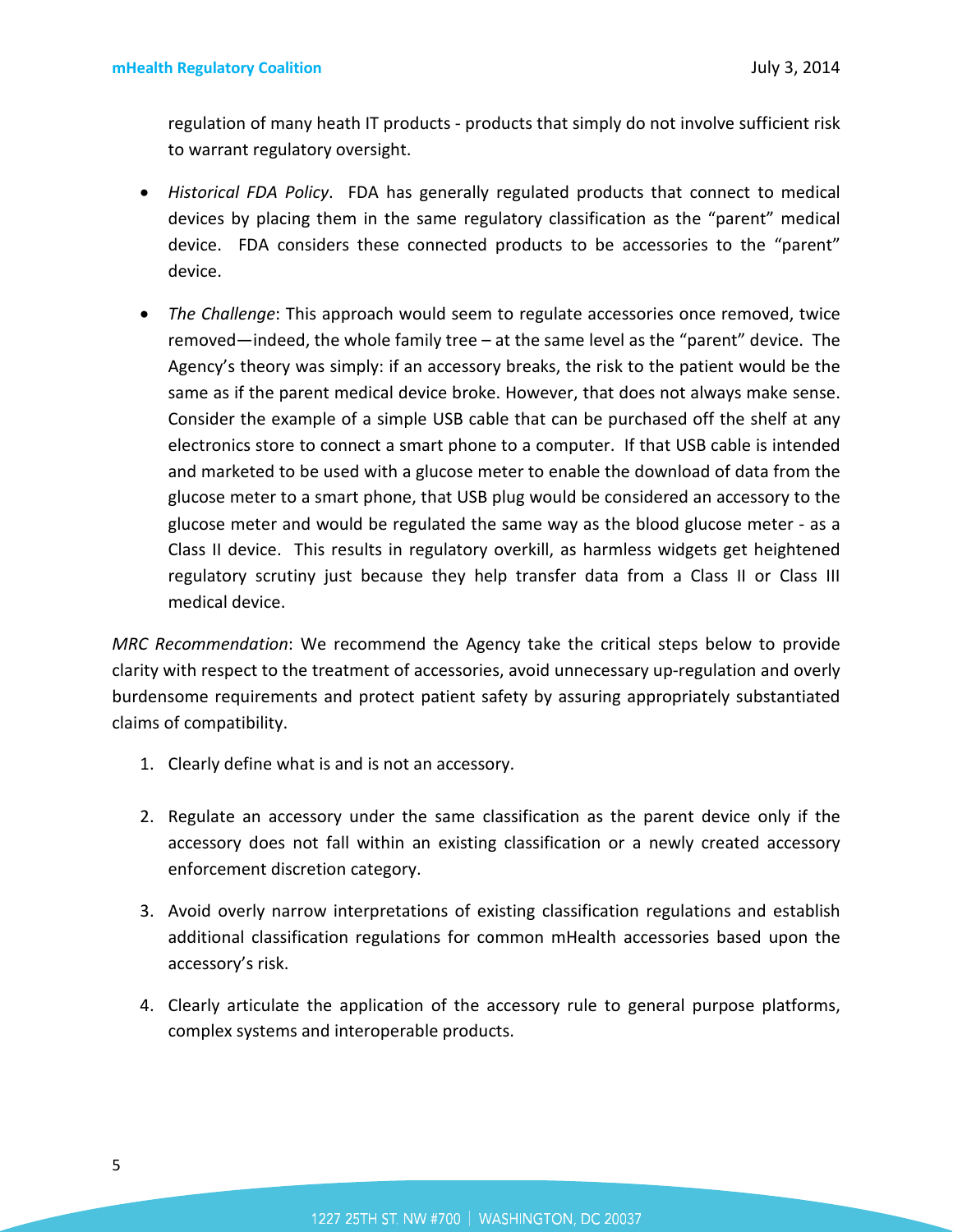- 5. Provide guidance regarding de novo submission requirements for mHealth products and streamline the de novo process.
- 6. Document its use of any enforcement discretion in a way that can be consistently and confidently relied upon by industry.
- 7. Ensure accessory claims of compatibility with a parent device are appropriately validated through FDA's post market inspection processes.
- B. Importance of Guidance on Wellness Focused Software
- *A Trend of Managing Health through Lifestyle Choices*. Today, we are more aware of how lifestyle choices can impact our health generally and affect certain diseases and conditions more specifically. We also have access to mobile technologies that provide information about an individual's health or condition in their daily environment. Much of this information was not previously available outside of the traditional healthcare setting, but can be used today by patients and consumers to inform lifestyle decisions. As a result, individuals are able to more actively manage their overall health. This engagement has the potential to not only benefit the individual but also public health at large.
- *Historical FDA Policy*. FDA regulates products that are intended for use in the diagnosis, treatment, or prevention of disease or a medical condition. Intended use is determined, in part, by the claims a manufacturer makes about its product.
- *The Challenge*. The Food, Drug and Cosmetic Act was written in a different era—where disease was the doctor's domain and the impact of lifestyle choices was not wellunderstood. The traditional approach to regulate products is outdated in today's environment where patients and consumers use technology to engage and invest in their wellness as a way to improve their overall health. The line between treating a disease and maintaining a healthy lifestyle is blurred and so is the line between regulated and unregulated claims. Without further clarity, many health IT products could become over-regulated based on their claims even though they present virtually no or low risk to patients. This will have the further adverse effect of stifling innovation in an area that has the potential to radically improve public health and wellness.

Take, for example, the developer of a mobile app that monitors and tracks a user's daily exercise. This developer might claim that using the app can reduce the risk of heart disease or diabetes or help treat obesity. That same developer may claim that its app can be used to monitor daily activity, manage your heart health, or improve the user's physical condition.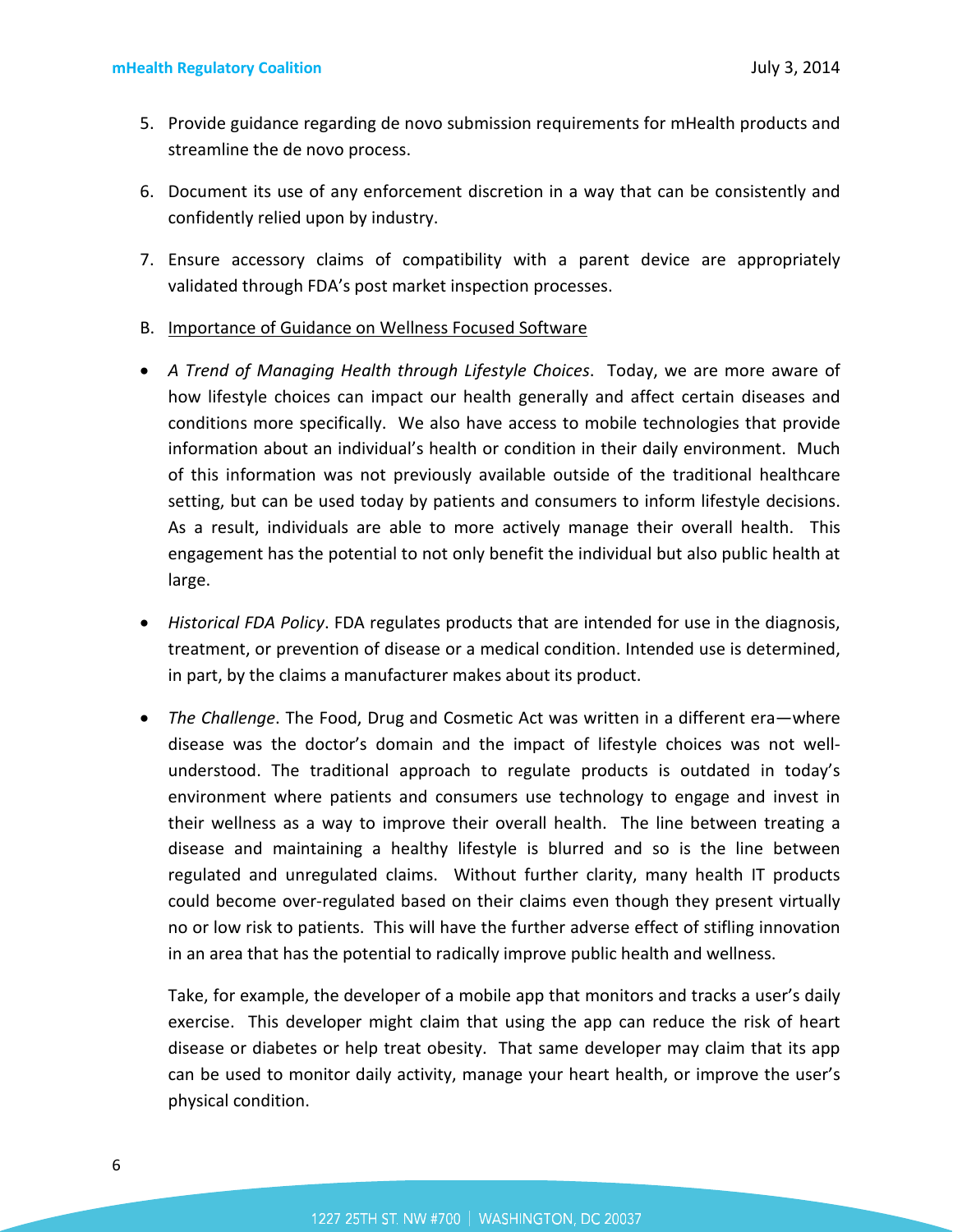Which of these claims would make this app a regulated medical device? The ambiguity in the definition of a medical device and/or the words in the claims themselves results in a lack of regulatory clarity and predictability for many of these health IT products.

*MRC Recommendation*. FDA must provide a predictable, risk-based regulatory framework which excludes low risk products that benefit consumer engagement and public health from active regulation. As detailed in Appendix C, MRC specifically recommends FDA take the following actions:

- 1. Define a new category of diagnostics for managing wellness that is intended to be used by asymptomatic individuals, who may be at risk for a certain disease or condition, to trend and track their health data over time to manage their health.
- 2. Clarify that such managing wellness products would be subject to enforcement discretion.

# **IV. Specific Concerns Regarding the FDASIA Report and Ambiguities to be Addressed**

In addition to our broader comments regarding a risk-based regulatory framework and the regulation of health IT generally, the MRC also wishes to pose a few questions and address specific concerns we had with the FDASIA Report. We hope that the questions to the Agency below will help to define the aspects of the proposals in the FDASIA Report which need to be further addressed.

### A. Role of the FDA

FDA indicates that it does not intend to focus its oversight on software in the health management health IT category, even though the software may meet the definition of a medical device. The problem is that FDA does not indicate how they might react if a health management health IT application begins to introduce harm to users or patients. Will these products be monitored? What would push a product from one category to another? Does functionality need to change for this to occur or will healthcare practices play a role?

### B. Function vs. Platform

The report states the focus is on the function and not the platform. However, there is not a clear indication of whether or how marketing claims may influence the decision. For example, if a cell phone manufacturer states that their phone is great for running mobile medical apps. In this case, the phone manufacturer is not developing the app, that is the 'function', but claiming use for their 'platform' with these types of apps.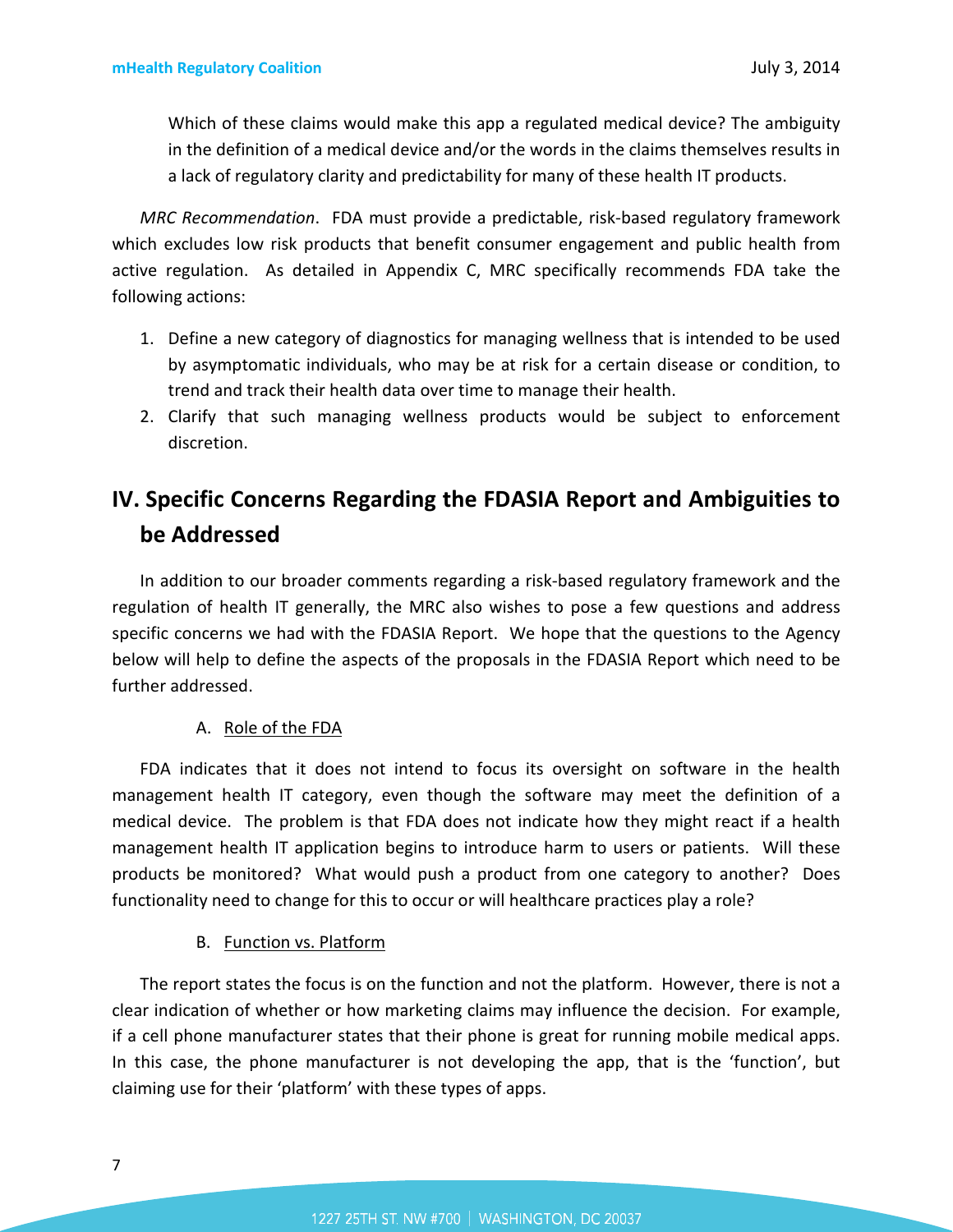### C. Regulation of Electronic Health Records (EHR)

In both the FDASIA Report and several FDA town hall meetings, the FDA has stated that they do not intend to focus oversight on EHRs. However, if a function inside an EHR meets the definition of medical device health IT, then FDA will regulate the medical device health IT functionality. From an operational standpoint, how will the FDA regulate such functionality without regulating the EHR as whole? What information is and is not included in an associated design history file for such embedded medical device health IT functionality? In a filing? What is the scope of risk management expected for the EHR as whole? What evidence is sufficient to define the boundary between the regulated and non-regulated software if the regulated module is operating inside the non-medical software (of which I also have design control over)?

### D. Practicality of Industry led Approach for Health Management Health IT

Activities associated with the health management health IT software in the report include: (a) promote use of quality management principles; (b) identify, develop, and adopt standards and best practices; (c) leverage conformity assessment tools; and (d) create an environment of learning and continual improvement. Participation and incorporation of these various concepts are voluntary as ONC has no enforcement powers. For companies creating or using software from the health management health IT category, what is the incentive to participate in the proposed self-regulation? For example, why would a manufacturer spend resources to participate in the Health IT Safety Center? If a consumer, say a hospital, already expends a great deal for meaningful use under HITECH; why would that consumer volunteer to be part of the Health IT Safety Center work? There do not appear to be compliance or financial incentives to drive involvement. Without incentives, the agencies are unlikely to influence entities to participate.

# **V. Proposed path forward**

The FDASIA process, as authorized by Congress and pursued by FDA, ONC and FCC, involved the creation a federal advisory committee. This FDASIA committee worked throughout the summer of 2013, met over 30 times and ultimately produced a report that was communicated to the three agencies above in September 2013. The MRC participated in that committee and our natural assumption was that the three agencies would use what the advisory committee recommended as a starting point for developing its proposed regulatory framework. Of course the three agencies would be entitled to accept, reject or modify any of the recommendations from the federal advisory committee.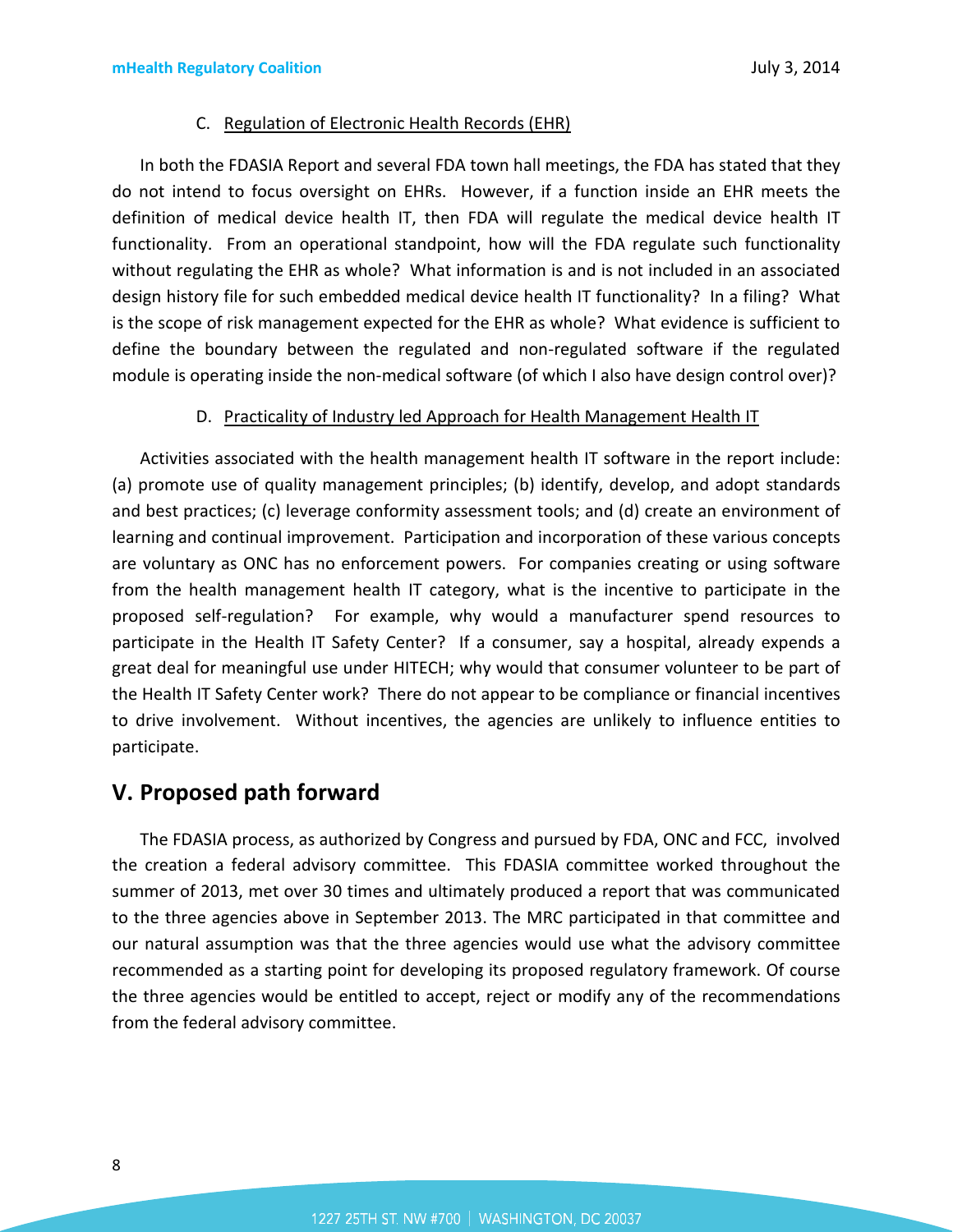#### A. Issues with the Execution of the FDASIA Process

Unfortunately, something was lost in the process. The federal advisory committee addressed many important issues in its recommendations that were simply left unaddressed by the three agencies and the FDASIA Report. For example, in the PowerPoint presentation that constituted the advisory committees recommendations, the advisory committee specifically recommended that the three agencies:

- Develop a detailed, flexible taxonomy for health IT that would allow the appropriate risk classification of specific items of health IT. Instead, in the FDASIA Report, the three agencies take a giant step backward to simply say that all health IT should be sorted into three buckets, with very little guidance as to how exactly that is supposed to be done.<sup>[4](#page-8-0)</sup>
- Building on that taxonomy, the advisory committee recommended specific risk factors the three agencies ought to consider as they try to stratify health IT for regulatory purposes.<sup>[5](#page-8-1)</sup> In FDASIA report that the three agencies released, there is not one whisper or hint regarding how the Agency's view those risk factors, and whether they can be used to parse health IT either into the three buckets suggested by the agencies, or within those buckets for specific regulatory purposes.
- The advisory committee recommended that the agencies develop a plan for addressing weaknesses within the regulatory programs of the three agencies.<sup>[6](#page-8-2)</sup> For some reason, the three agencies omitted any discussion of these issues. That could not be simply because the issues were agency specific. The report does recite the areas where clarity is needed in FDA regulation based on slide 35 of the advisory committee report. The advisory committee spent numerous hours developing and refining these recommendations about needed improvements, directly responsive to the request of Congress in Section 618 of FDASIA. It is incomprehensible why the three agencies would simply ignore these aspects than in their report to Congress. Frankly, it should not matter that some issues were specifically addressed to individual agencies. Section 618 of FDASIA did not authorize the FDA, ONC or FCC to ignore an issue simply because it resides within a single agency.

Overall, the three agencies resolved fewer issues than the list recommended to it by its advisory committee. To help health IT developers innovate the agencies need to develop clear policies in a more timely way. Regrettably, the agencies are failing to do the very thing industry needs most, which is to make a decision.

<span id="page-8-0"></span><sup>&</sup>lt;sup>4</sup> See slides 12 through 15 of the FDASIA federal advisory committee PowerPoint Presentation.

<span id="page-8-2"></span><span id="page-8-1"></span><sup>&</sup>lt;sup>5</sup> See Slides 16 through 29 of the FDASIA federal advisory committee PowerPoint Presentation.

 $^6$  See Slides 36 through 39 of the FDASIA federal advisory committee PowerPoint Presentation.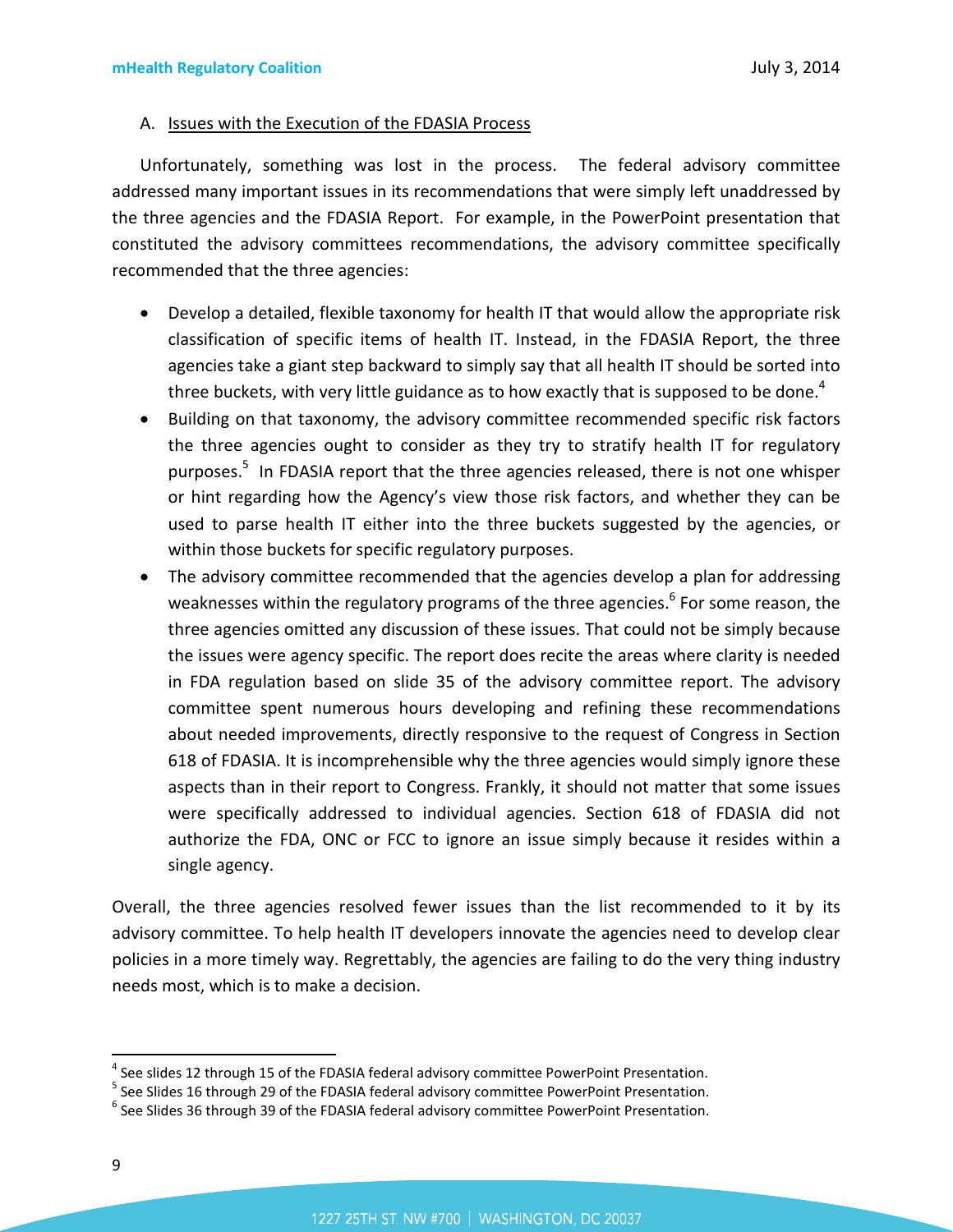In December 2010, the mHealth Regulatory Coalition issued a report entitled "A Call for Clarity: Open Questions on the Scope of FDA Regulation of mHealth." In that 61 page report, we provided in detail numerous questions regarding the scope of FDA regulation that needed to be addressed so that companies wishing to develop mobile apps could do so with a clear understanding of whether FDA regulated those apps or not. Ever since then, now coming up on four years, we have been asking FDA such things as:

- Exactly when does a piece of hardware or software become an accessory to a parent medical device (and thus regulated with the medical device)?
- Where exactly is the dividing line between unregulated claims related to wellness and regulated claims related to disease?
- Exactly which types of clinical decision support software does FDA regulate and which do they not?
- How does FDA treat software modules that may be unregulated individually but are combined ultimately to form a regulated piece of software?

The mobile medical app guidance from September 2013 answered some of the frankly easier questions. But the more difficult questions listed above have remain unanswered for years now. We were hoping that the FDASIA Report would take us at least partway down that road. It is a report to Congress, so we understand that it must be at a high level, but at the same time we were expecting more detail than was provided and more answers to our repeatedly asked questions.

### B. The MRC's Approach – What would we have done differently?

First, we would have proposed a more nuanced explanation for how a software developer could determine into which of the three buckets outlined in the FDASIA Report a given piece of software falls. Last summer our general counsel, Bradley Thompson, served on the Working Group that offered input to the three agencies in advance of this report. In fact, he co-chaired the regulations subgroup. As a part of that input, in the Working Group's final presentation to the agencies, the Working Group outlined about a dozen factors that could be used to discern highfrom low risk health IT.<sup>7</sup> Those factors include things like the intended use of the software, the knowledge and experience level of the intended user, the seriousness of the disease being diagnosed or treated, the transparency with which the software operates and so forth. In the FDASIA Report, we were really hoping to see the agencies' assessment of those factors: (1) do they agree with them, disagree, or are they unsure and need additional input; and (2) do the recommended factors help put a given piece of software into the correct bucket? Unfortunately, we received none of that clarity, but were instead given three simplistic buckets

<span id="page-9-0"></span> $^7$  See slide 20 of the FDASIA federal advisory committee PowerPoint Presentation.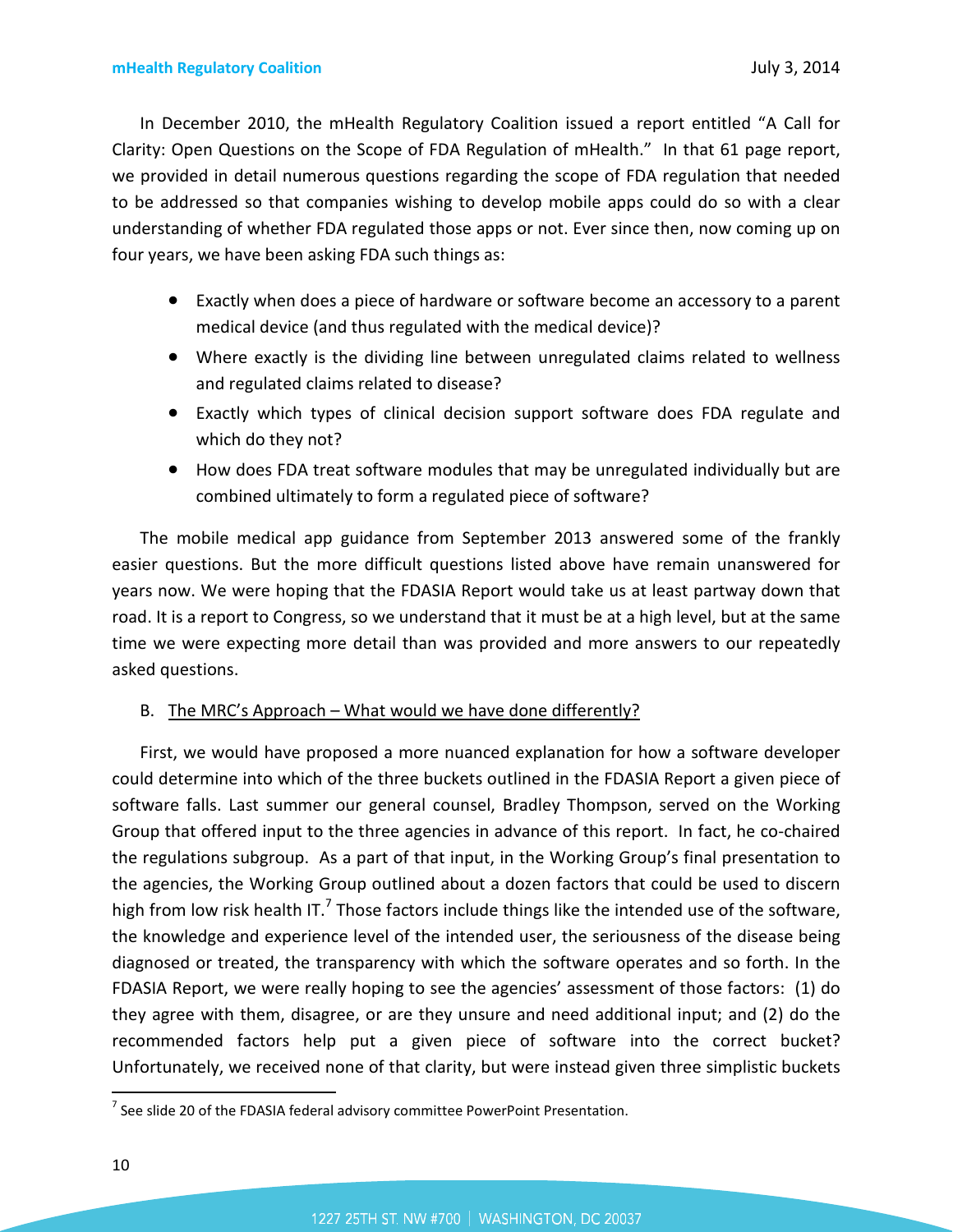with no real words of wisdom to discern how a given piece of software might be placed in the correct bucket. The MRC and the health IT industry want and need more.

Second, we were hoping the FDASIA Report would explain in more detail the future process for tackling the issues that remain. We understood that the FDASIA Report would not answer all questions. Frankly, no one who appreciates our political process would expect that type of a result. The agencies expectedly stated that they would be publishing Federal Register notices that would establish a 90 day comment period as well as the dates for a public workshop to discuss these issues. But what happens after those 90 days? We really have very little idea, other than FDA's regulatory agenda written last fall which included the development of several guidance documents of interest. The health IT industry needs to know if that is still the FDA's plan. We also need to know when those documents will be released. If past experience with the FDA on this topic is any indicator, presumably we would just see proposed documents without a time frame for making them final. We were looking for more substance with regard to the future plans of the agencies to tackle these issues.

Ultimately, important substantive questions remain about FDA's oversight of software that constitutes a medical device. Until these questions are truly answered, companies must make investment decisions every day about whether to develop a high-value mobile app that may or may not be FDA regulated. That makes it very difficult to do business and consequently stifles innovation.

#### C. The Desired Shape of the Ultimate Work Product

One of the more interesting aspects of the FDASIA Report was its discussion of clinical decision support software, or "CDS." The report provided about a dozen examples of CDS that FDA would not regulate, and about a half-dozen examples of CDS that FDA would regulate. That was helpful, although quite honestly most of those examples were already known. Even with these examples, however, the FDASIA Report fall short of providing the level of clarity the health IT industry requires.

The fundamental problem is that the examples the FDA provides are no substitute for understanding the rule that separates the regulated from the unregulated. To borrow a principle from geometry, points are not lines. The MRC and the health IT industry need lines. We need to see the general rules that define the scope of FDA regulation. Unfortunately, the CDS examples the FDASIA Report provides have limited value because they are not even near the borderline. Instead, they are the outliers. So they do not help us understand or discern the line that defines the boundaries of FDA jurisdiction.

Simply put, points cannot define the jurisdictional line as illustrated in the following chart: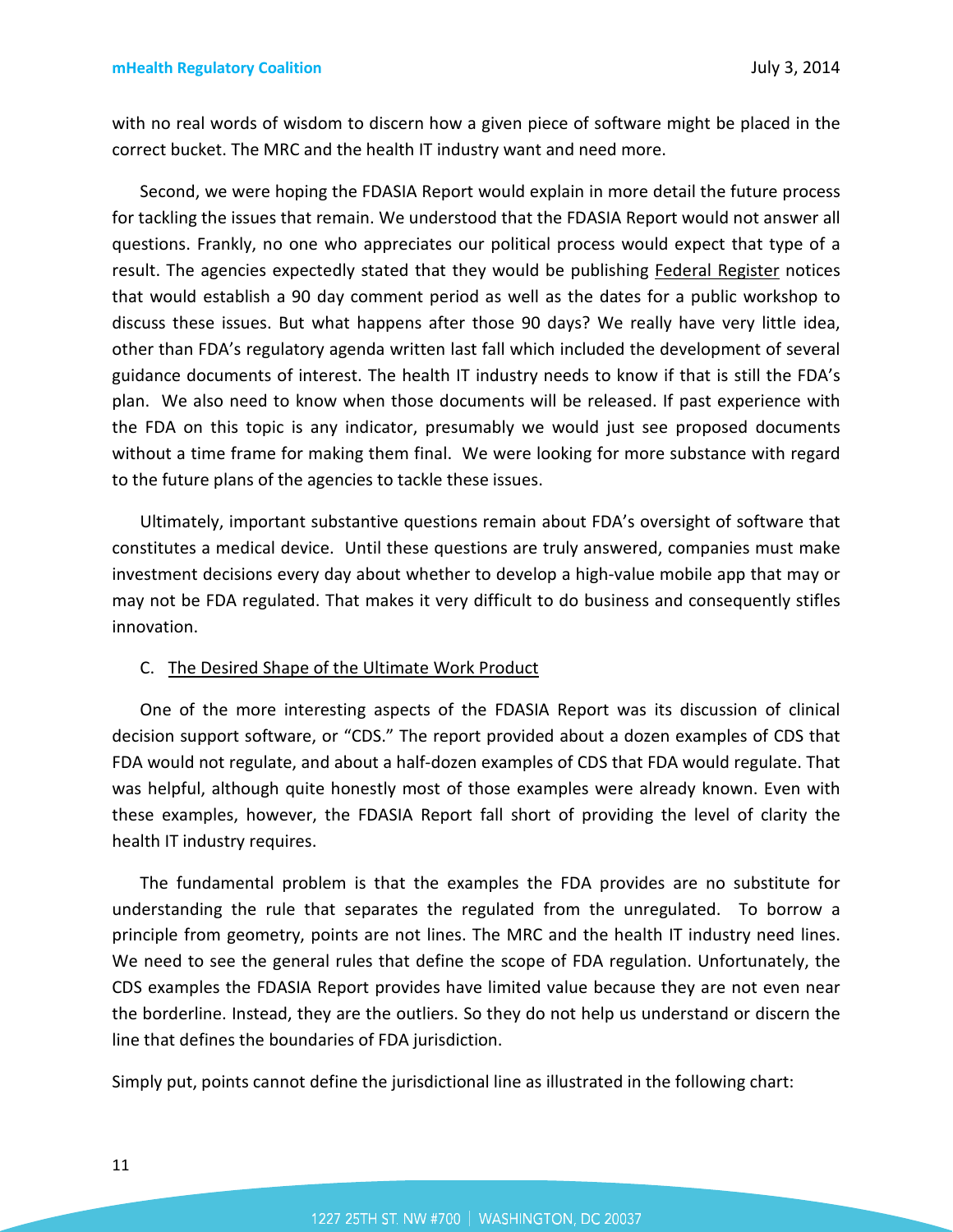

We need to define the line as well, and use the examples to illustrate points on either side.

The MRC appreciates that the line between regulated and unregulated CDS specifically, and health IT generally, is extremely difficult to draw, and the devil is very much in the details. In fact, we are not talking about two-dimensional geometry but rather a multivariate system, and the true line that defines FDA jurisdiction is not even close to straight. It cannot be so. Technology and medicine both are simply too complicated for the line that defines the risk associated with the intersection of those two disciplines to be simple and straight. If there were a straight and simple line, someone would have thought of it by now and suggested it. Unfortunately, no one has come up with that Holy Grail of health IT regulation and we should abandon the possibility of a simple solution.

Speaking more practically, the final work product actually needs to be a detailed articulation of the lines (as complex as they may be), but also must include numerous example points. Those two techniques working together will be necessary to convey a full understanding such that technology developers can appreciate where their new technologies, not even on the drawing board right now, will fit in the future.

# **VI. Conclusion**

We would like to work collaboratively with the three agencies to devise a more sustainable solution to the complex problem posed by health IT. We hope that this commentary and our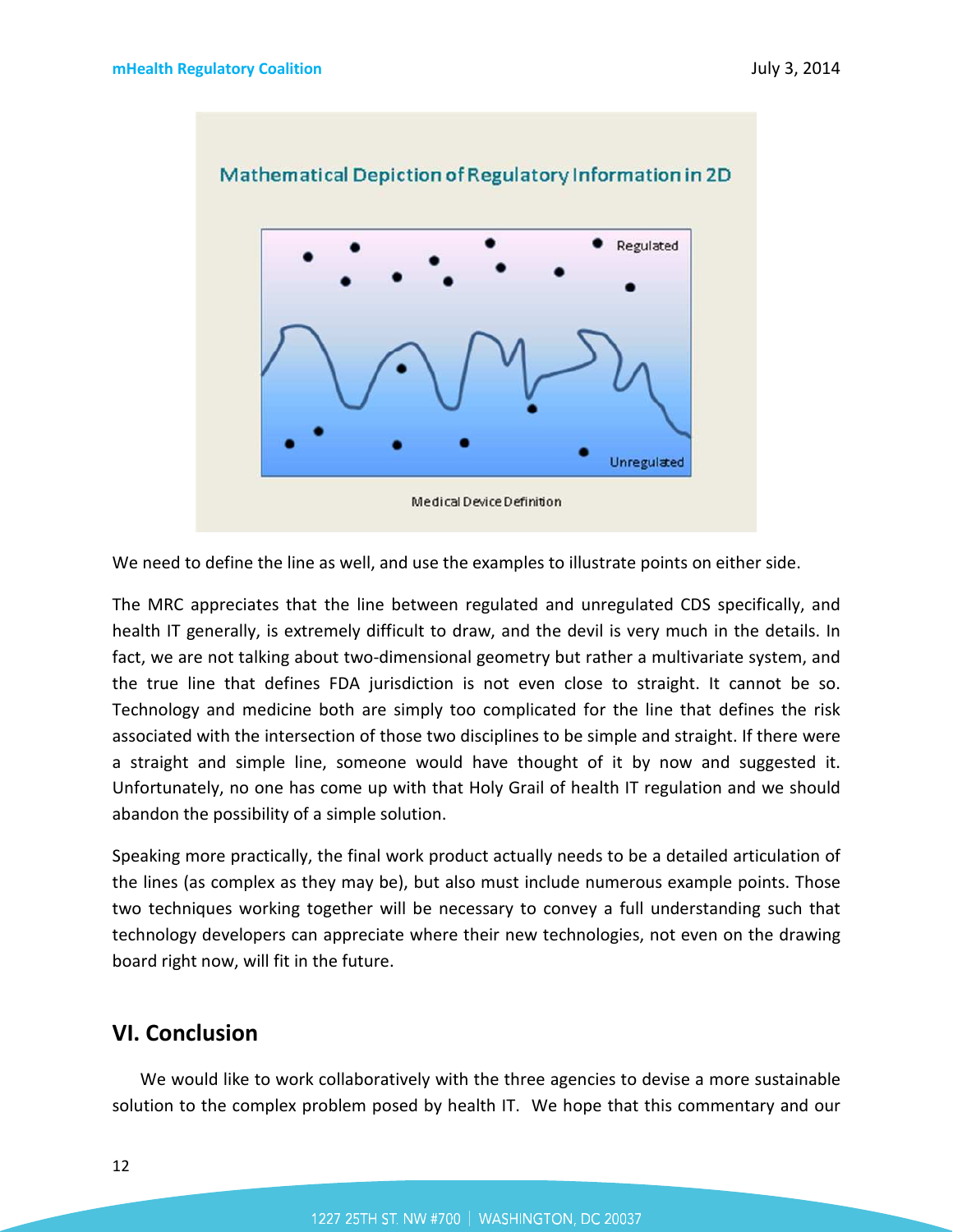supporting documentation will aid FDA, ONC and FCC in the daunting task they have been assigned. Furthermore, we are well underway in developing a regulatory paradigm that includes a nuanced classification process and a regulatory scheme based on some best practices we have seen work well in the European Union. In particular, in this area of lower risk medical technology, we have seen certifying bodies provide both significant confidence in the safety of products as well as a quicker pathway to market. We would like to work collaboratively and expeditiously with the agencies to lay out some options that would ensure appropriate oversight at a systems level as well as at the level of individual components, all the while allowing innovation to flourish. We appreciate the opportunity to submit these comments, and look forward to being a constructive participant in the process.

Very truly yours,

Bradley Merrill Thompson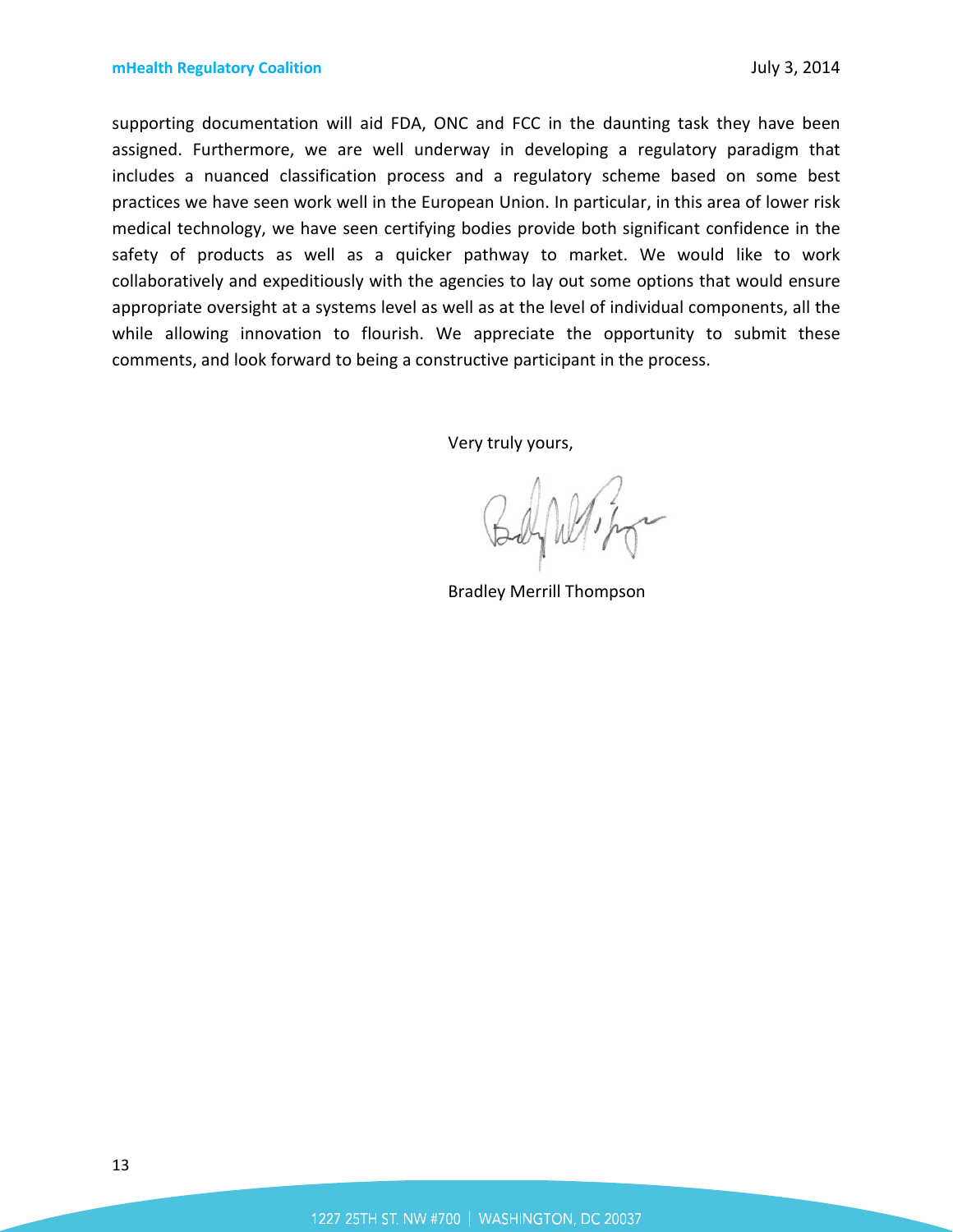# **Appendix A**

#### **Comments on the FDASIA Report's Three-Tier Regulatory Framework for health IT**

The MRC firmly believes that the fundamental design of the proposed regulatory system, that is parsing health IT into three separate categories – medical device, health management and administrative health IT software – is misdirected. We do not see a clear, conceptual distinction between medical device software and health management software that will last into the future. This Appendix (i) explores the issues with a three-tier categorization and (ii) suggests changes to the three-tier approach by analyzing systems level regulation and component classification.

# **I. Issues with a three-tier categorization of health IT**

There are three primary reasons the proposed categorization does not work.

A. The proposed system does not address health and wellness software

FDASIA section 618 directs that this report address "health information technology, including mobile medical applications." A rather large part of the mobile medical applications available today address health and wellness. Examples include:

- Apps for self-diagnosis, treatment and chronic disease management
	- o Symptom checker
	- o Physical therapy
- Apps for reminders
	- o Prescription management
	- o Appointment reminders
- Apps for healthy living
	- o Pregnancy and baby development
	- o Diet and healthy eating
	- o Exercise and fitness

But apps in these various categories do not fit neatly into any of the three buckets that the FDASIA report identifies. This is because the FDASIA report focuses on software used by healthcare professionals, typically in a healthcare setting. Many health and wellness mobile apps do not have medical device functionality. The apps listed above by category also do not fit the administrative category because they have nothing to do with professional healthcare administration. Likewise the Health Management category seems focused on professional tools that potentially engender some risk, and therefore in the proposal are targeted for ONC oversight. But many of the health and wellness mobile apps would not seem to have the same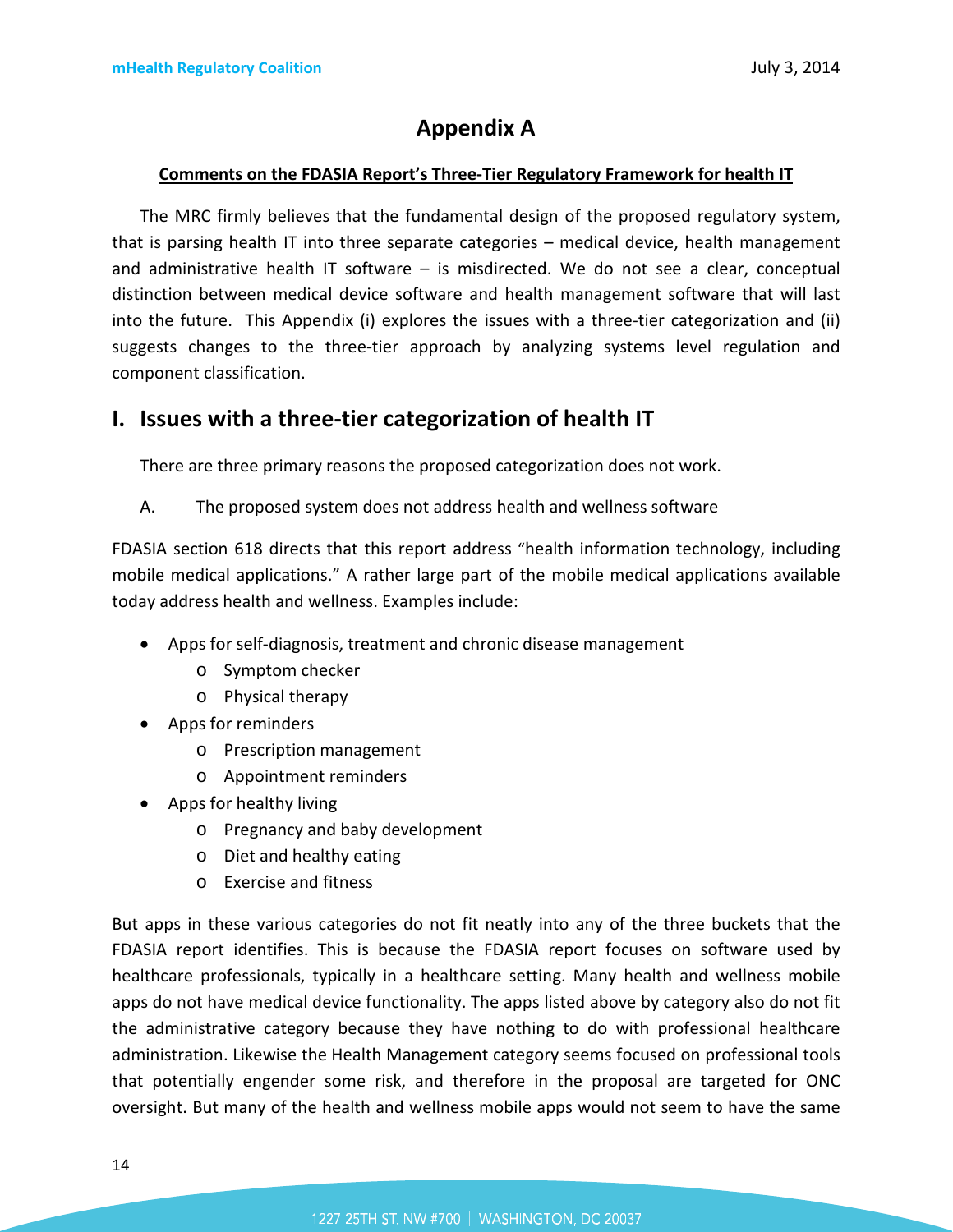risk profile. Basically it seems to us as though the agencies did not consider health and wellness mobile apps intended for consumer use when they designed their three categories system.

### B. The proposed three-part distinction ignores important risk factors.

The impracticality of the FDASIA Report's use of only three categories comes in part from the fact that the risk profiles of software vary greatly even within a single functionality. In its September 2013 report, FDASIA advisory committee provided a comprehensive assessment of the issues to be addressed in parsing the categories of software, and the risk factors that impact safety. We highly recommend that the FDA review the work of that federal advisory committee on this point. Distilling the issues down greatly, we offer the following examples of a few of the drivers of risk in health IT:

- Clinical decision support software as a functional category ranges from highly risky software used, for example, to spot potential tumors in radiological images to low risk software that might simply add 5 numbers to calculate an APGAR score.
- Some software operates transparently so the user can understand and challenge the software, while other software might be designed to function as a black box, offering the user a take it or leave it conclusion.
- The care settings and clinical uses can vary greatly, with some software merely transmitting information on a patient's diet to a doctor, while other software might alert an anesthesiologist to critical information during a delicate surgery.

Health IT does not come in merely two or even three flavors. The FDASIA advisory committee does a thorough job of explaining the complexities involved.

C. The Report's distinction is outdated because medical device and health management software are converging, forming systems, and blurring the lines between them.

Organizationally, our healthcare system has been highly fragmented, and many people have spent the last couple decades trying to bring it together. In parallel, from a technology standpoint, we are seeing the same trend. Previously siloed technology is being interconnected to improve patient care. And it is health IT that is stitching together that previously fragmented technology. Now, instead of lone medical devices doing their individual thing, we are seeing systems of care, where medical devices, electronic health records and a lot of health IT in between are being developed to improve the quality and coordination of care.

It seems to us that the categorization offered by the FDASIA Report between medical device software and clinical software is an idea borrowed from the days of yore, and rapidly becoming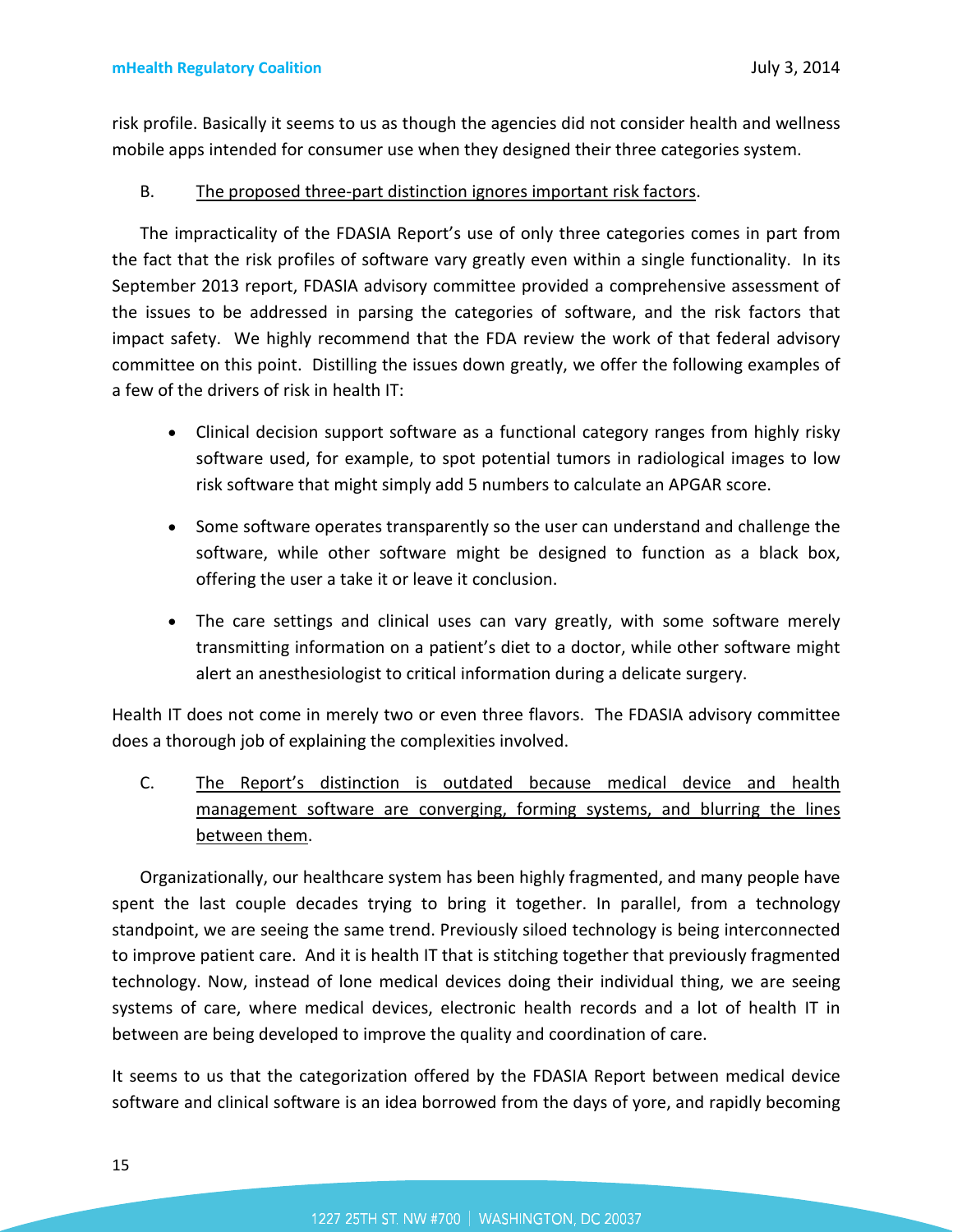extinct. Today hundreds of organizations are working to enhance the interoperability of technology to create powerful systems that better ensure the quality, safety, effectiveness and efficiency of care. And the health IT they are developing does not fit neatly into those old buckets.

# **II. Changes Needed to the proposed three-part approach**

At a high level, for the proposed framework to be workable, we see the need for two structural changes:

- Systems Level Regulation. To embrace the future, we need a regulatory paradigm that recognizes the growing importance of systems. In particular, we need a more comprehensive regulatory scheme that helps to manage risk at a system-level, while not interfering with the practice of medicine.
- Component Classification. Likewise, when we look at the components of those systems, we need a more nuanced classification scheme that takes into account the different risk factors that characterize the components. Thus, rather than trying to separate all health IT into three buckets and regulate health IT based on those three buckets, we need a classification scheme that takes into account, for example, how transparently the health IT operates and the specific clinical uses of the health IT.

Systems are complex technologically and also organizationally. But legislating as though the complexities are not present would not produce a good long-term solution. In this Appendix, we describe some of the healthcare and technology drivers toward systems that we are seeing.

### A. The Drive toward Systems and Interoperability

Software and hardware are being combined to create an endless array of systems for use in nearly every aspect of healthcare from diagnosis to treatment. This was a substantial topic for discussion among FDASIA advisory committee, and we recommend the committee's September 2013 report for further background on this issue.

Consider, for example, the "smart pill," a drug equipped with a digestible sensor that is activated by the patient's gastric juices. The pill's sensor sends a signal to a patch on the patient's skin. That signal is then relayed, via cell phone, over the Internet to a physician. With this smart pill and the accountability it brings, drug adherence increases significantly, patients stay healthier and our healthcare system is markedly more cost-efficient.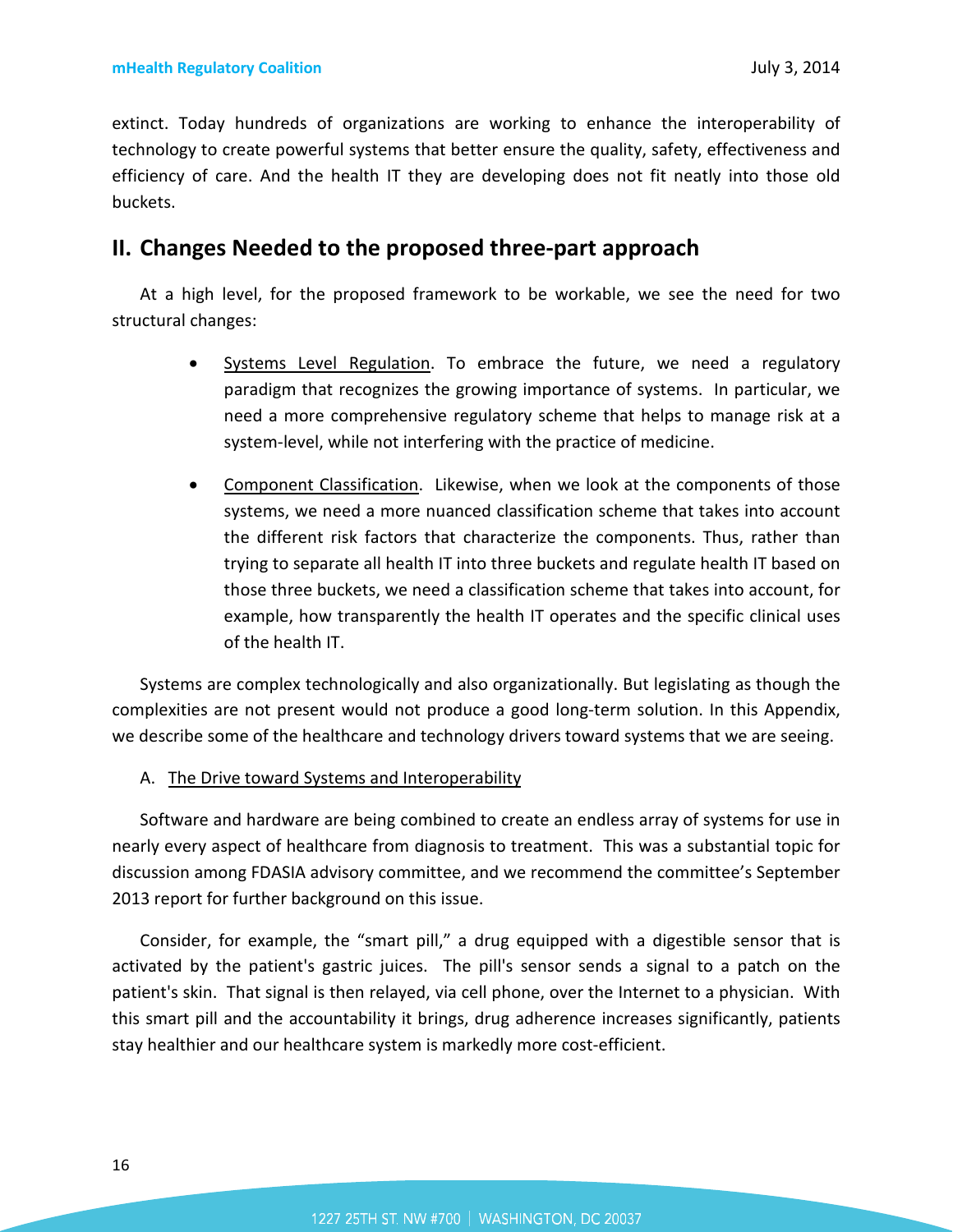To understand this trend, it is important to consider the various technology, healthcare and organizational drivers propelling it forward.

### B. Safety and Economic Drivers

Future innovations toward interoperability are expected to dramatically improve patient outcomes and reduce the cost of providing healthcare. Opportunities for improvement abound.

- The lack of medical device interoperability has been flagged as a significant risk to patient care. Earlier this year (2013), the ECRI Institute listed medical device and Electronic Health Record (EHR) interoperability as fifth in its list of top health technology hazards for 2013.
- Similarly, in a 2012 survey conducted by the Association for the Advancement of Medical Instrumentation (AAMI) of healthcare technology management professionals in 1900 different US hospitals, interoperability placed first and second in the top 10 list of medical device challenges. More specifically, those challenges included:
	- o Medical devices and systems on the IT network-- cited by 72% of respondents
	- o Integrating device data into EHR cited by 65% of respondents

There is growing recognition that interoperability and the convergence of technology can substantially improve outcomes, both health and economic.

### C. Organizational Drivers

### *i. Government*

Given these opportunities, the government has been looking for ways to accelerate progress. FDA has dived in on the technical standard side, and the ONC has been working to ensure that its meaningful use program encourages interoperability. These issues are set to take on much greater prominence during stage 3 of the meaningful use program.

### ii. *Standards Bodies*

While the push toward interoperability has been ongoing for decades, consider the standards activities of just the last few years:

- 2005—IHE starts work on data transmission and point-of-care devices to EMR connectivity.
- 2006—The International Electrotechnical Commission (IEC) and the International Organization for Standardization (ISO) propose the standard IEC 80001 to define how to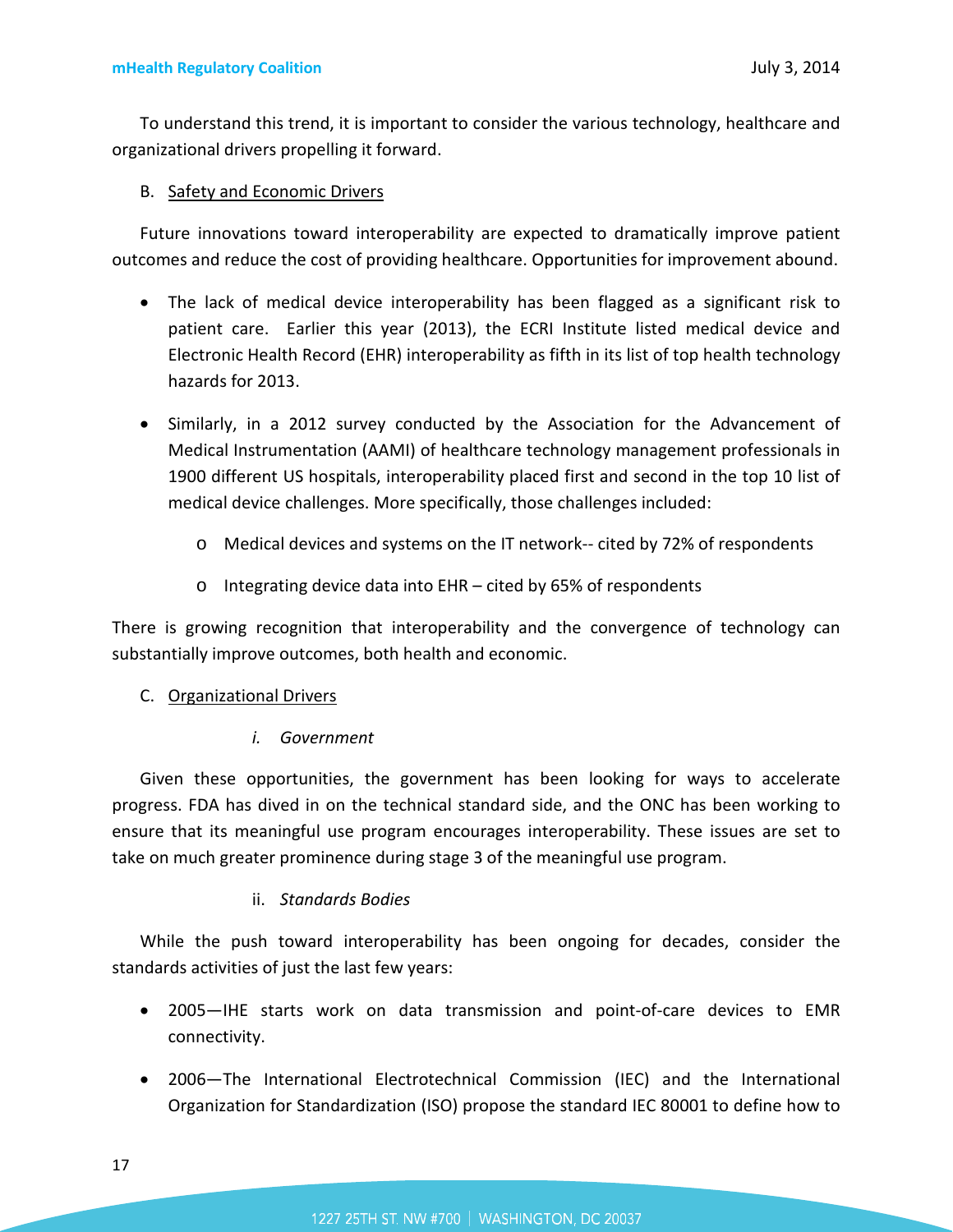address new problems in connecting medical devices to a network. The standard was published by AAMI in 2010 and two companion additions were published by AAMI in 2012.

- 2009—The ASTM F2761 standard is published, "Essential safety requirements for equipment comprising the patient-centric integrated clinical environment (ICE),"providing a high-level system architecture for medical device interoperability.
- 2012—AAMI Ad Hoc Group on Health Information Technology and Interoperability (health ITI) releases white paper on interoperability envisioning "an entire family of clinically-based, systems-level standards, each targeted at specific important clinical scenarios."
- 2012—AAMI and Underwriters Laboratories (UL) sign a memorandum of understanding to develop a suite of medical device-related interoperability standards with a focus on patient safety.

Momentum is clearly gaining.

### *iii. Healthcare Think Tanks*

The challenge is well-recognized, and many of the finest minds in healthcare are focused on solving the problem. For example, West Health Institute in San Diego is hot on the trail of interoperability. The West Health Institute explains that it is "exploring means of enabling and accelerating interoperability through the acceptance and implementation of standardized communication protocols. This would reduce the costs of operating medical devices, and facilitate more efficient, accurate and timely transmission of patient data between devices and across health system networks."<sup>[8](#page-17-0)</sup>

In Boston, the Medical Device "Plug-and-Play" Interoperability Program is working on "accelerating the adoption of medical device interoperability to enable the creation of complete and accurate electronic health records and the cost-effective development of innovative third-party medical apps for diagnosis, treatment, research, safety and quality improvements, equipment management, and adverse event detection and reporting when using networked medical devices for clinical care."<sup>[9](#page-17-1)</sup>

And the circle of interested groups is growing. In October 2012, in a meeting organized by FDA and AAMI, over 260 people converged to discuss how to enhance the interoperability of medical devices, EHR's and other forms of clinical software. The organizations supporting the

<span id="page-17-0"></span><sup>&</sup>lt;sup>8</sup> West Health Institute - http://www.westhealth.org/institute/our-priorities/medical-device-interoperability

<span id="page-17-1"></span><sup>&</sup>lt;sup>9</sup> MD PnP - http://www.mdpnp.org/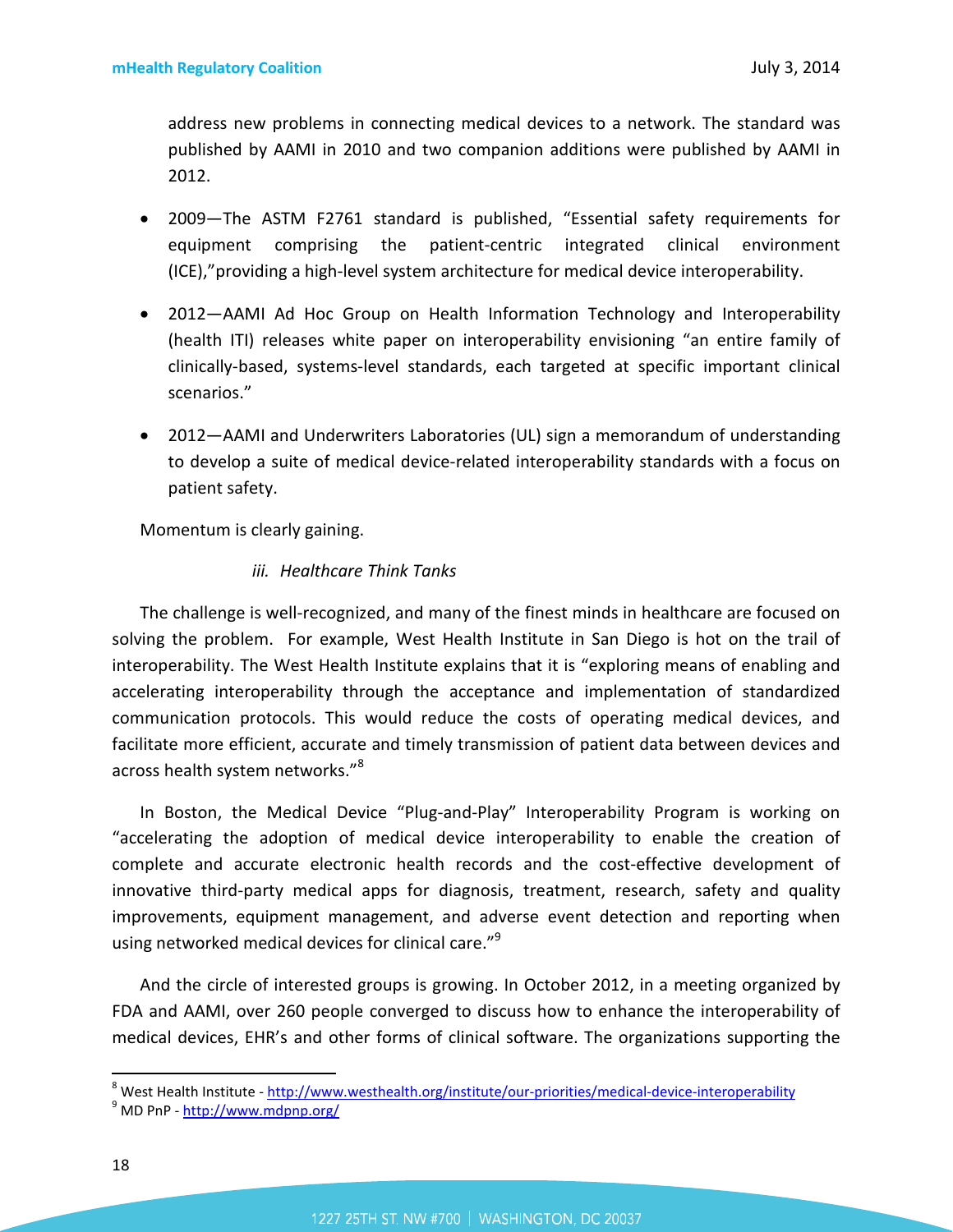event included: American College of Clinical Engineering (ACCE), American Society for Healthcare Engineering (ASHE), Anesthesia Patient Safety Foundation (APSF), Center for Integration of Medicine and Innovative Technology (CIMIT), Continua Health Alliance, ECRI Institute, Healthcare Information and Management Systems Society (HIMSS), Healthcare Technology Foundation (HTF), Integrating the Healthcare Enterprise (IHE), International Council on Systems Engineering (INCOSE), The Joint Commission, National Institute of Standards and Technology (NIST), UL (Underwriters Laboratories), and West Health. We talk more about the output of that meeting below.

#### *iv. Provider Drivers*

Hospitals and other healthcare providers are beginning to demand that their technology vendors supply interoperable hardware and software. To coordinate that initiative, the Continua Health Alliance, a non-profit, open industry organization of healthcare and technology companies, is leading the collaboration to improve the quality of personal healthcare. With more than 200 member companies around the world, many of them the largest organizations in their space, Continua is dedicated to establishing a system of interoperable personal connected health solutions. Through this effort, providers are demanding that suppliers obtain certification from Continua to assure interoperability based on agreed upon standards.

### *v. Consumers as Drivers*

Beyond provider-lead initiatives, consumers are driving the bus. The Deloitte Center for Health Solutions (2011) reports that 61% of consumers are interested in using a medical device that would enable them to check their conditions and send that information to their doctors electronically. These consumers are insisting that the previously fragmented healthcare system come together electronically, through software. Those demands will only grow as consumers become more attached to their cell phones.

Convergence of medical devices, EHR's and other forms of clinical software is going to happen; it's only a question of when it will be complete. The technology obstacles are frankly very modest. Instead, stakeholders are working to navigate the human and organizational challenges. But success will come.

#### D. Examples of the Technology Convergence

Describing the change in technology as an evolution would be a bit misleading. The change has been more abrupt, radical and disruptive than that. The following are examples of converging technologies driven by the desire to improve care. Consider: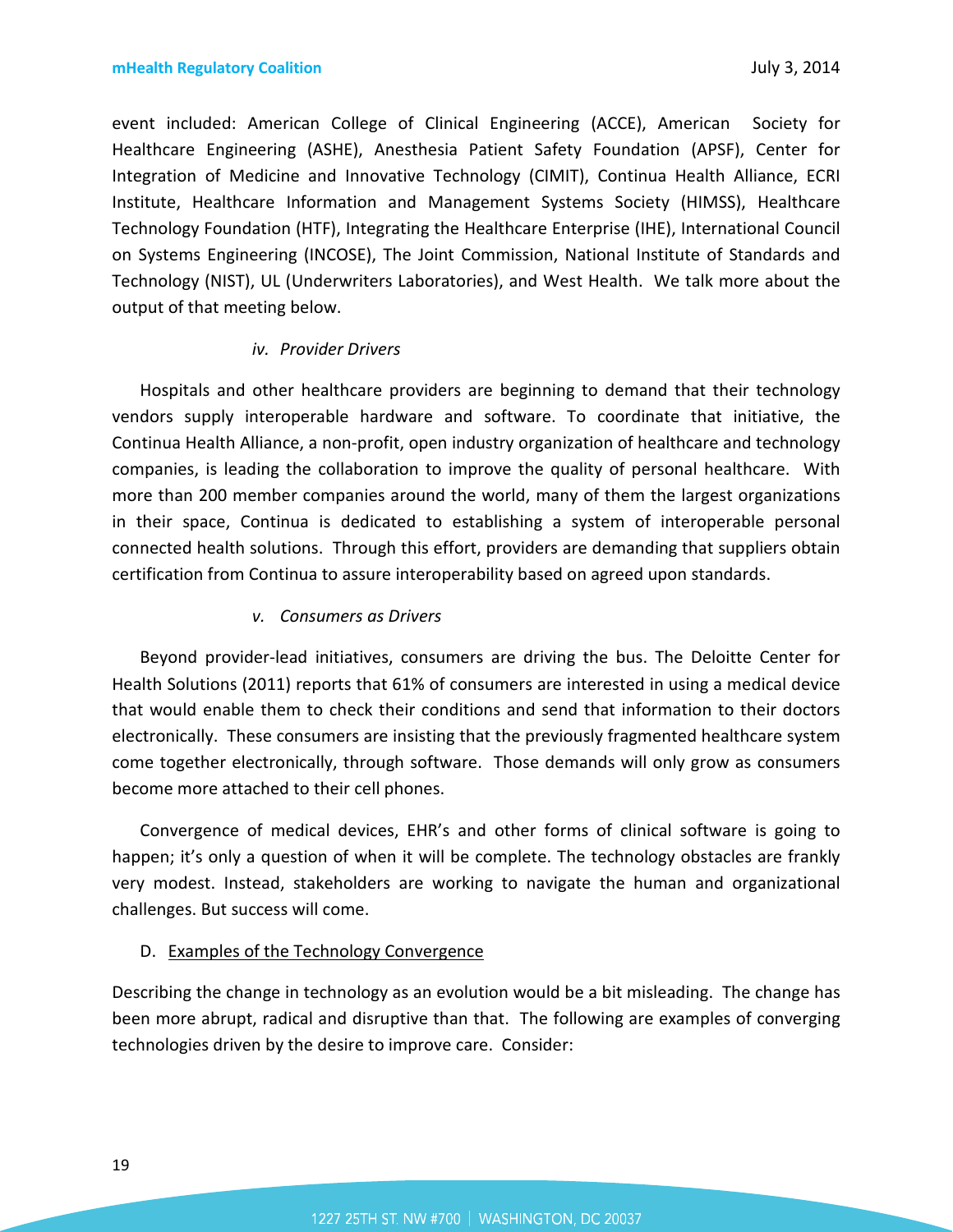- Medical device hospital beds becoming electronic hubs into which all of the various patient monitors and therapeutic devices such as insulin pumps are connected and coordinated, and through which data are collected for deposit into the EHR.
- Medical devices being electronically networked together to directly coordinate the delivery of specific types of care, for example an oxygen monitoring device might tell an intravenous device to stop delivering narcotics if hypoxemia is detected.
- Enhancements coming from the EHR side, including middleware to directly connect the EHR to medical devices so the data might be transferred automatically.
- With the growth of EHRs and the collection of all that data, attention is naturally turning to clinical decision support software to analyze the data, so the software can help guide the clinician in decision-making. Indeed, clinical decision support software is the focus of the next round of meaningful use adoption.
- In the later part of the 20th century, professional care basically stopped when the patient went home. Now we are seeing a whole slew of technologies that allow for connected health. These include cell phone apps that might extract data from a pacemaker or defibrillator and send it back to a cardiologist, as well as home-based hubs to which all sorts of medical devices might be connected, and the data ultimately relayed to a doctor and into an EHR.
- Laboratory testing was one of the first areas to connect to the doctor. Testing on large analyzers conducted at clinical labs has been connected for many years through middleware directly to caregivers and EHRs. Beyond that, point of care testing is following suit. There is a cell phone app that uses the camera to measure color changes in a test strip for urinalysis.
- Medical imaging has gone digital, with ultrasound and other clinical images being transmitted to tablets and cell phones that the doctor can use at the bedside, or even at the doctor's home. It seems reasonable to expect that these mobile monitors will get more sophisticated, and begin to apply computer aided diagnostic software to the images.
- Orthopedic implants can now have sensors attached that allow doctors to remotely monitor the wear and tear on the implant. All of this data then gets stored and trended in an EHR, and analyzed by software.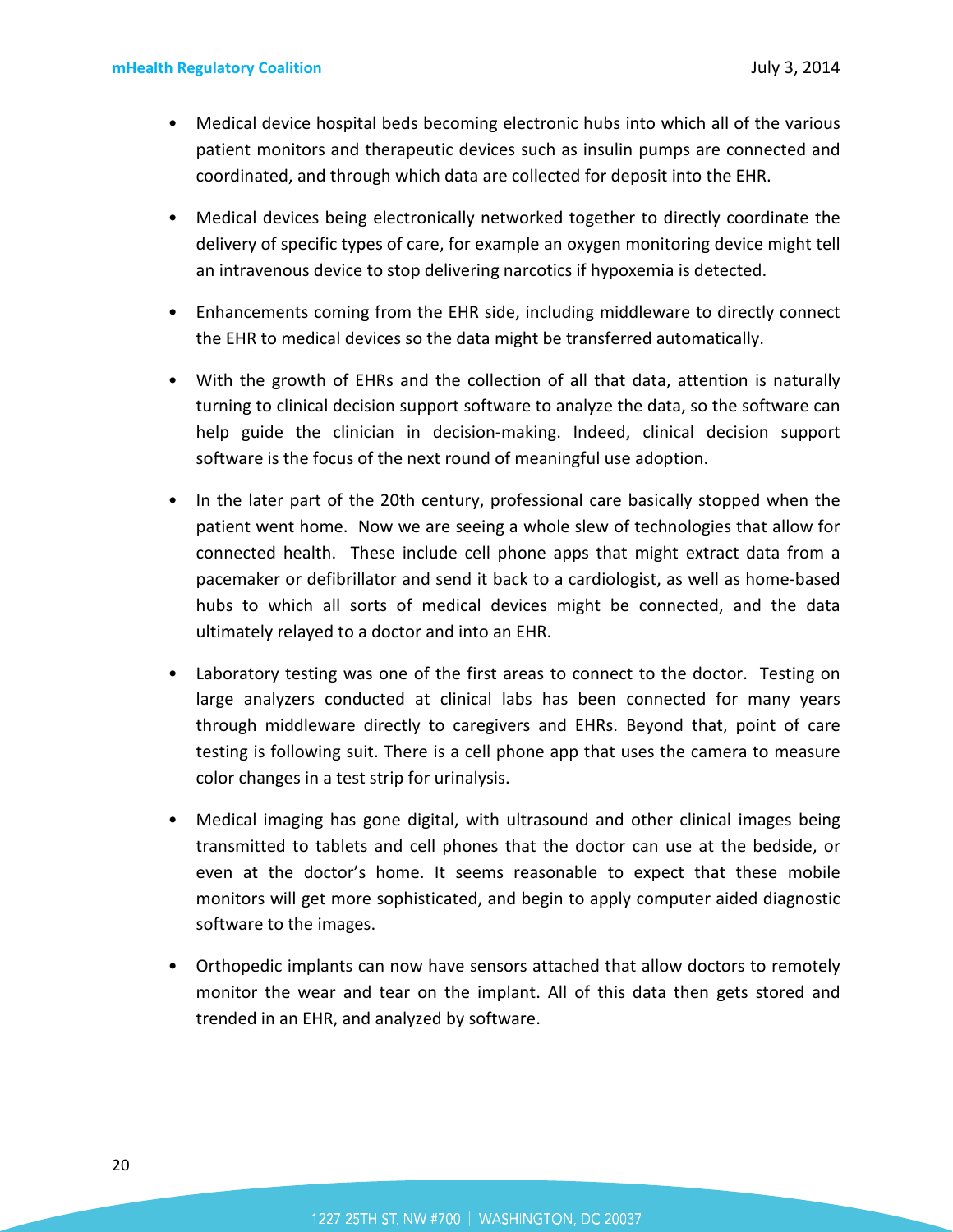• Sensors can even be used preventatively, for example monitoring the environment for allergens and alerting a patient with asthma or his caregiver to potential danger. This data can all get stored and analyzed in the EHR.

All of this is exciting, but it points to the fact that technology of all sorts -- drugs, medical devices and health IT -- is being combined into powerful systems that improve the quality of care delivered.

#### E. The Need for System-Level Regulation

According to a 2012 AAMI report on *Medical Device Interoperability: A Safer Path Forward*:

Safety is a system-level property," said Nancy Leveson, a professor at Massachusetts Institute of Technology (MIT), and author of Engineering in a Safer World: Systems Thinking Applied to Safety. "It must be designed top-down and include the entire sociotechnical system"— meaning the people who interact with the connected health IT. "A device or network of devices that is safe in one system may not be safe in another."

Leveson further explained, "The compilation of safe components doesn't necessarily add up to a safe system." The old paradigm of simply regulating individual drugs and medical devices, without contemplating how they might be stitched together into a system, fails to manage the risk effectively.

Further, knowing that individual pieces of software and hardware will be combined into a system that is as of yet unspecified makes it very difficult to assess even the safety and effectiveness of the individual components. The safety of health related products depends on their intended use, and an open-ended intended use means that regulators need to take a different approach to evaluating the safety and effectiveness of the individual product as well as the system it will join.

### **III.Conclusion**

Technology can be complex. Unfortunately, this means that policy, if it is going to be sensitive to the technology drivers, needs to be nuanced. Three categories will not capture the broad spectrum, graduated differentiation and networked complexity of today's health IT. We urge the FDA, ONC and FCC to carefully map out the technology that exists today and where it is likely to go tomorrow, before developing its policy solutions. Trying to fit something as vast and differentiated as all of the health IT products and networks into three simple buckets may easily produce a federal regulatory scheme that neither protects patients, nor gives developers of health IT the clarity needed to innovate in the future. Developers will be stymied trying to figure out how to fit vast complex networks into a single software category.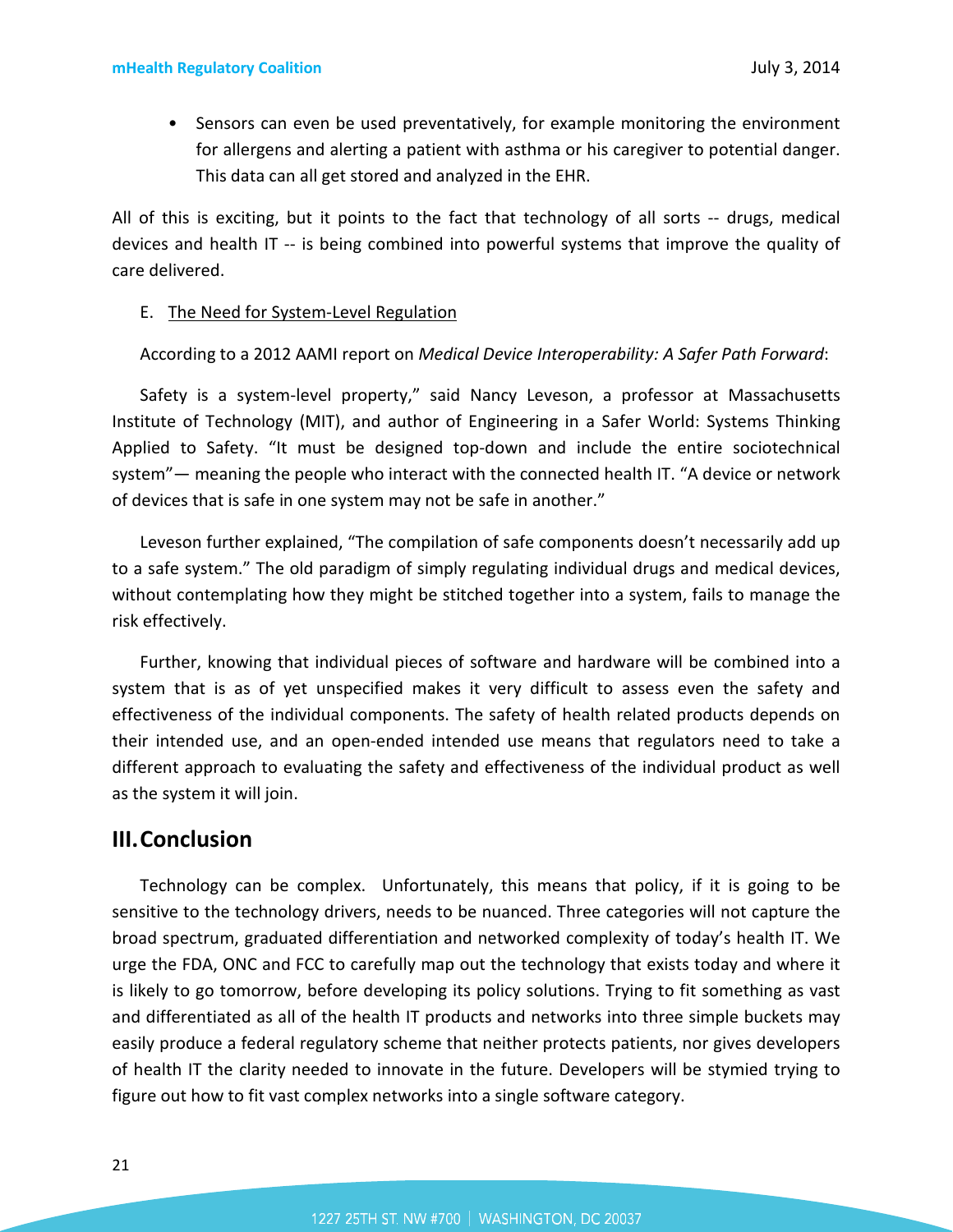# Appendix B

# mHealth Regulatory Coalition Accessory Policy White Paper

## Problem statement

Understanding the scope of FDA regulation is the first key to business planning in the mHealth space. One of the areas greatest in need of clarity is FDA's reach over accessories to medical devices.

Further, classification is the language of medical device regulation. It is the cornerstone of understanding FDA expectations for a new medical device.

Fundamentally, the problem we want to solve is getting guidance so that the industry knows:

- 1. When a potential accessory, by virtue of its relationship to a parent medical device, is itself a medical device, and
- 2. If it is an accessory, how it is classified?
- 3. How are claims about accessory compatibility regulated?

For ease of reference, let's refer to the two products as the "parent medical device" and the "potential accessory."

### General classification rule

We propose the following approach to classifying potential accessories.

A. Definition of an accessory

A potential accessory will become an actual accessory when the following four criteria are met:

- 1. The intended use as demonstrated by words and deeds (for example by promotion and design) – of the potential accessory includes use together with either:
	- a. a specific branded medical device or
	- b. a generic category of medical device.

Automatic data transfer between the devices is not required. Manual data entry can still occur as a part of the system intended to be used together.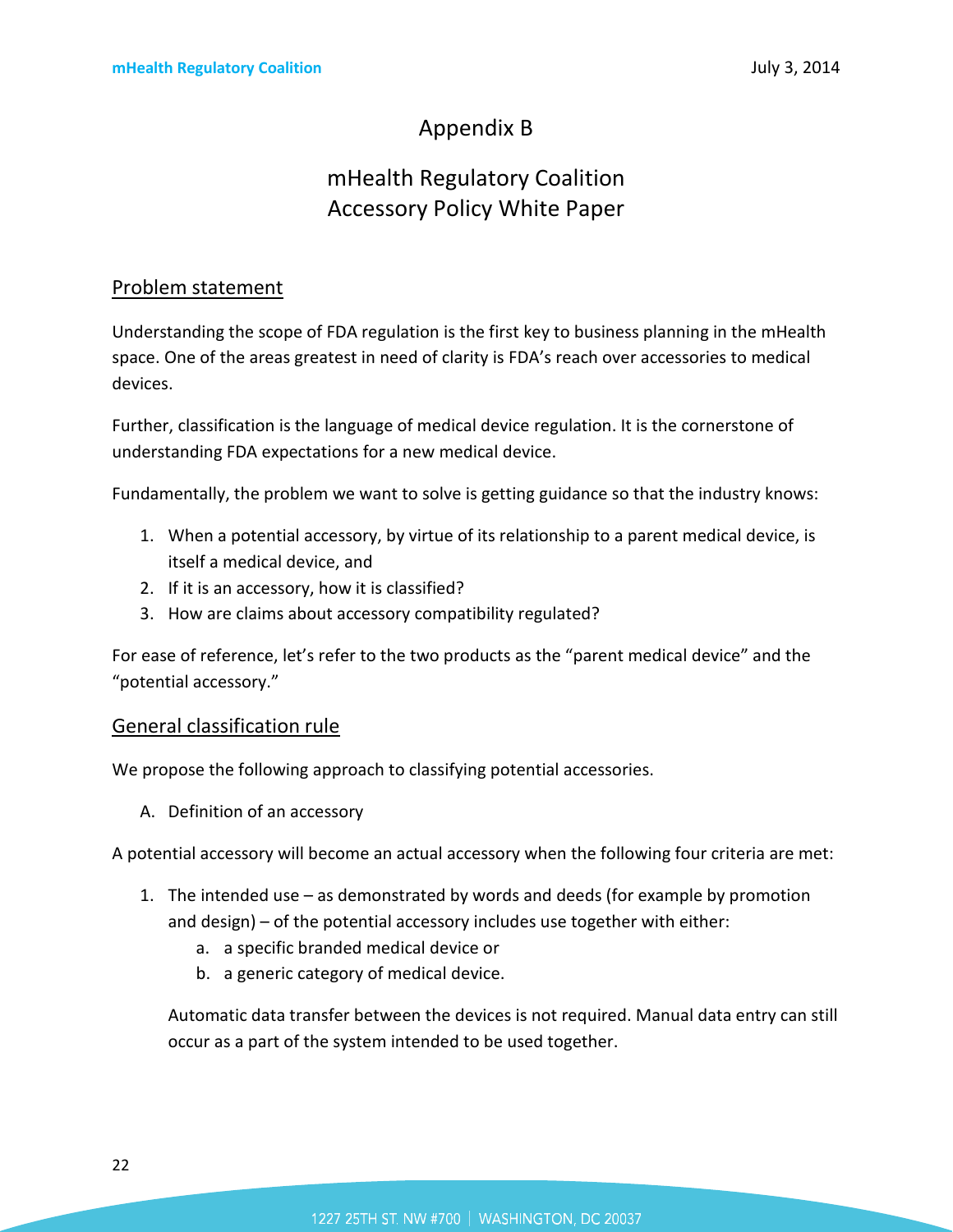- 2. The intended use is not a general purpose, but specific to being used together with that medical device (below we explain how general purpose articles retain their status as general purpose articles even if a particular use is with a medical device);
- 3. The potential accessory is distributed to the end user without being integrated into the parent device and is "suitable for use or capable of functioning." (A product that does not meet this criterion might instead be a component); and
- 4. The relationship between the potential accessory and parent medical device is such that the potential accessory is intended to enable or assist the parent device to be used in accordance with the parent's intended use.

If those three conditions are met, then the item is an accessory and FDA regulates it.

B. Classification process

The next question, then, is how to classify the accessory. There are at least three possibilities.

- 1. First analyze whether the accessory fits within an existing device classification found in the regulations other than the classification for the parent medical device. If so, that classification determines the classification of the accessory. If not,
- 2. Second, analyze whether the accessory fits within one of the enforcement discretion accessory categories (defined below). If so, the accessory is exempt from active regulation. If not,
- 3. The accessory is classified in the same classification regulation as the parent medical device.

Note that if the potential accessory is excluded from accessory status because it actually changes the intended use of the parent medical device, the software or hardware would itself become a parent medical device and would need to be classified wherever it fits.

The idea here is for FDA to create explicit, new classifications for common accessories, because the default for an accessory otherwise, if there is no express classification already, is either class III or the classification of the parent device, both of which would result in overregulation of the accessory. So expressly granting lower classification to common, low risk accessories is an extremely important step for FDA to take.

# Medical device accessories should not cause general purpose hardware and software to be regulated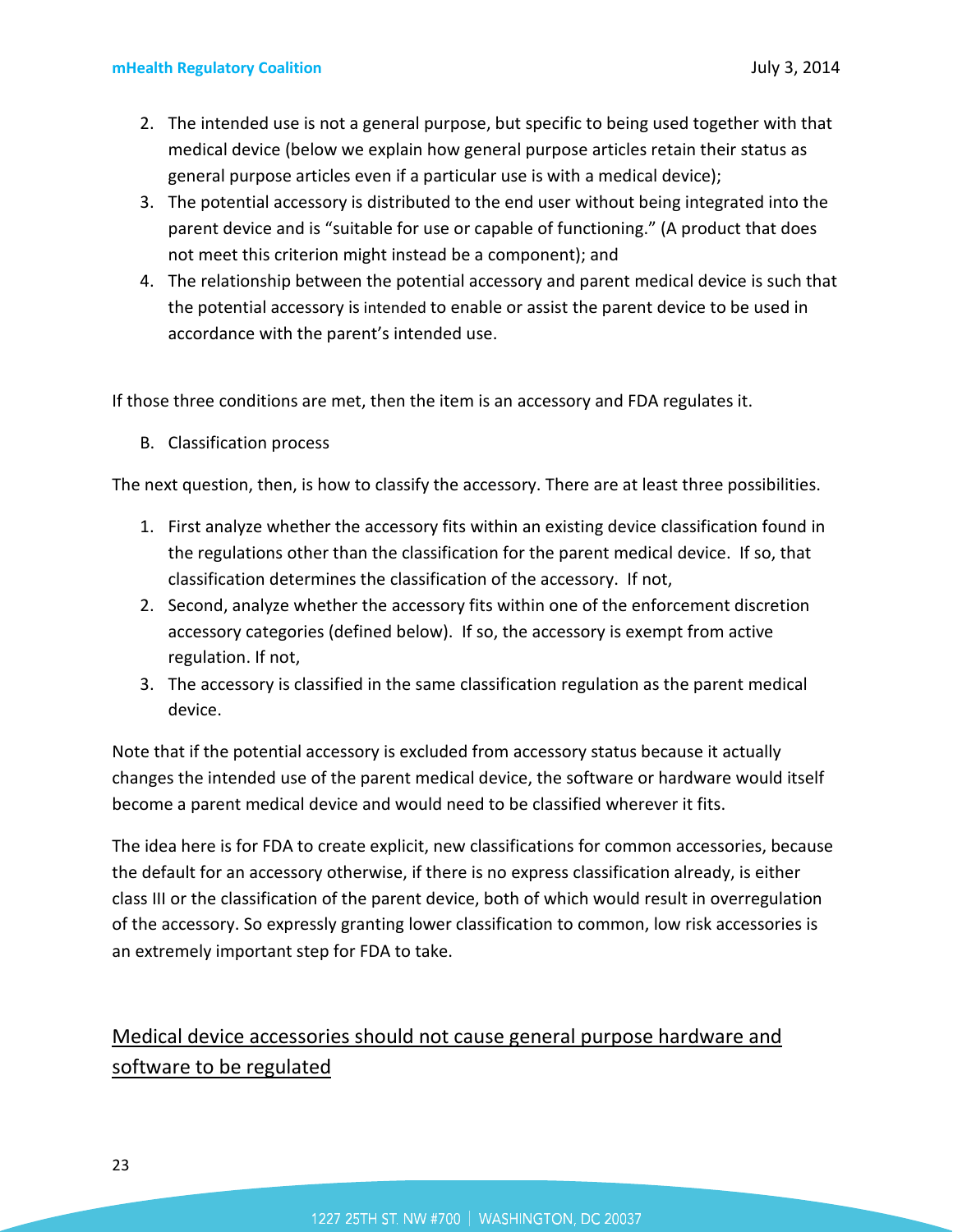It is already clear that where software constitutes a medical device and is intended by the software manufacturer to be used with general purpose computing or communication hardware (such as a cell phone) or software (such as an operating system or standard communication protocols), the general purpose computing or communication hardware or software (sold separately by a separate manufacturer) is not a medical device. The same would be true when a specialized accessory that itself has medical device functionality (such as a blood glucose test strip reader) is intended to be used with a general purpose computing or communication product (sold separately by a separate manufacturer).

We propose that FDA go a step further and clarify that the general purpose hardware or software does not need to be sold separately by a separate manufacturer. Further, FDA should clarify that the general purpose computing or communication hardware or software remains unregulated even when the manufacturer of the general purpose hardware or software intends that the hardware is to be used with any suitable software, *and in its promotion specifically includes medical device software*. In other words, the fact that a general hardware or software company explicitly identifies a specific piece of medical software, among others, that can be used with its product should not cause the general article to become regulated. For example, a general purpose cell phone should remain unregulated even when it is specifically promoted for use with a medical device app, is sold preloaded with the medical device app or contains general purpose communication protocols that meet the needs of medical apps.

Of course, if the manufacturer of the general purpose computing or communications equipment adds specific hardware or software functionality that serves a medical device functionality and adds material risk, that functionality would be regulated. Taking a risk-based approach, there are functionalities that FDA should permit without regulation such as an app that retrieves, stores and forwards data, using standard communication protocols, from a medical device to a mobile medical app to enable the mobile medical app to apply algorithms to/manipulate the forwarded data for use in a non-acute situation.

### Application of accessory rules to systems

One of the areas most in need of guidance is the application of the accessory rules to systems. Systems can be quite complex, such that items might be an accessory to an accessory to an accessory of a medical device. We need some clarity from FDA regarding at which point that article no longer would be viewed as an accessory to the medical device.

We propose that each link in the system be examined using the approach outlined in the first section, that is applying the five criteria to the article to see if it is an accessory *to an article that would be considered a freestanding medical device*. The analysis should always focus on the relationship between the potential accessory and the parent medical device. This is instead of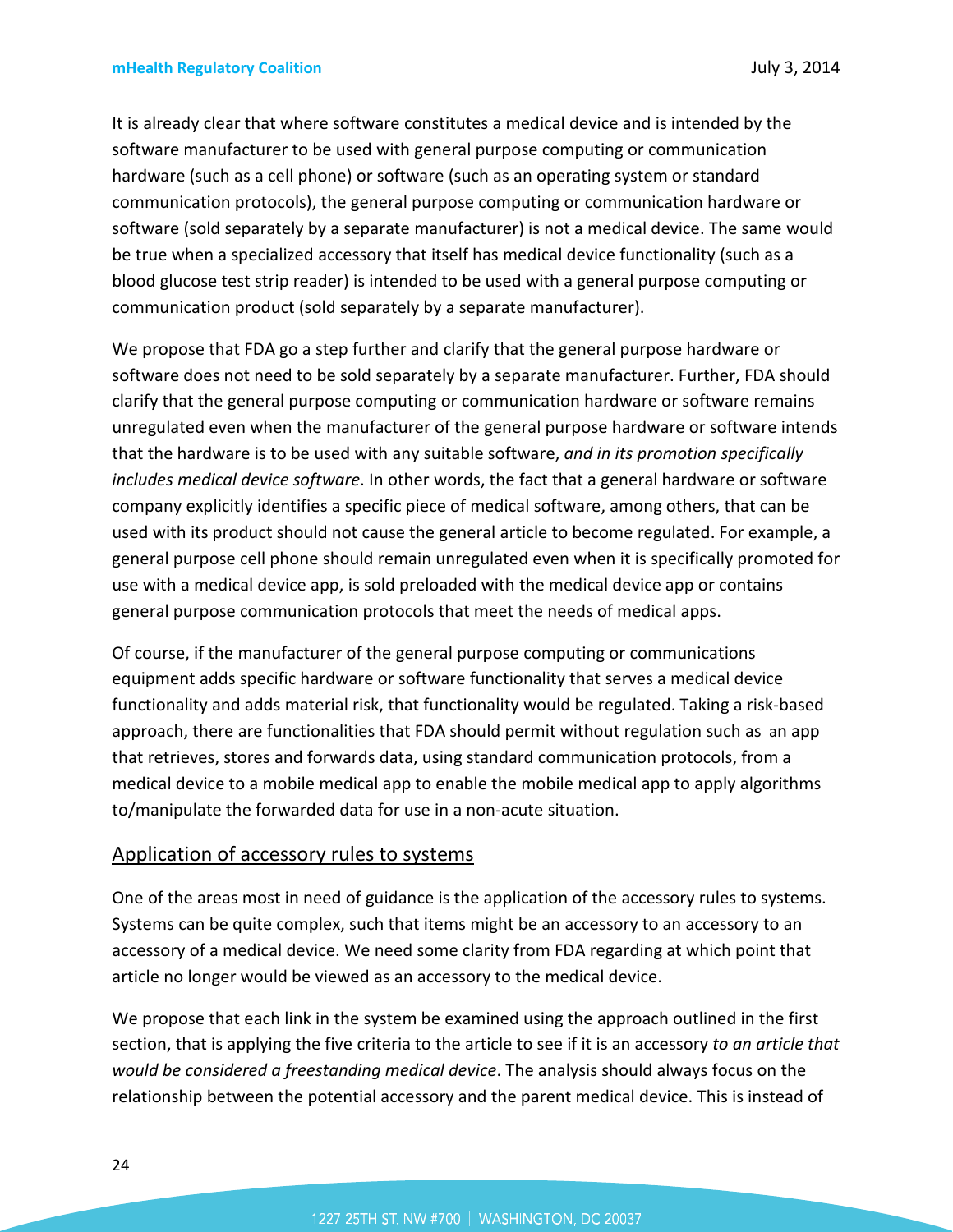considering whether an accessory somehow supports another accessory, which is too attenuated to declare a product regulated.

Further, the guidance should consider software modules or software add-ons to the parent software device. FDA also should address system testing and the separation of modules/units that is required before such modules might be treated differently for regulatory purposes. It is typically difficult to draw regulatory lines between two connected software modules. In a separate position paper, we will recommend a specific approach to drawing lines between modules.

### Claims of interoperability

A claim that an accessory meets certain standards that are recognized as relevant to medical device functionality does not automatically mean the product is a regulated accessory. For example, the claim that an accessory is interoperable and/or compatible with a particular type piece of medical device software or hardware does not make the accessory any less of a general use item. Claims of interoperability and compatibility are commonly used to describe complex systems and underlying platforms. Because something is compatible or interoperable does not necessarily mean it has been optimized for use solely with medical devices and thus it can retain its general use status and should not be regulated. Only items of software or hardware that add or mitigate material risk and for which the seller makes medical device claims should be regulated.

### Freestanding regulatory device classifications

FDA already has a few classifications in its regulations for products that can serve an accessory function. Examples include:

- 1. 862.2100 Calculator/data processing module for clinical use
- 2. 864.4010 General purpose reagent
- 3. 890.3710 Powered communication system
- 4. 892.2050 Picture archiving and communications system

With regard to these existing classifications, we would like to see four improvements in FDA's approach.

1. When interpreting the scope of those classification regulations, FDA should not be unduly narrow in its interpretation and should not, for example, exclude new products that reasonably fit within those classifications on the basis of the so-called "8xx.9 regulations." FDA should not use those 8xx.9 regulations to exclude products from the classification simply because the new product connects to another medical device or the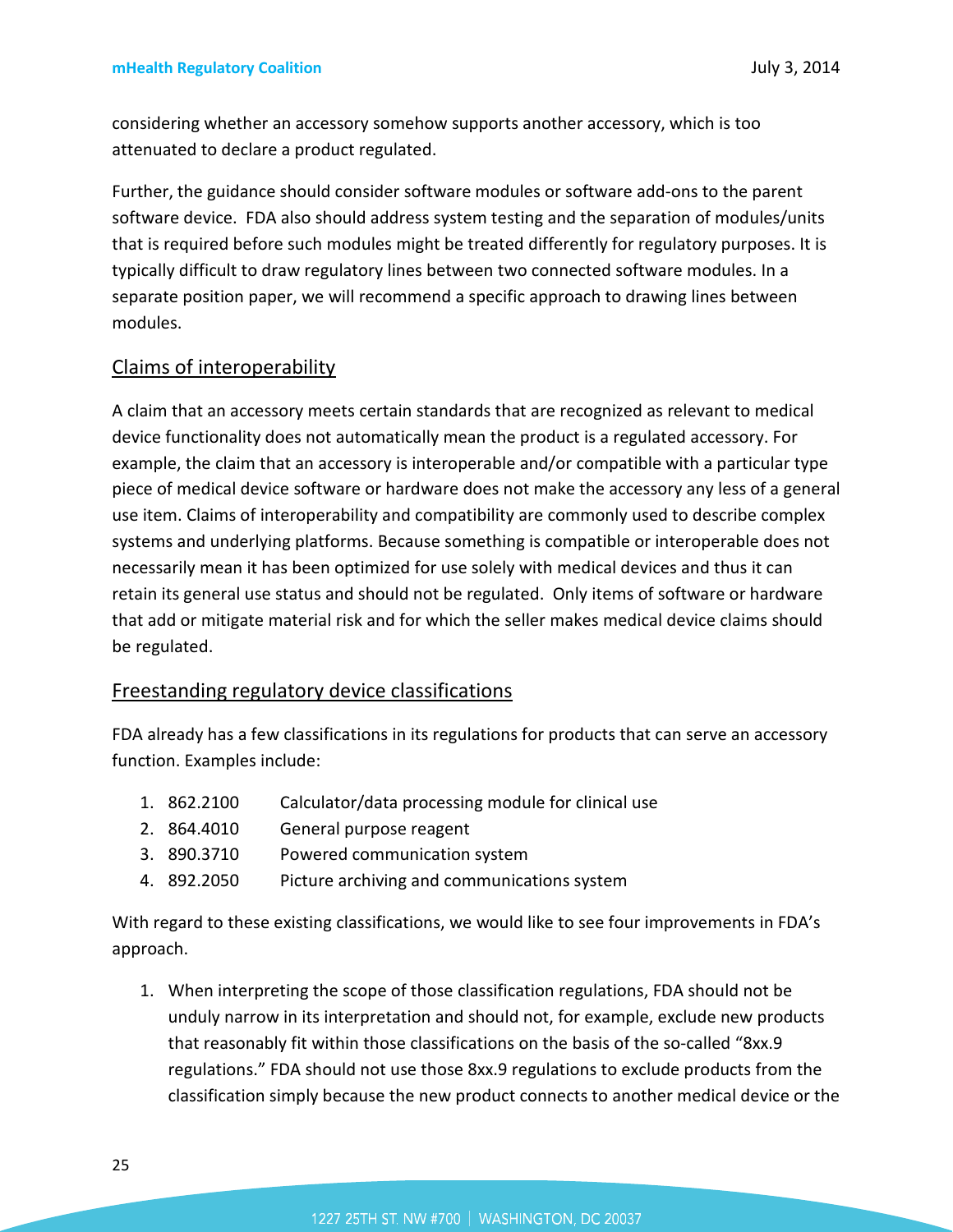new product has novel features that do not impact risk. For example, we think the regulations should be revised to make clear that SaMD, as that term has been defined by IMDRF, should not be excluded from a 510(k) exemption on the basis of the 8xx.9 regulations just because it uses data from an in vitro diagnostic device. The classification should be based upon the function of the SaMD (what is done with the data), not the data source. This is consistent with the FDA Mobile Medical Application Guidance and the Food and Drug Administration Safety and Innovation Act Health IT Report where there is a clear focus on the health IT functionality and not the platform(s) on which such functionality resides or the product name/description of which it is a part.

- 2. FDA also should establish additional classification regulations that define and characterize the risk associated with the most common mHealth accessories that it intends to regulate. The purpose here would be to establish more appropriate, riskbased classifications specific to the accessories. We have included some specific classifications we would propose in Attachment 1. We believe that FDA should leverage FDA's recently proposed revised reclassification procedures, in accordance with FDASIA, to facilitate the creation of these new classifications.
- 3. FDA should document its use of enforcement discretion in a manner that can be consistently and confidently relied upon by industry. For example, FDA recently made the decision to deregulate diabetes data management software products. We think that's a good decision, as such systems are so safe and so well characterized that there was no benefit to subjecting them to regulation. We were pleased that FDA publicly announced that on the agency's website in a manner that all could see. We would like to see FDA use that same transparency for other categories that the agency has decided not to regulate.
- 4. And finally, we would like to see FDA make greater use of the de novo reclassification process for novel mHealth technologies that plainly do not create undue risk. We would like to see greater flexibility by the agency for assembling the necessary information for a de novo submission, and we would also like to see clearer guidance on applying the de novo process to mHealth technologies, and an expedited process.

### Enforcement discretion accessory categories

Knowing which accessory categories FDA agrees are general purpose enough and low risk enough to be not regulated would greatly help industry innovate in this space. We would like to see FDA spell out in a guidance document some of the more important and common categories of accessories that the agency agrees are either not medical devices, or if they technically meet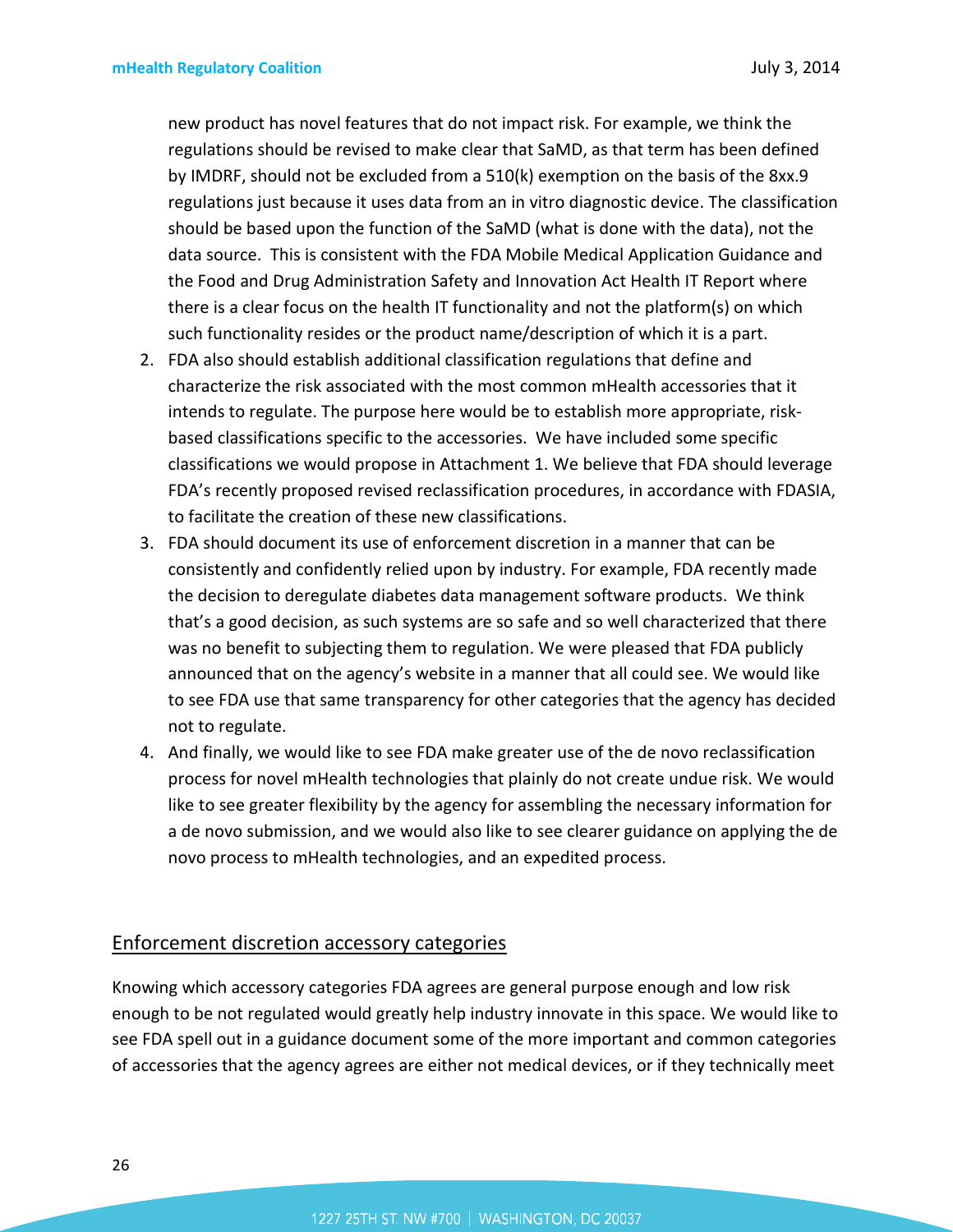the definition, are categories where FDA has no intention to regulate. We have assembled a preliminary list of these categories in the attached Attachment 2.

### Regulatory requirements applicable to accessories

Regardless of the classification of an accessory, the following rules would apply to any intended use as an accessory.

- 1. Claims that certain products are compatible or interoperable with a medical device must be adequately substantiated and
- 2. The company making the claim must assure the claim remains accurate as the accessory or parent medical device changes over time.

So for accessories that are in fact regulated medical devices, instead of up classifying accessories, we recommend FDA use its authority under the general controls to assure that companies are adequately validating accessory type claims. Thus, instead of premarket review, we are proposing that FDA use the agency's inspection powers to make sure that the validation has been done.

#### **Conclusion**

Our goal in providing this comprehensive assessment of how accessories should be regulated is the acknowledgment that accessories often should be regulated independently of the medical devices they accessorize. If an accessory fits into its own classification regulation, or fits into one of the enforcement discretion categories, it should be regulated independently and not as part of a particular system or configuration. This has tremendous practical consequences, not the least of which is that these accessories would not need to be included in premarket notifications for the parent device. Instead, as just explained, they would have their own classification status and claims of compatibility would be addressed under the quality system, and not through premarket notification.

We include in Attachment 3 examples of accessories in the market today which demonstrate the issues identified above.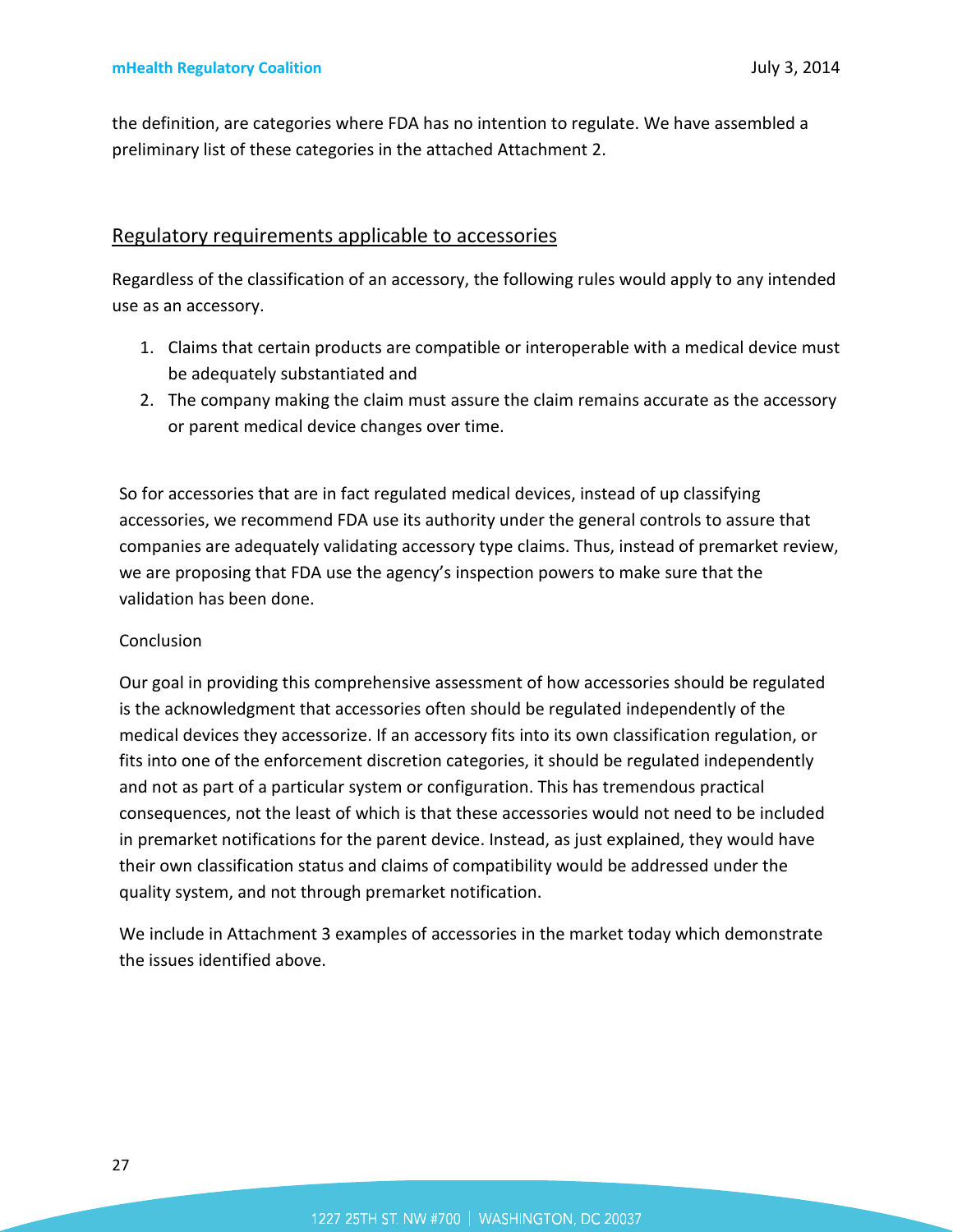# **Attachment 1—Proposed New Regulatory Classifications**

# **for mHealth Accessories**

| Data aggregators<br>and report<br>generators | A data aggregator and report<br>generator is a hardware or software<br>device intended to produce an<br>electronic report of health-related<br>and/or medical device data generated<br>from one or more sources connected<br>via an mHealth system. An example of<br>a data aggregator and report generator<br>is a software device that electronically<br>generates a report of data collected<br>from a weight scale, blood pressure<br>cuff, and a proprietary device that<br>manually prompts the user to respond<br>to predetermined, health-related | Class I (general controls). The device is<br>exempt from the premarket<br>notification procedures in subpart E of<br>part 807 of this chapter. |
|----------------------------------------------|-----------------------------------------------------------------------------------------------------------------------------------------------------------------------------------------------------------------------------------------------------------------------------------------------------------------------------------------------------------------------------------------------------------------------------------------------------------------------------------------------------------------------------------------------------------|------------------------------------------------------------------------------------------------------------------------------------------------|
|                                              | questions.                                                                                                                                                                                                                                                                                                                                                                                                                                                                                                                                                |                                                                                                                                                |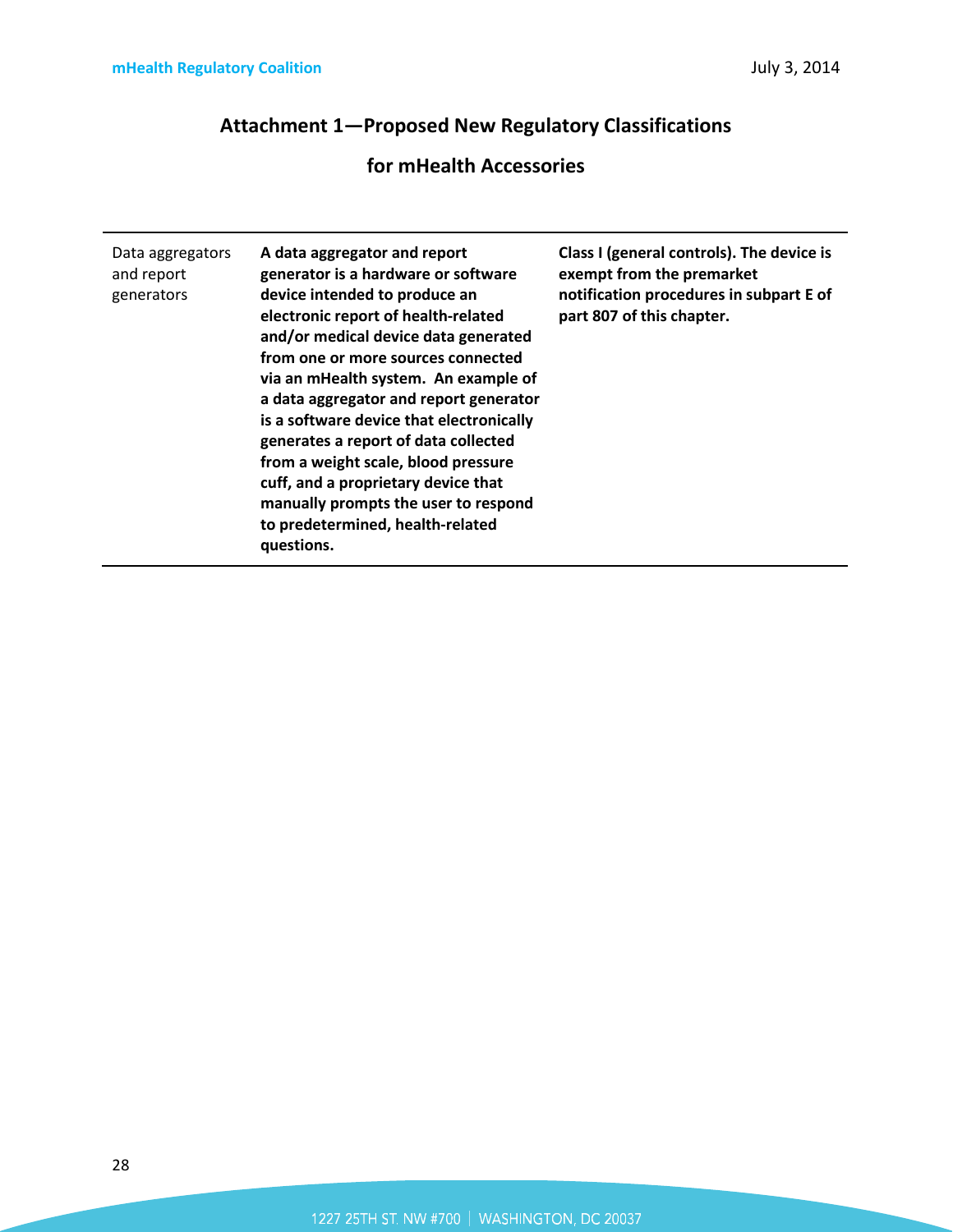# **Attachment 2—Proposed Unregulated, mHealth Accessory Categories**

| <b>Description</b>                                                                                              | <b>Definition</b>                                                                                                                                                                                                                                                                                                                                                                                                                                                                                                                                                                                                                                              |
|-----------------------------------------------------------------------------------------------------------------|----------------------------------------------------------------------------------------------------------------------------------------------------------------------------------------------------------------------------------------------------------------------------------------------------------------------------------------------------------------------------------------------------------------------------------------------------------------------------------------------------------------------------------------------------------------------------------------------------------------------------------------------------------------|
| <b>General Purpose</b><br>communication<br>equipment<br>labeled or<br>promoted for a<br>specific medical<br>use | General Purpose communication equipment labeled or promoted for<br>general use but including an explicit, specific medical use consists of<br>products that are used for telecommunications purposes to transmit<br>data in an mHealth system and that comply with applicable standards<br>for such products. These include wireless routers, modems, switches,<br>Bluetooth transmitters/receivers, cables, connectors, adaptors, and<br>any other similar product used for basic connectivity purposes, as<br>well as equipment used to support, test, and maintain such<br>equipment.                                                                       |
| Device controllers<br>for Class I exempt<br>devices                                                             | A device controller (for Class I exempt devices) is a hardware or<br>software device used to electronically control the functionality of a<br>Class I device exempt from premarket notification requirements that<br>is part of an mHealth system. An example of a device controller is a<br>software device that electronically triggers a sensor device in an<br>mHealth system to perform a task (e.g., to collect health-related<br>information, or to notify the user to respond to predetermined,<br>health-related questions).                                                                                                                          |
| Adapted general<br>purpose<br>communication<br>software                                                         | Software allows consumer to enter vital sign and other data, or<br>retrieves data from a medical or fitness device via standard wireless<br>communication in lieu of manual entry of the vital sign data. This<br>software may temporarily store data on mobile device; use standard<br>SSL, encrypt data; and, using a standard mobile data connection,<br>transmit data at a scheduled time to a secure data center. This<br>software does not issue real-time alerts to healthcare providers and is<br>not intended for individuals in acute care facility, or high-risk<br>individuals requiring active, real time monitoring by a healthcare<br>provider. |
|                                                                                                                 | This software may deliver to the consumer certain content (may be<br>educational, motivational or instructional) that is configured for the<br>consumer by separate software domiciled at the data center (that<br>may be regulated) and transmitted to the mobile device for display.                                                                                                                                                                                                                                                                                                                                                                         |
|                                                                                                                 | May or may not have the same brand name as one of the regulated<br>devices or software with which it communicates.                                                                                                                                                                                                                                                                                                                                                                                                                                                                                                                                             |
| Secondary display<br>hardware and<br>software                                                                   | In certain care settings, caregivers and patients find it convenient to<br>use a secondary display for collected data, sometimes to<br>simultaneously display data taken from multiple sources. Secondary<br>displays include any hardware or software intended for displaying<br>health or medical device data where the user has reasonable access                                                                                                                                                                                                                                                                                                           |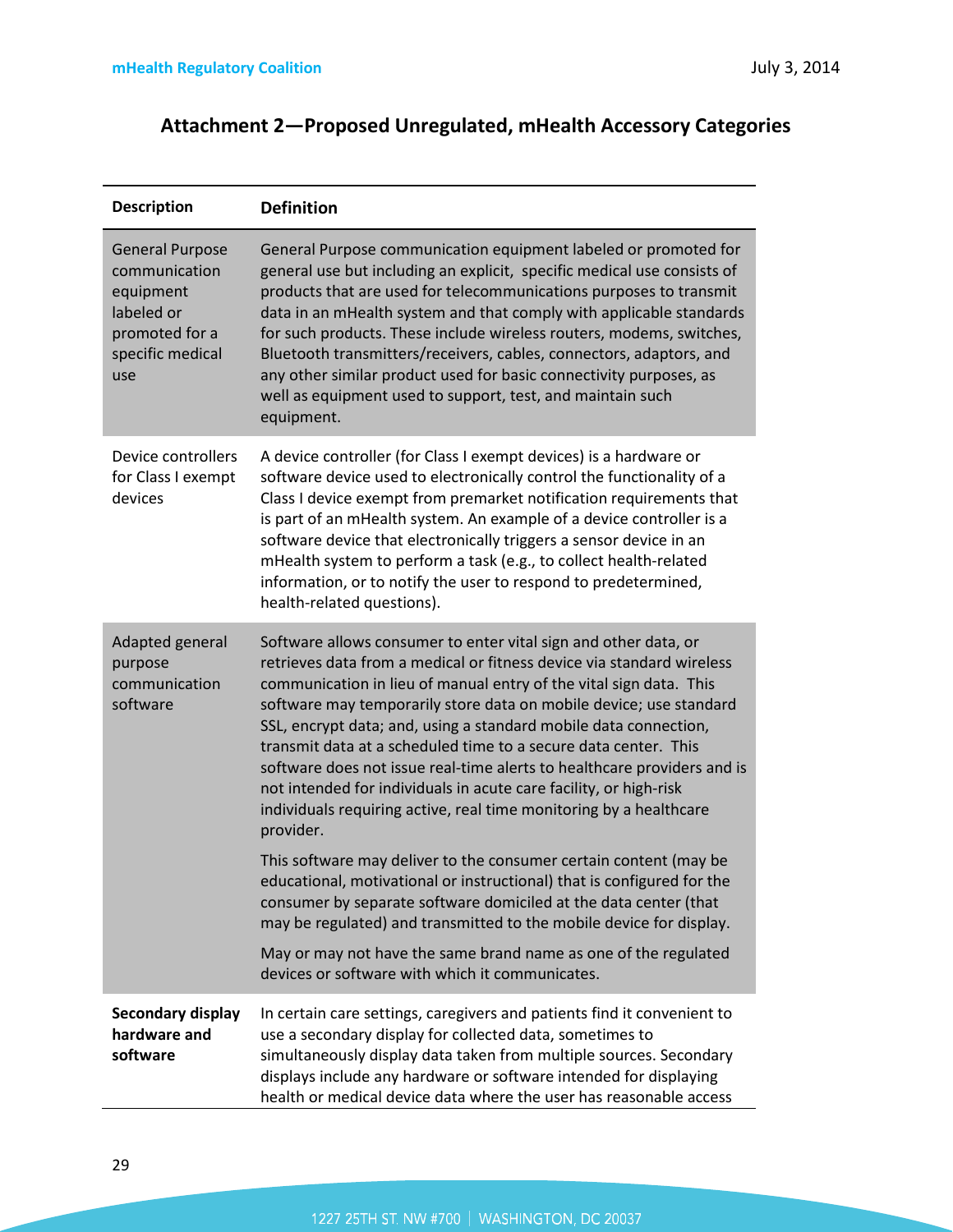to another, primary display. This does not change the regulatory classification of that primary display.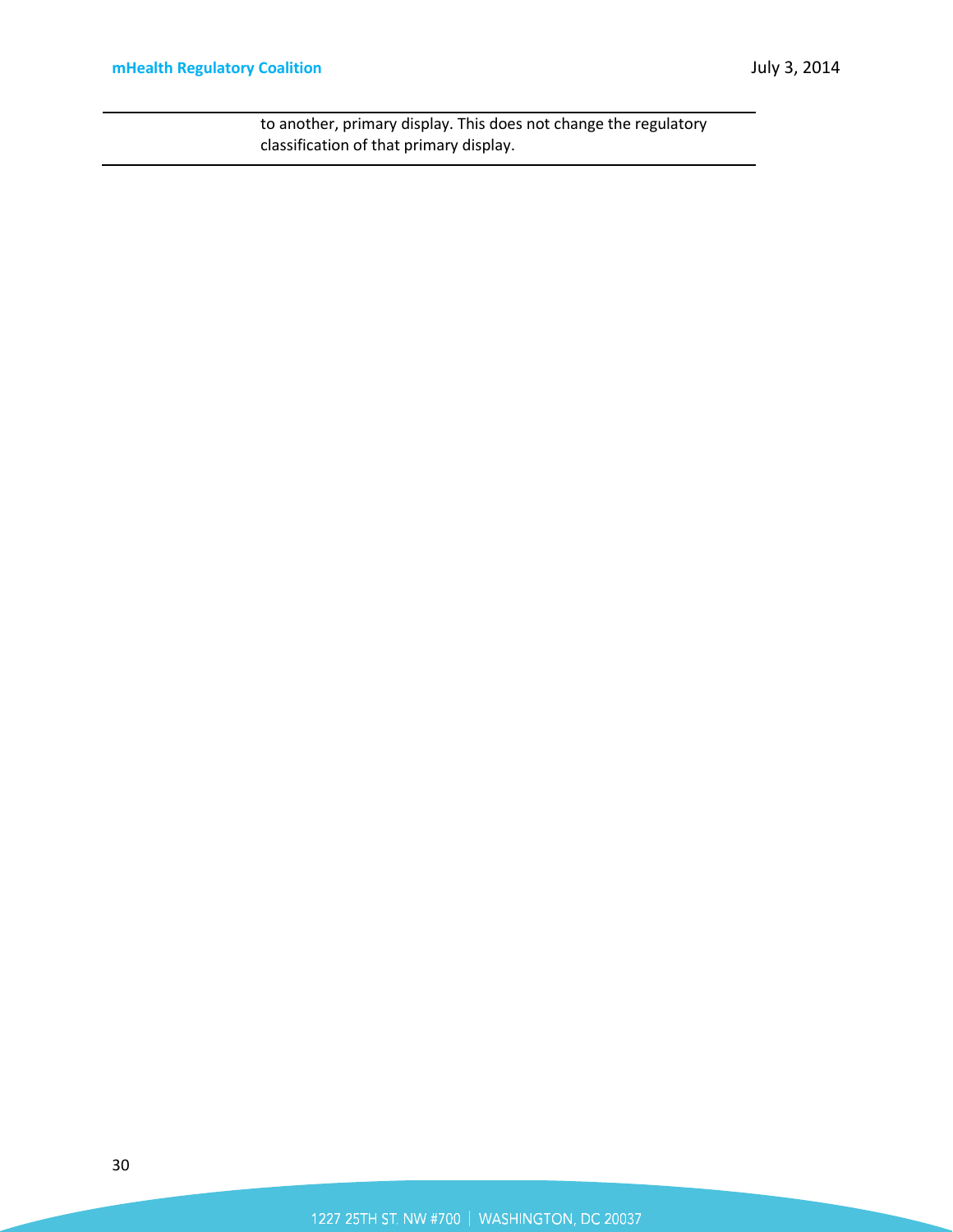# **Attachment 3—Examples of Accessories in the Market Today**

| mHealth Accessory Issue                                                | <b>Example</b>                                                                                                                                                                                                                                                                                                                                                                                                                                                                                                                                                                                                                   | <b>Current regulatory treatment</b>                                                                                                                                                                                                                             |
|------------------------------------------------------------------------|----------------------------------------------------------------------------------------------------------------------------------------------------------------------------------------------------------------------------------------------------------------------------------------------------------------------------------------------------------------------------------------------------------------------------------------------------------------------------------------------------------------------------------------------------------------------------------------------------------------------------------|-----------------------------------------------------------------------------------------------------------------------------------------------------------------------------------------------------------------------------------------------------------------|
| General purpose hardware<br>and software used with a<br>medical device | A Patient Management system<br>allows implanted defibrillator<br>data to be recorded and<br>forwarded via Plain Old<br>Telephone System (POTS) to a<br>Webserver that is<br>manufactured by the Implant<br>Defibrillator manufacturer.                                                                                                                                                                                                                                                                                                                                                                                           | When sold by a class III<br>manufacturer, the Web server is<br>treated as an accessory and<br>classified in class III. Indeed the<br>entire Web server system<br>including power cords and disk<br>drives are treated in class III.<br>This is over regulation. |
| General purpose hardware<br>and software used with a<br>medical device | A standard cell phone may<br>well in the future be sold with<br>a mobile medical app,<br>regulated by FDA, preinstalled.                                                                                                                                                                                                                                                                                                                                                                                                                                                                                                         | FDA likely would treat the cell<br>phone as a medical device but<br>choose not to regulate it under<br>enforcement discretion.<br>More accurately, the cell phone<br>should not be considered a<br>medical device at all.                                       |
| Application of accessory rule<br>to systems                            | An in-home device capable of<br>reading implant data can then<br>send the data to a<br>physician. The data is non-<br>urgent and having the home<br>monitor is primarily for<br>convenience. The in-home<br>device has no decision making<br>capability and does not close<br>any therapy loop by<br>reprogramming settings. The<br>in-home device functionality<br>could be alternatively<br>accomplished with a standard<br>cell phone and custom<br>interrogation interface to<br>collect the data. The data<br>would flow from the implant<br>to a custom telemetry device<br>via a Bluetooth connection to<br>a cell phone. | Under current regulatory<br>approaches that FDA, any of<br>these in-home devices would be<br>class III.<br>This is over regulation.                                                                                                                             |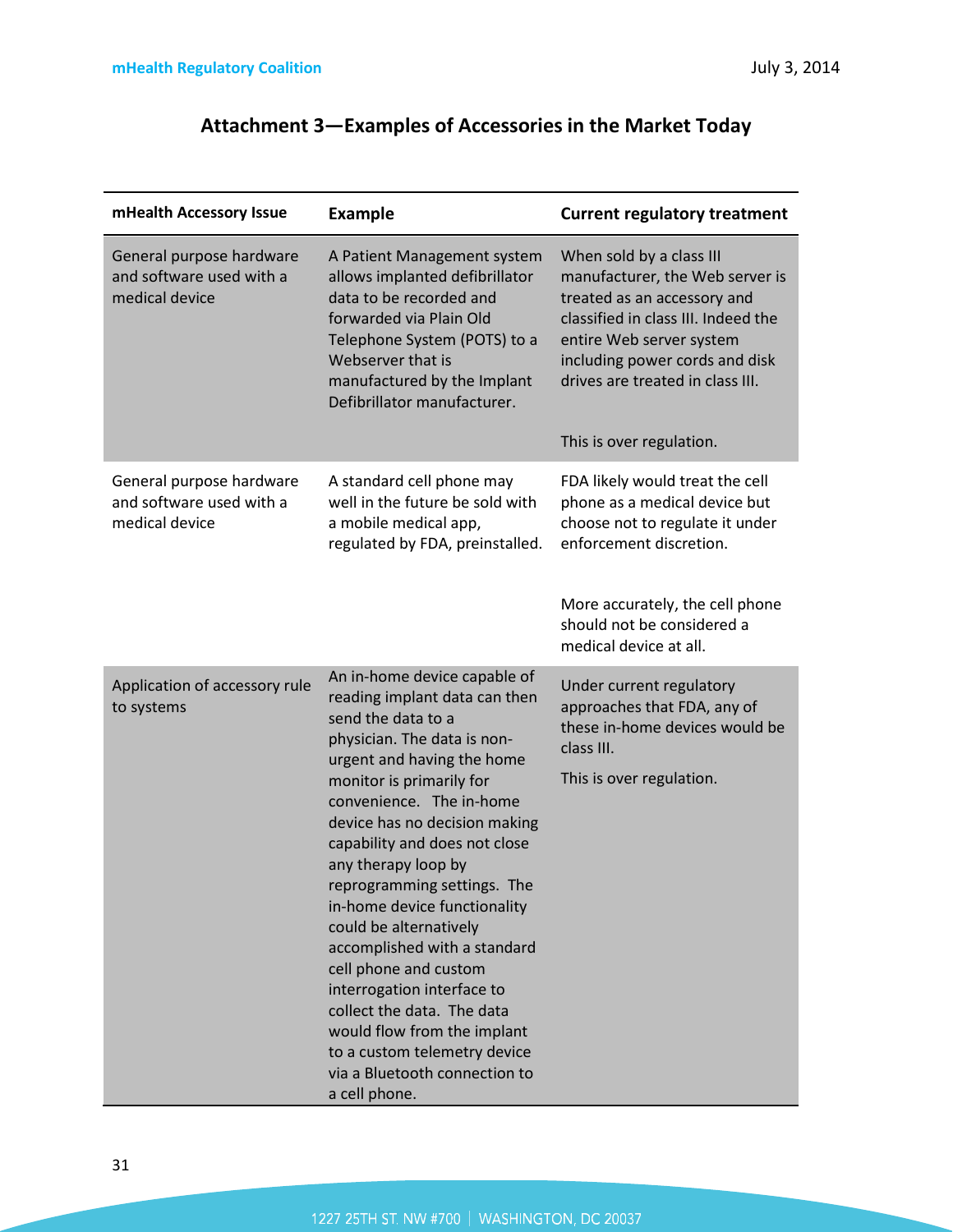# Appendix C

# An mHealth Regulatory Coalition White Paper: Consumer Medical Devices Used To Manage Health

The mHealth Regulatory Coalition urges FDA to develop and issue a new guidance document explaining the difference between disease-related claims that the agency regulates under its medical device authorities, and wellness related claims that the agency does not regulate. This paper is intended to provide our proposed framework for such a guidance.

Background: What is the issue?

In the old days, we lived under the fiction that taking care of health was dichotomous:

- 1. Doctors managed the diagnosis and treatment of disease and they did so largely in doctors' offices or hospitals.
- 2. Consumers generally understood that certain things like a well-rounded diet and exercise were good for us, and we managed that in our home by ourselves.

In that scenario FDA's responsibilities were relatively clear. FDA focused on the tools used by doctors in a healthcare setting to manage disease. According to the 1976 Medical Device Amendments to the Federal Food, Drug and Cosmetic Act (section 201(h)), medical devices include those products "intended for use in the diagnosis of disease or other conditions, or in the cure, mitigation, treatment, or prevention of disease, in man or other animals." The central thrust of that definition is that the product is used in connection with disease or other conditions, the word conditions being added to address such things as pregnancy. Thus, in the early days of the 1976 amendments, the definition was relatively clear in that it referred to products used in the domain of healthcare institutions to diagnose or treat disease or such conditions as pregnancy.

Today those activities are not so neatly separated. We have a much more sophisticated understanding with regard to how daily activities influence the likelihood of disease or other adverse health conditions. So consumers are taking proactive steps in their homes to better manage their health and ward off disease. Based on newly available genetic information, for example, consumers have a better understanding of where they may be at risk for disease, which in turn allows them to manage much more carefully the elements of their daily lives that constitute risk factors for that disease.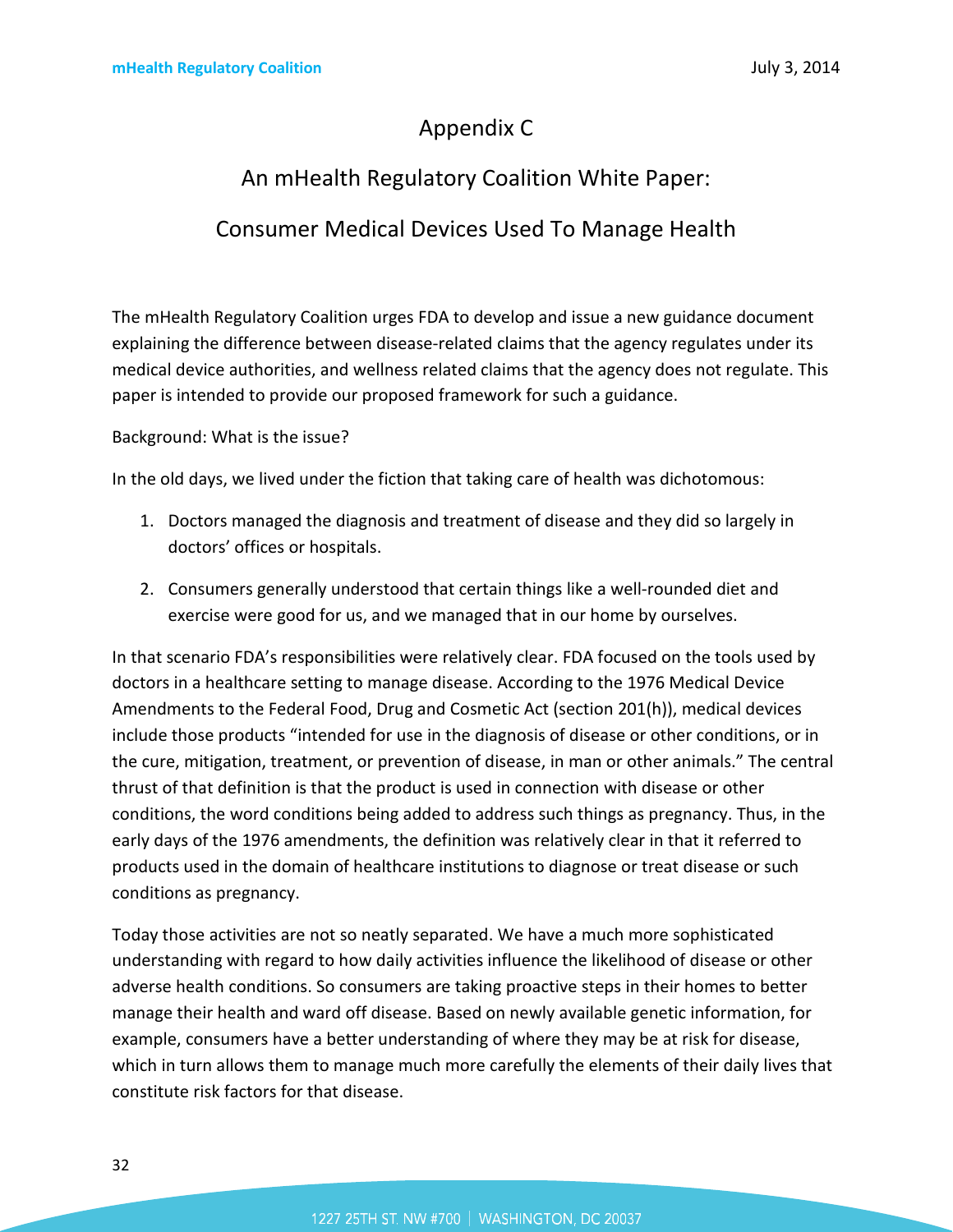# Old approach: assessing disease

The broad category of diagnostics was broken down into three subcategories.

| Subcategory | Defining Characteristics Of The Subcategory                                                                                                                                                                                                                                                                                                                                                                                                                                                                                                                  |
|-------------|--------------------------------------------------------------------------------------------------------------------------------------------------------------------------------------------------------------------------------------------------------------------------------------------------------------------------------------------------------------------------------------------------------------------------------------------------------------------------------------------------------------------------------------------------------------|
| Screening   | This is when a testing product is used on an asymptomatic<br>individual. At the same time, these products might be used<br>on individuals who are in some manner deemed higher risk<br>of a disease, for example testing for hepatitis among<br>individuals struggling with substance abuse. If a screening<br>test produces a positive result, the individual is often<br>referred for diagnosis.                                                                                                                                                           |
| Diagnosis   | This is when a testing product is used on a symptomatic<br>individual to assess and confirm a diagnosis. So these<br>products might be used, for example, when an adult presents<br>an emergency room with shortness of breath, dizziness and<br>nausea to assess for a myocardial infarction. If an individual<br>is diagnosed with a certain disease or condition, depending<br>on the disease, the physician may need to monitor that<br>individual's health status relative to the disease.                                                              |
| Monitoring  | This is when a testing product is used on a patient who has a<br>confirmed diagnosis, for the purpose of assessing health<br>status in order to manage treatment over time. A common<br>monitoring system is a blood glucose test strip and reader<br>used to measure blood glucose levels in a patient with<br>diabetes. One of the differences between this category and<br>the other two is that this category of testing is done as a part<br>of therapy management, where the other two are done as a<br>part of determining whether therapy is needed. |

### New approach: managing wellness

To that list of subcategories we propose to add the following  $4^{\text{th}}$  subcategory.

| Managing wellness | This new category combines elements of screening and |
|-------------------|------------------------------------------------------|
|                   | monitoring.                                          |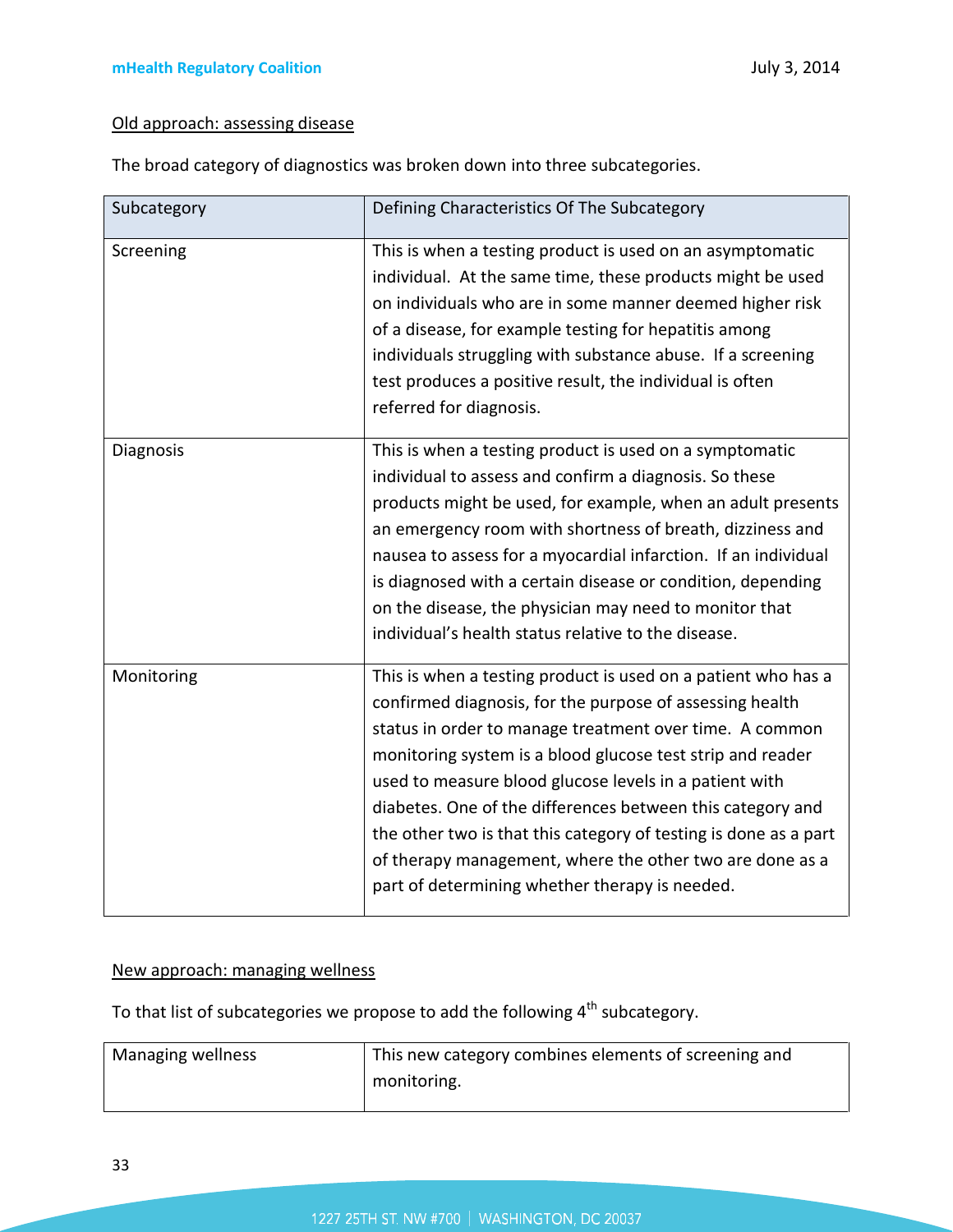| Like screening, these testing products would be used<br>$\bullet$<br>on asymptomatic individuals where there may be                                                                                    |
|--------------------------------------------------------------------------------------------------------------------------------------------------------------------------------------------------------|
| some indication that the individual is at risk for a<br>particular disease, for example because of family<br>history, genetic makeup and other risk factors.                                           |
| But like monitoring, these tests would involve<br>$\bullet$<br>tracking information over time as an aid to long-term<br>health management. For example, regular use of a<br>weight scale when dieting. |

### Emerging clinical evidence

There is a growing body of clinical evidence around preventive health and a consumer's ability to effectively ward off disease by better general health management based on information collected over time. That research focuses on areas such as the following:

Use case 1. Reducing the risk of diabetes.

- Target consumer example: A person at risk of diabetes because of family history and weight. But presently the person does not have the symptoms of diabetes.
- The CDC observes that people with prediabetes who lose 5%–7% of body weight and get at least 150 minutes a week of moderate physical activity can reduce the risk of developing type 2 diabetes by 58%.
- Product an app that helps them manage their calorie intake, exercise level, and other factors known to reduce the risk of diabetes.

Use case 2. Reducing the risk of heart disease.

- Target consumer example: A person at risk of heart disease because of family history, sedentary lifestyle, smoking and poor eating habits. But presently the person does not have the symptoms of heart disease.
- The American Heart Association recommends a diet low in fat, particularly saturated and trans fats, enriched in fruits, vegetables, whole grains, and fish, and low in added sugar and salt. The AHA also recommends against smoking. Smoking cessation may have beneficial effects on the lipid profile by increasing HDL-C (mean, 4 mg/dL).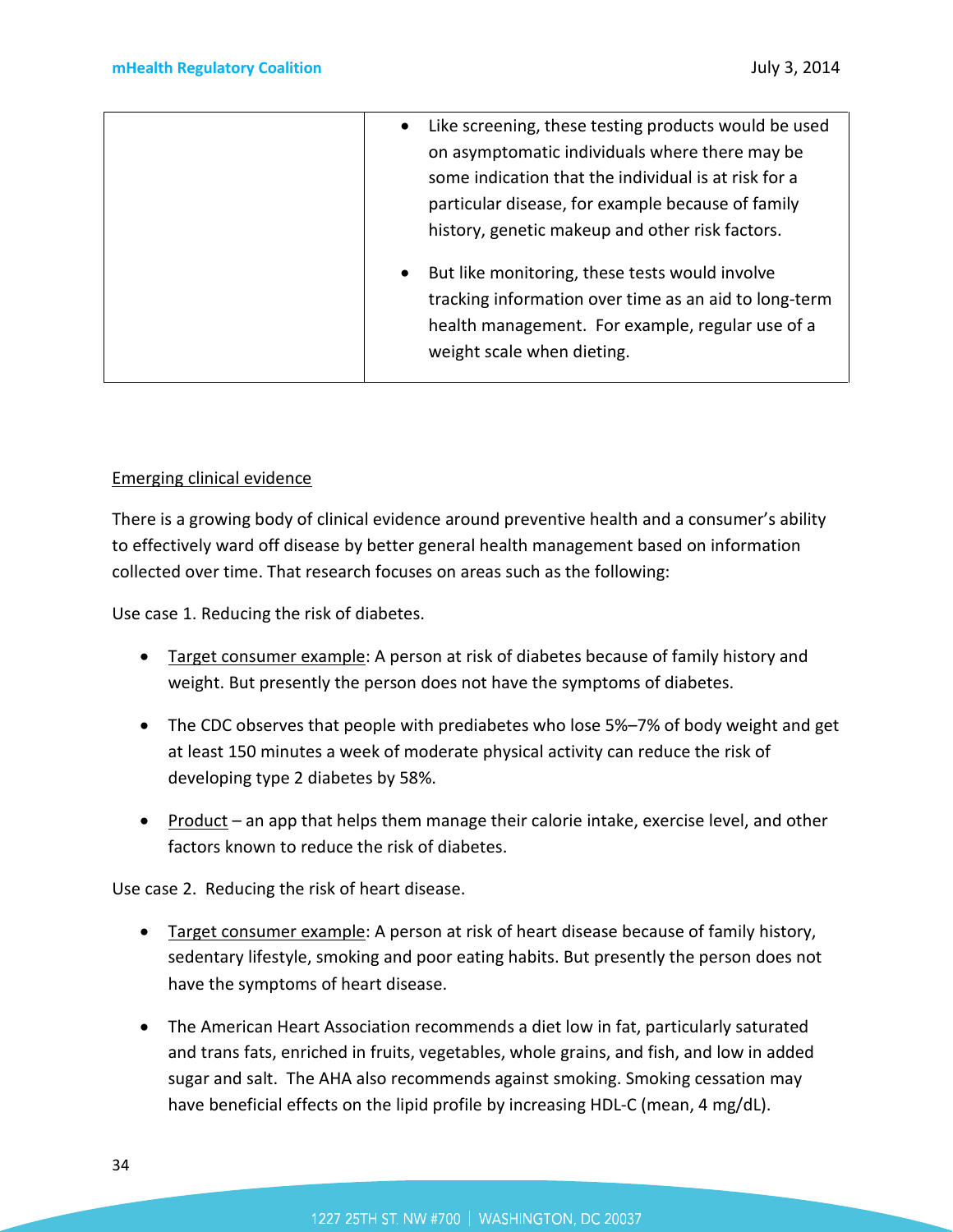Exercise, physical activity, and weight loss may also increase HDL-C and lower triglyceride levels. The AHA recommends 30 minutes of moderate-intensity aerobic exercise on most days of the week.

• Product: an app designed specifically to track the elements of dietary intake related to the risk of heart disease, particularly fat and cholesterol levels. The app could also help implement elements of a smoking cessation program, and track physical activity, for example, by connecting to a pedometer.

The bottom line is that we as a society need to be encouraging use of products that help people live healthier lives. The further bottom line is that these apps do not engender any material risk, and therefore do not merit FDA regulation even though they mention disease.

Scope: What are the defining characteristics of products in this category?

In each of the three categories below, we are focusing solely on products used by consumers outside of a healthcare institution to measure information about their bodies. These categories include any specialized software or hardware, or combination of the two, that serve these purposes.

From a big picture perspective, we divide these products into three different groups based on the roles of the doctors and patients/consumers. We explained more below, but at a high level:

- 1. Group A includes those products that produce information that is really only meaningful to the doctor or other caregiver, because interpreting the information requires specialized expertise. Think about interpreting an EKG.
- 2. Group B includes those products that produce information that is meaningful to both the doctor and the patient. While this may be result of training that the doctor gives to the patient, nonetheless the information is meaningful to the patient. Think about a blood glucose meter that people with diabetes use to manage their diabetes and report the results to the doctor. Products in this category really rely on collaboration between caregiver and care receiver.
- 3. Group C includes those products that produce information that is used by consumers alone without a doctor's oversight. Think about weight scales and mobile apps that allow the consumer to track and trend his or her weight to avoid future health problems.

Visually, the groups can be viewed through the following Venn diagram: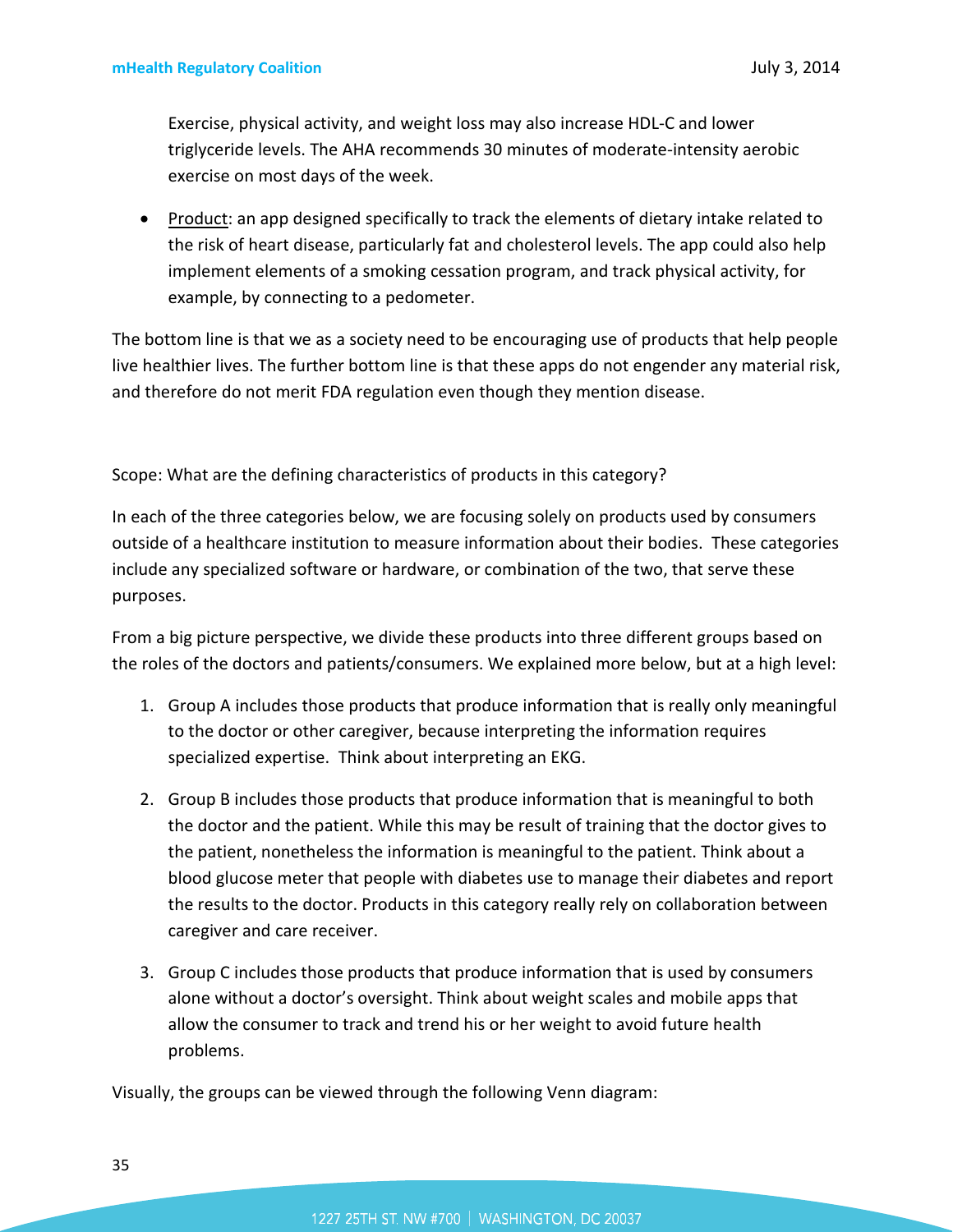### Responsibility for Interpreting the Information



### Group A – Doctor- Directed Disease Assessment Devices

The essence of this category is devices/SaMD designed to produce information that doctors are trained to interpret and understand, and consumers are not, but that are destined for consumer hands with the goal of feeding the information back to the doctor on some periodic basis. Devices in this category are easy to spot because there are existing FDA device classifications for the associated functionality, such as urine analysis for occult blood and so forth. The common thread that runs through all of these measuring devices is higher-risk disease states or conditions, with an imperative need for accuracy in either diagnosis of the disease or monitoring in the case of a chronic disease. Further, the devices will be available through prescription because it will be necessary to involve a doctor in the interpretation of the information.

Obviously if devices are intended for use by doctors on patients, they too will be in this category.

FDA regulates this category. While many devices in this category will be in class II, some devices will be regulated as class I devices (or class II exempt from premarket notification) because the technology is so well characterized that FDA premarket review is not necessary.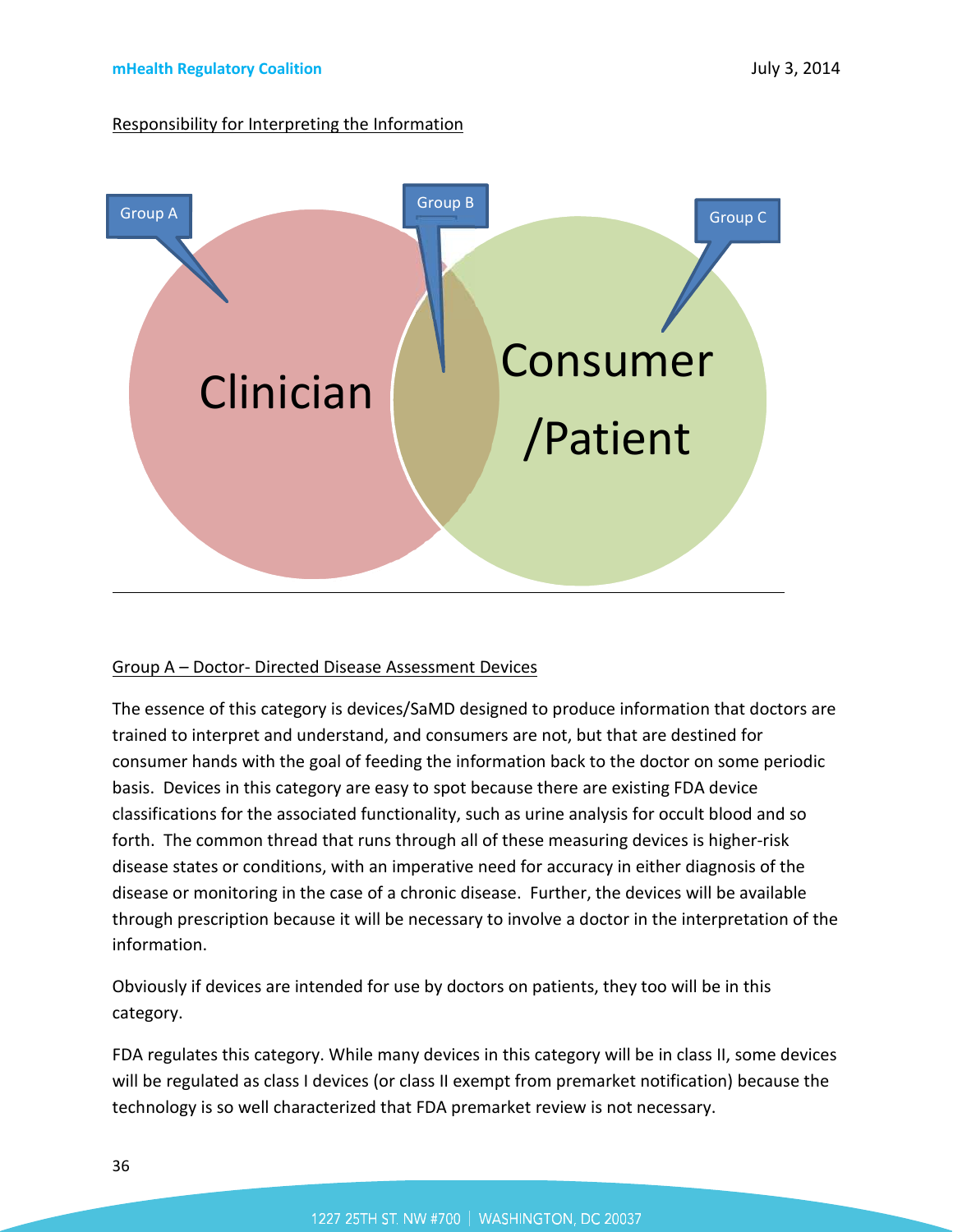### Group B –Disease Assessment Devices used Collaboratively by Doctor and Patient

The defining characteristic of devices in this category is that consumers are fully capable of interpreting the information produced by these devices, but at the same time a health professional should be involved. It's important to understand that there can be a natural evolution of disease assessment tests from physician-directed (Group A) to consumer–directed (Group B) as companies innovate with new ways to make the information more meaningful to people without a medical background. So long as the information is truly understandable by consumers without special medical training, assessing disease can include:

- 1. Screening
- 2. Diagnosis
- 3. Monitoring of a serious disease that requires reporting to a healthcare professional

As already explained, products in this group are also characterized by the need for the patient to collaborate with his or her physician. The diseases or condition is serious enough, and the measurements important enough, for the doctor to be kept at least generally informed in the case of monitoring, or consulted in the case of screening or diagnosis.

There are two different roles these products might play:

1. Devices that measure

FDA regulates the tools used for measuring in this category, and any associated accessories (see separate policy position on the scope of accessory classification). Most of these devices should be in class I, not subject to FDA review, except those new technologies that are not well enough characterized to produce reliable results, where inaccurate results could substantially jeopardize the safety of the consumer. This latter category should be in class II.

2. Devices that do not measure

If a product is not a tool used for measuring, nor an accessory of such a product, the product does not fall within FDA regulation. Examples of this would include mobile apps and other software that are merely intended to record and analyze health data for consumers.

### Group C –Health and Wellness Managing Devices

The defining characteristics of devices in this category are:

1. Intended for use by consumers who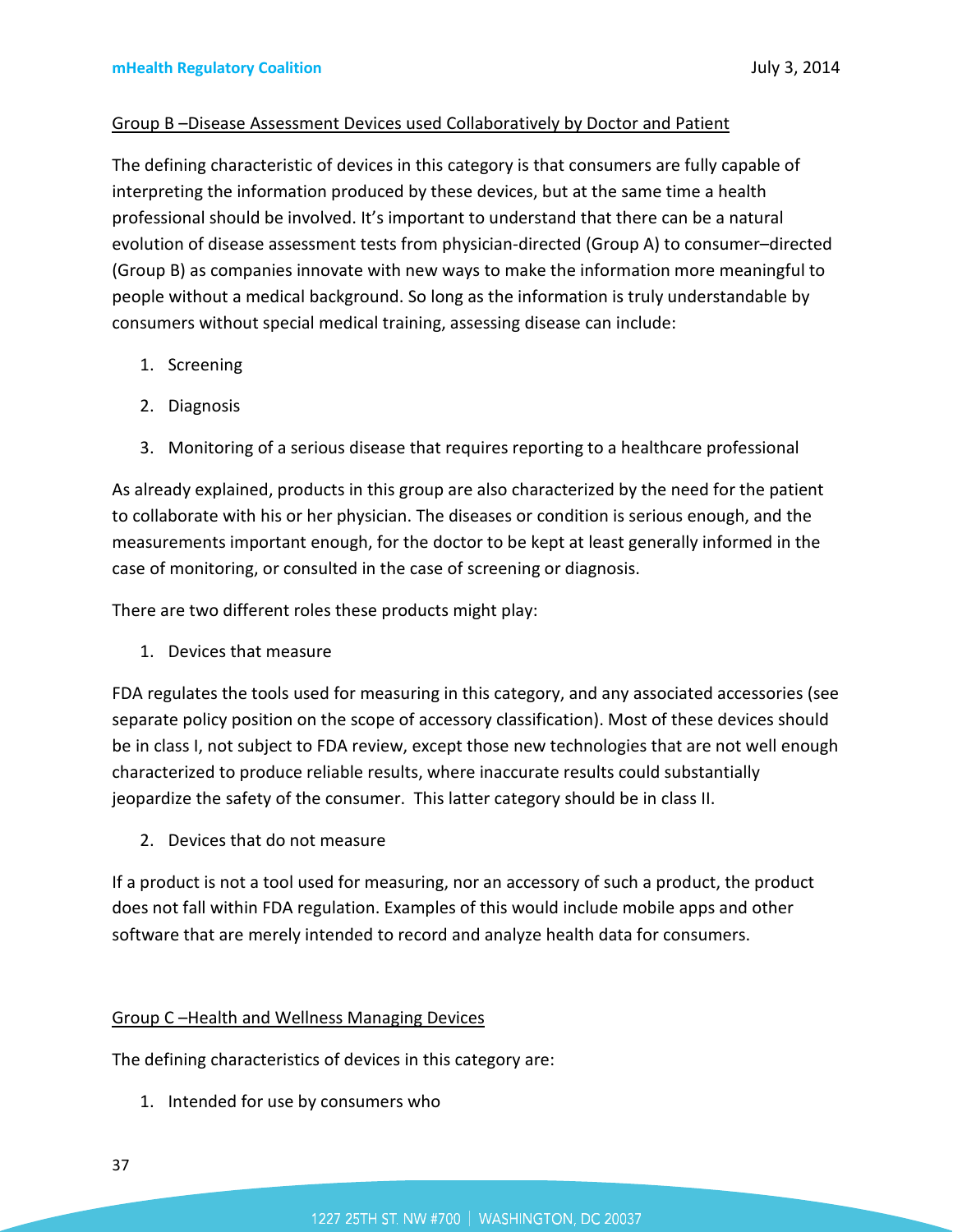- a. Are well-
	- i. Experiencing no meaningful symptoms of the disease at issue
	- ii. But may or may not have risk factors of concern, including family history or genetic makeup; or
- b. Have been or may still be sick, (i.e. has been diagnosed and treated), but-
	- i. live outside of a healthcare facility,
	- ii. without a healthcare professional monitoring the disease or condition, just the consumer himself and/or perhaps his family members to ensure he is following instructions;
- 2. Repeated use over time for the purpose of tracking and trending health information;
- 3. For the purpose of influencing lifestyle decisions to reduce the future risk of disease or other conditions, or managing health issues without active health professional oversight; and
- 4. Are not invasive.

The essence of this category is disease avoidance and/or health maintenance. So long as those four conditions are met, it is permissible for the labeling for these products to mention the diseases the products are intended to help the consumer avoid or manage without triggering FDA regulation.

A couple of examples may make this more concrete.

- A fitness/wellness app that uses body sensors to detect the user's bio signals for purposes such as measuring body fat to support general conditioning.
- Also to support a consumer's general fitness and wellness goals, an app that uses sophisticated analytics to review and analyze data generated from unregulated products that detect such things as heart rate or body fat.

Those products should remain unregulated even if the manufacturer chooses to educate consumers regarding general risk factors for specific diseases, and encourages the consumers to use these products to track and trend information over time so that the consumer can live a healthier life and avoid those diseases or other conditions.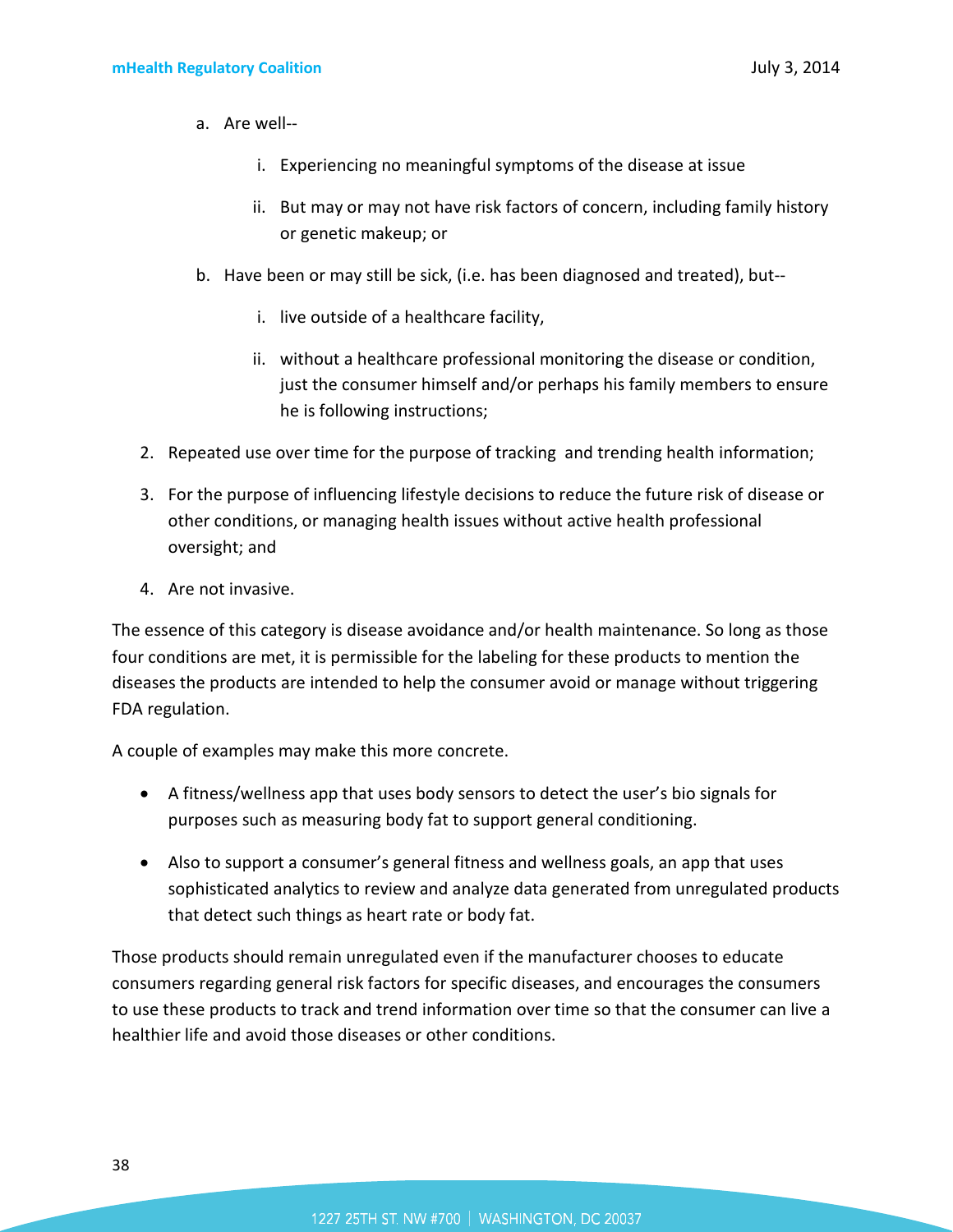FDA should not regulate this category. All of the devices in this category either are not medical devices or if they technically meet the definition of medical device, are so low risk they should be subject to enforcement discretion.<sup>[10](#page-38-0)</sup>

To further explain the three groupings, we are including as attachment one a list of some of the available mobile apps that fit into these groupings.

### A footnote on off label use

As with all FDA regulation of medical devices, these categories are based on the manufacturer's intended use for the product. And as with all medical devices, there is a chance that purchasers will use the product in a way different than was intended. That is unavoidable. But at the same time, FDA should not permit a sham intended use. An intended use will not be deemed a sham if there is in fact a substantial market for use of the product precisely as the manufacturer has intended.

<span id="page-38-0"></span><sup>&</sup>lt;sup>10</sup> This conclusion lines up with the FDA's statement in its Mobile Medical Application Guidance on certain types of applications, including wellness management applications: "Some mobile apps in the above categories and listed below may be considered mobile medical apps, and others might not. For those mobile apps listed below that are devices, FDA intends to exercise enforcement discretion because they pose a low risk to patients." (FDA Mobile Medical Application Guidance, MMA-1741, Page 16, September 25, 2013)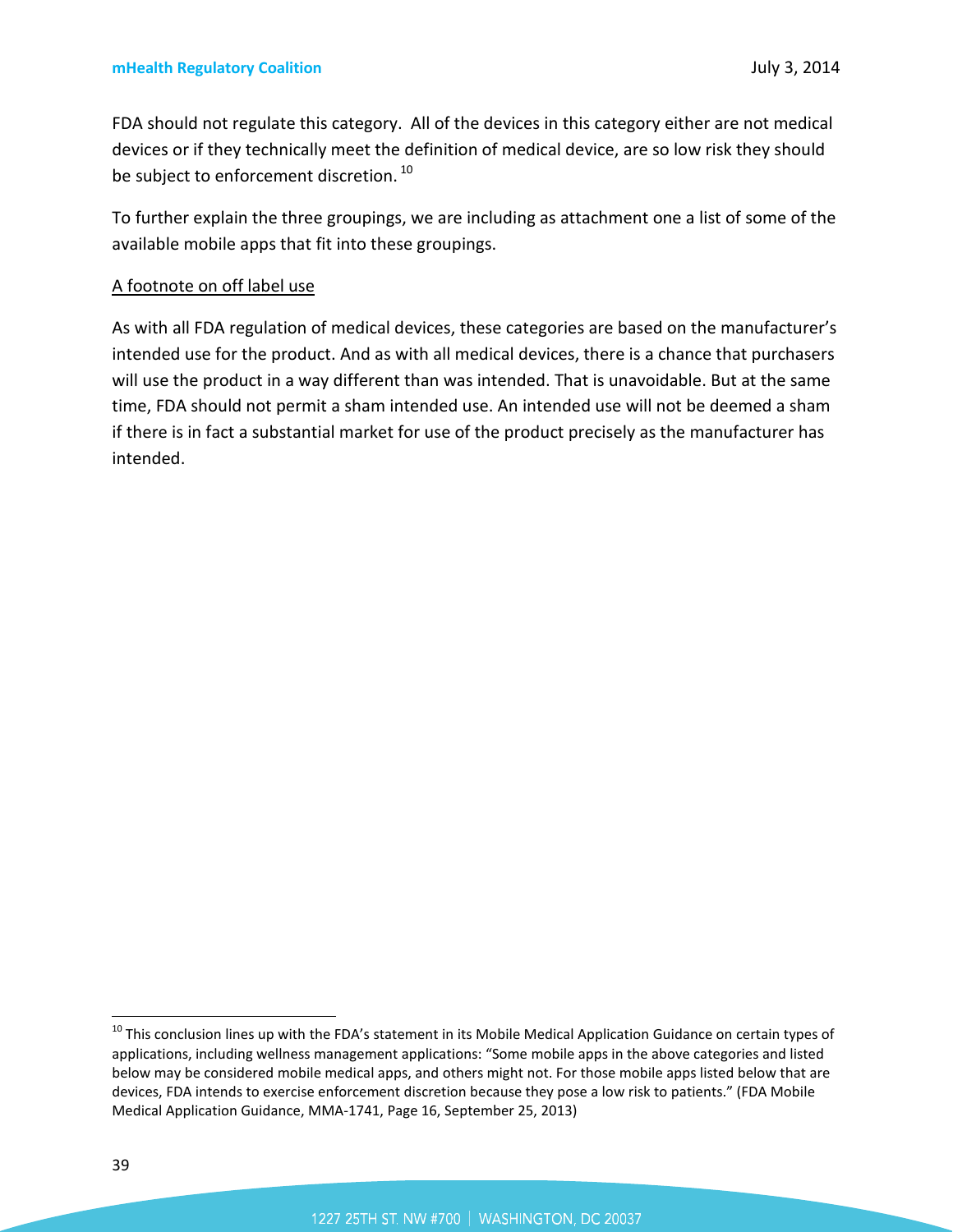### Attachment 1

### Examples of Apps That Fall Into These Groups

Each of the following examples is presently on the market, without any apparent compliance with FDA requirements. We urge FDA to issue a guidance document to clarify the dichotomy between regulated disease claims (Group A and Group B) and unregulated health and wellness claims (Group C) so that the marketplace can come into compliance more effectively. The text that describes each app is taken from the official description of the app in iTunes and/or the company website.

| Proposed | Existing App Available In The United States                                                                                                                                                                                                                                                                                                                                                                                                                                                                                                                          |
|----------|----------------------------------------------------------------------------------------------------------------------------------------------------------------------------------------------------------------------------------------------------------------------------------------------------------------------------------------------------------------------------------------------------------------------------------------------------------------------------------------------------------------------------------------------------------------------|
| Grouping |                                                                                                                                                                                                                                                                                                                                                                                                                                                                                                                                                                      |
|          |                                                                                                                                                                                                                                                                                                                                                                                                                                                                                                                                                                      |
| Group A  | Sleep Aid                                                                                                                                                                                                                                                                                                                                                                                                                                                                                                                                                            |
|          | By Remote Analysis                                                                                                                                                                                                                                                                                                                                                                                                                                                                                                                                                   |
|          | Description                                                                                                                                                                                                                                                                                                                                                                                                                                                                                                                                                          |
|          | "As a long-time iPhone user I was enthusiastic to be the medical advisor for the<br>team to develop this application. Sleep apnea is a common sleep disorder and<br>our aim was to create a tool that enables anyone easily detect the need for a<br>further sleep study. Sleep Aid does not substitute a diagnosis made by your<br>doctor but may give an alarm that one should see a doctor to find out how to<br>sleep better. Remember that snoring may compromise the quality of your sleep.<br>Consult your ENT-specialist to get treatment for your snoring." |
|          | Miikka Peltomaa, MD, PhD                                                                                                                                                                                                                                                                                                                                                                                                                                                                                                                                             |
|          | Otolaryngology, Head and Neck Surgery                                                                                                                                                                                                                                                                                                                                                                                                                                                                                                                                |
|          | <b>ENT Center Aino</b>                                                                                                                                                                                                                                                                                                                                                                                                                                                                                                                                               |
|          | Jarvenpaa, Finland                                                                                                                                                                                                                                                                                                                                                                                                                                                                                                                                                   |
|          | "Sleep Aid is a smart application for anyone who suspects s/he may suffer from a<br>sleep disorder. Especially sleep apnea is a severe and insidious disease that - if<br>not treated - may cause a number of other conditions and can in the worst case<br>lead to death. If you find signs of sleep apnea in your recording, always consult                                                                                                                                                                                                                        |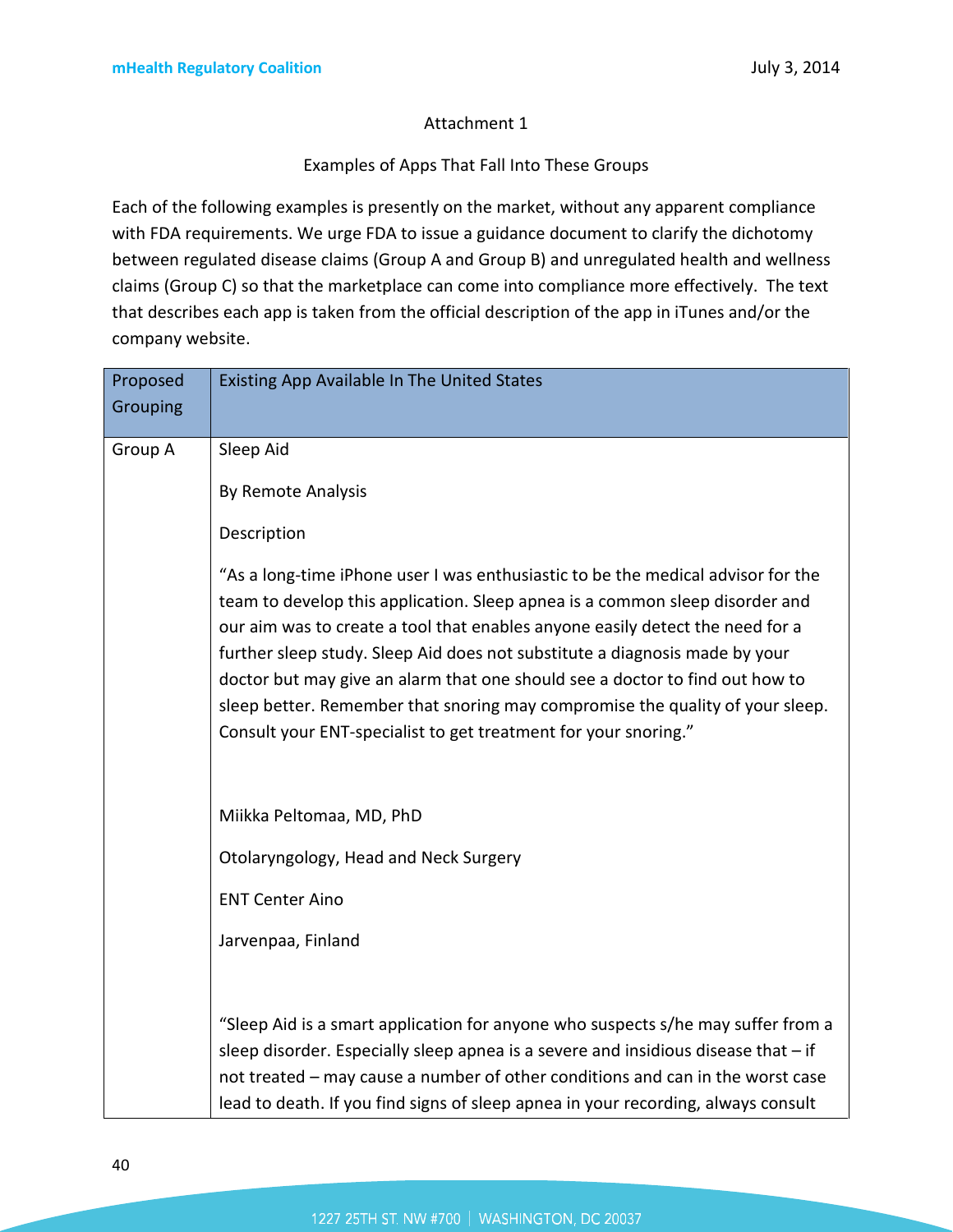| Proposed | <b>Existing App Available In The United States</b>                               |
|----------|----------------------------------------------------------------------------------|
| Grouping |                                                                                  |
|          | your doctor."                                                                    |
|          |                                                                                  |
|          |                                                                                  |
|          | Heikki Lehti, MD, PhD                                                            |
|          | Pulmonology                                                                      |
|          | Kerava, Finland                                                                  |
|          |                                                                                  |
|          |                                                                                  |
|          | <b>SLEEP APNEA</b>                                                               |
|          |                                                                                  |
|          | Sleep apnea is characterized by recurrent episodes of airway obstructions and    |
|          | corresponding cessations of airflow and breathing. A cessation in breathing is   |
|          | called an apnea.                                                                 |
|          |                                                                                  |
|          |                                                                                  |
|          | The most common reason for an apnea is a physical block to airflow when the      |
|          | tissues in the throat prevent normal breathing. This is especially common among  |
|          | overweight people but individuals with normal weight may suffer from it as well. |
|          |                                                                                  |
|          | Sleep Aid makes it easy for you to determine whether you suffer from sleep       |
|          | apnea and should consult a doctor. The application records eventual snoring      |
|          | sounds and creates an easy-to-read graph. By examining the graph, you can find   |
|          | out your snoring. You can also listen to your breathing and snoring pattern.     |
|          |                                                                                  |
|          |                                                                                  |
|          | <b>SLEEP AID</b>                                                                 |
|          |                                                                                  |
|          | Sleep Aid includes samples of typical snoring and sleep apnea events. You can    |
|          | compare your own recording with the provided samples to determine whether        |
|          | there are symptoms or signs of sleep apnea. Remember, however, that only a       |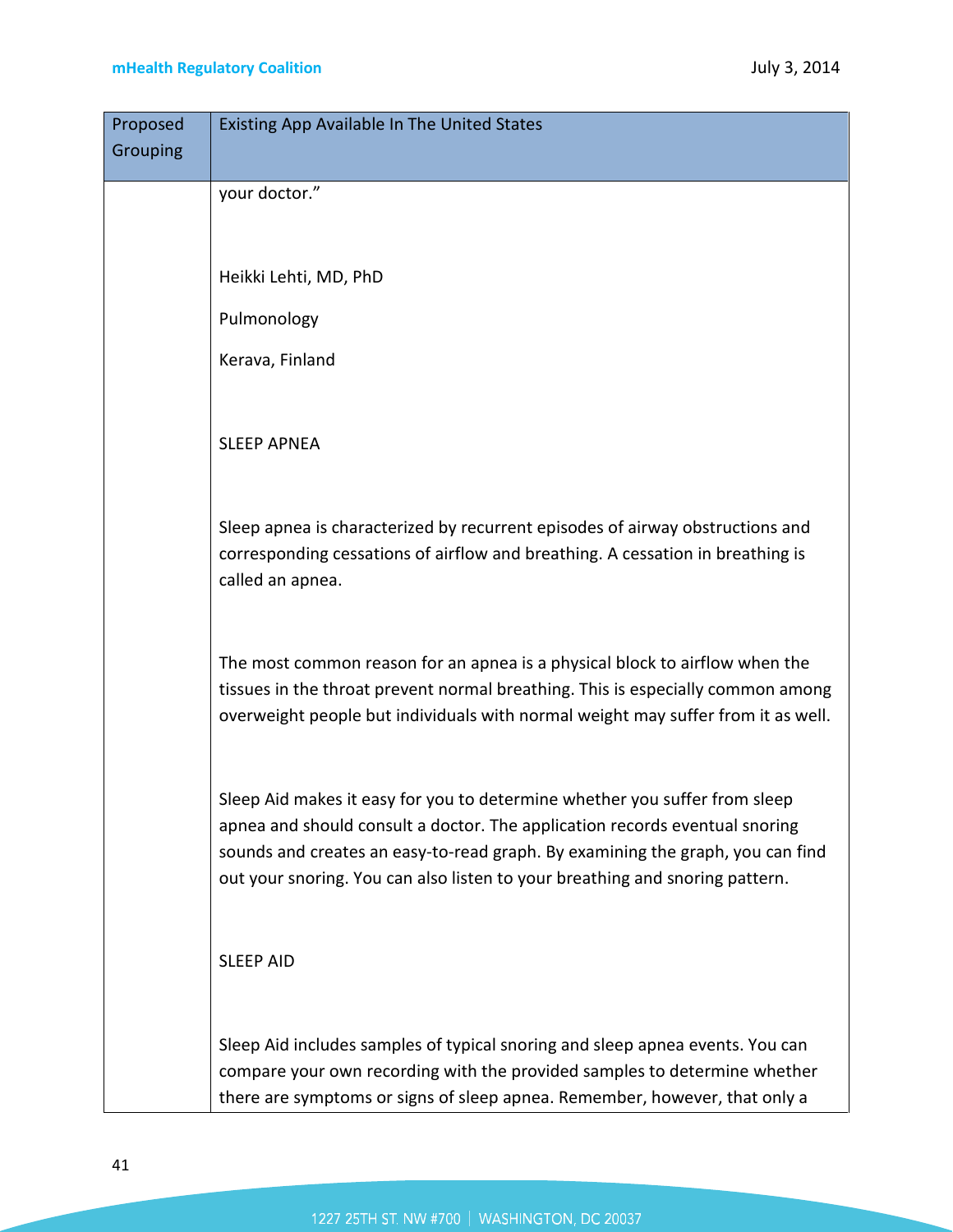| Proposed | Existing App Available In The United States                                                                                                                                                                                              |
|----------|------------------------------------------------------------------------------------------------------------------------------------------------------------------------------------------------------------------------------------------|
| Grouping |                                                                                                                                                                                                                                          |
|          | doctor can make the diagnosis. Always consult a physician when you think you<br>may suffer from a medical condition.                                                                                                                     |
|          | <b>FEATURES</b>                                                                                                                                                                                                                          |
|          | • Recording your snoring sounds                                                                                                                                                                                                          |
|          | • Easy-to-read graph of your snoring                                                                                                                                                                                                     |
|          | • Listening to your snoring                                                                                                                                                                                                              |
|          | • Snore and sleep apnea samples                                                                                                                                                                                                          |
|          | • Useful information about sleep apnea                                                                                                                                                                                                   |
| Group A  | MaculaTester                                                                                                                                                                                                                             |
|          | By Sabina Technology, LLP                                                                                                                                                                                                                |
|          | Description                                                                                                                                                                                                                              |
|          | The MaculaTester® - A New Way to Monitor Visual Function!                                                                                                                                                                                |
|          | Diseases that affect the macula (the center of the retina) including macular<br>degeneration and diabetic retinopathy are the main causes of blindness<br>worldwide. The best defense against these macular diseases is early detection. |
|          | This simple test of your vision can alert you to early changes that may indicate a<br>problem with your macula caused by diabetes or macular degeneration.                                                                               |
|          | The MaculaTester (Pat. No. 8,047,652), is an INTERACTIVE version of the Amsler<br>Grid - the standard test used by eye doctors to test macular function for over 50                                                                      |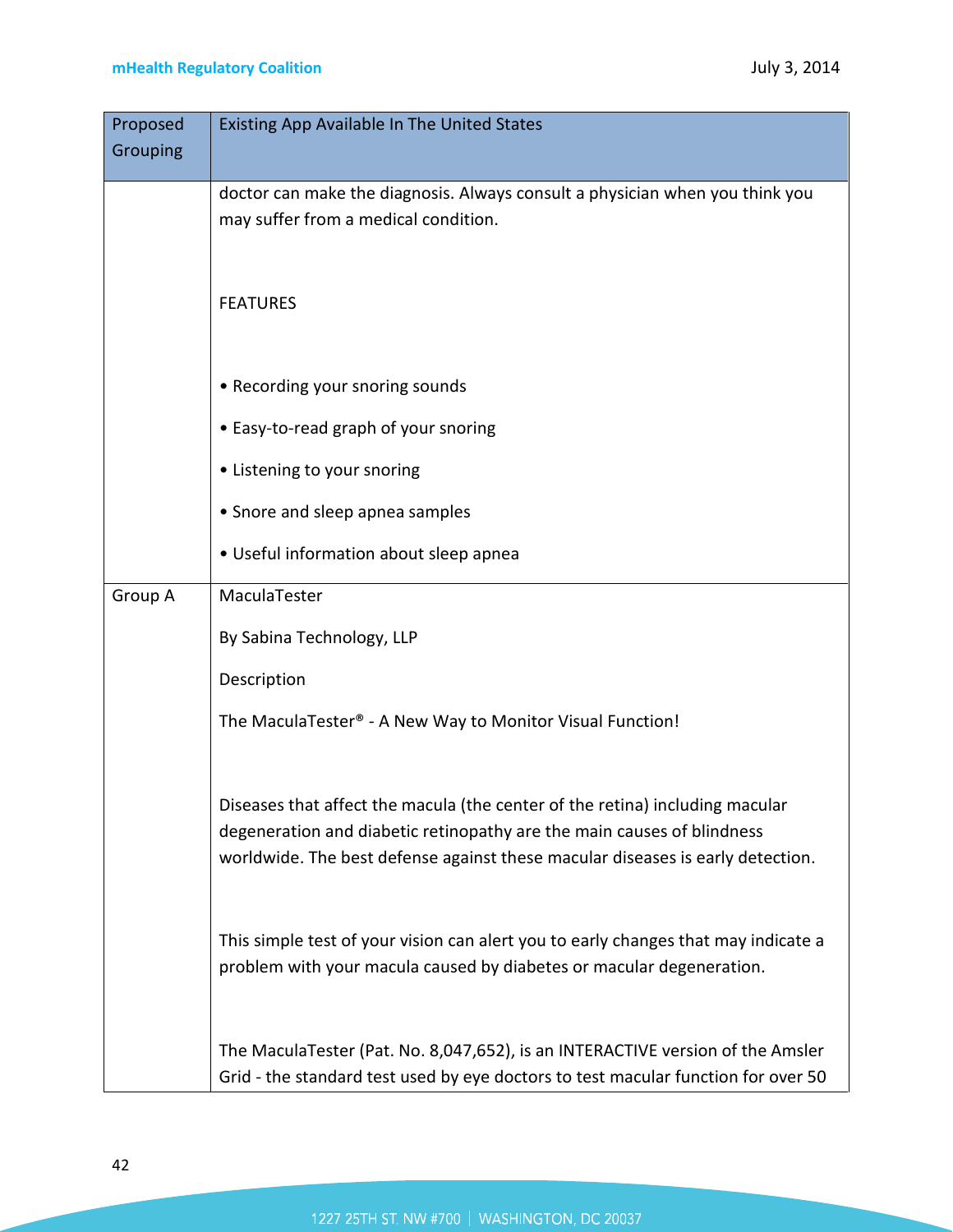| Proposed | <b>Existing App Available In The United States</b>                                                                                                                                                                                                                                              |
|----------|-------------------------------------------------------------------------------------------------------------------------------------------------------------------------------------------------------------------------------------------------------------------------------------------------|
| Grouping |                                                                                                                                                                                                                                                                                                 |
|          | years.                                                                                                                                                                                                                                                                                          |
|          | Image distortion is often the first visual change that patients notice when the<br>condition is starting or advancing. Since the distortion can be subtle and difficult<br>to notice at first, the Amsler Grid is used to help detect it as early as possible -<br>while it is still treatable. |
|          | Most doctors give their patients a card with an Amsler Grid to test themselves at<br>home between eye exams. Unfortunately, many patients loose it or forget to use<br>it.                                                                                                                      |
|          | The MaculaTester performs the same function as the Amsler Grid but with<br>several distinct advantages:                                                                                                                                                                                         |
|          | 1) It is interactive - allowing you to record the area of distortion by touching the<br>screen. The recorded image is saved with date and time so you can show it to<br>your doctor, as well as compare to previous images to look for any changes.                                             |
|          | 2) It resides on your iPhone/iPod Touch - so you won't lose it.                                                                                                                                                                                                                                 |
|          | 3) Our free "push notification" feature reminds you to perform the test at regular<br>intervals - so you won't forget to use it.                                                                                                                                                                |
|          | -CHECK OUT THE VIDEO DEMONSTRATION ON OUR WEBSITE -<br>www.maculatester.com.                                                                                                                                                                                                                    |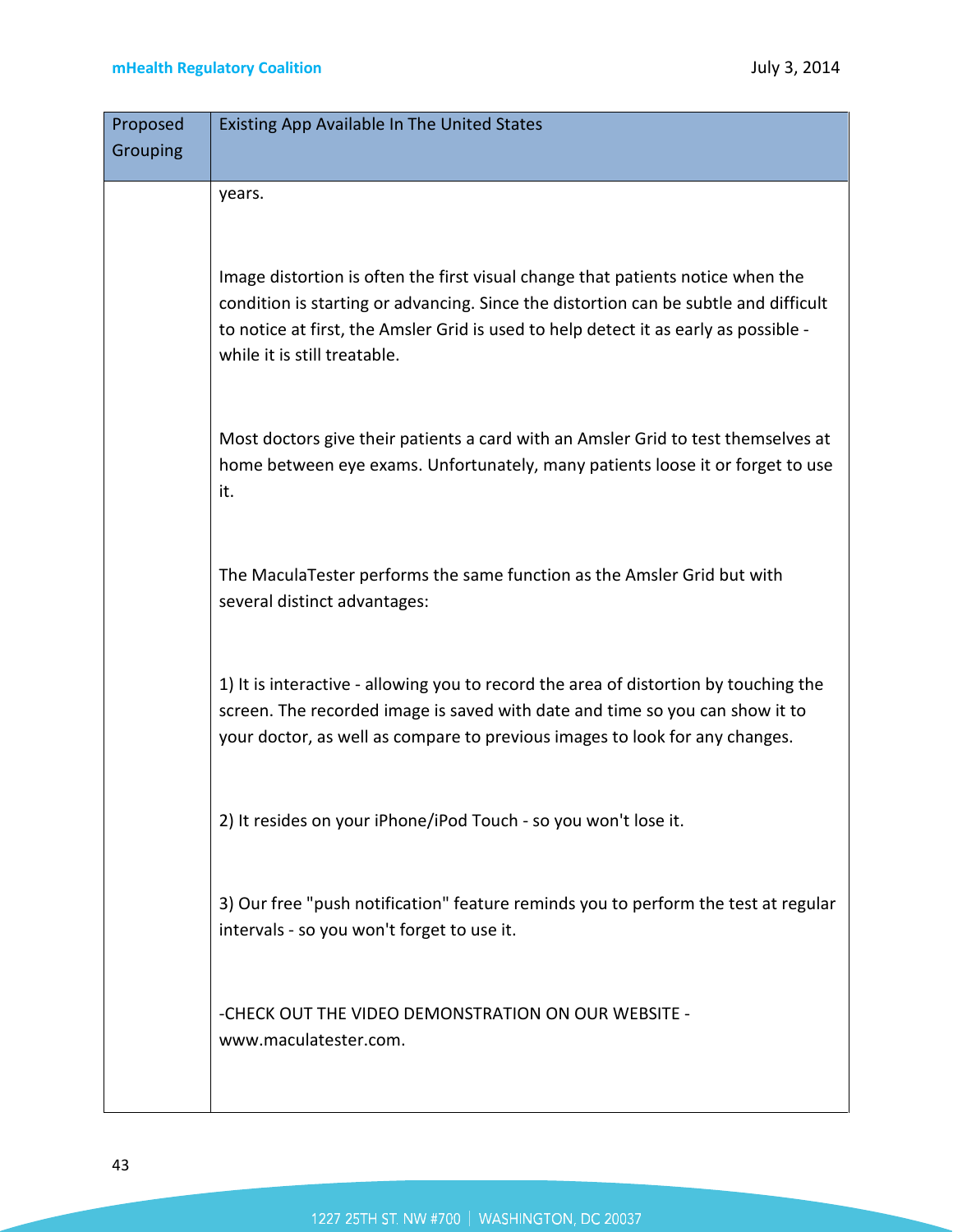| Proposed | Existing App Available In The United States                                                                                                                                                                                                                               |
|----------|---------------------------------------------------------------------------------------------------------------------------------------------------------------------------------------------------------------------------------------------------------------------------|
| Grouping |                                                                                                                                                                                                                                                                           |
|          | - This app is intended for use only as an early screening test for macular                                                                                                                                                                                                |
|          | dysfunction. It is not designed or intended to be used as a tool to diagnose                                                                                                                                                                                              |
|          | macular degeneration, diabetic retinopathy or any other disease process. This                                                                                                                                                                                             |
|          | test is not a substitute for an examination by a qualified eye care professional.                                                                                                                                                                                         |
| Group B  | Cardiograph: Heart Rate Pulse Measurement using your iPhone & iPad Camera -                                                                                                                                                                                               |
|          | Track the Cardio Fitness of your Friends and Family                                                                                                                                                                                                                       |
|          | By MacroPinch Ltd.                                                                                                                                                                                                                                                        |
|          | Description                                                                                                                                                                                                                                                               |
|          | Cardiograph is an application which measures your heart rate. You can save your<br>results for future reference, keep track of multiple people with individual profiles,<br>add notes and locations, and even print out your measurements for sharing or<br>safe keeping. |
|          | Cardiograph uses your device's built-in camera to take pictures of your fingertip<br>and calculate your heart's rhythm - the same approach used by professional<br>medical equipment!                                                                                     |
|          | "I know you have the disclaimer on the screen but I don't care, Cardiograph saved<br>my life. Your app was key to understanding what was going on and help the<br>doctors understand too."                                                                                |
|          | Bob Spadafora - *****                                                                                                                                                                                                                                                     |
|          | "After having two heart valve replacements and a by-pass, I feel it is not only<br>smart - but also necessary - to have such a reliable heart rate monitor with me<br>everywhere I go."<br>Danty $-$ *****                                                                |
|          |                                                                                                                                                                                                                                                                           |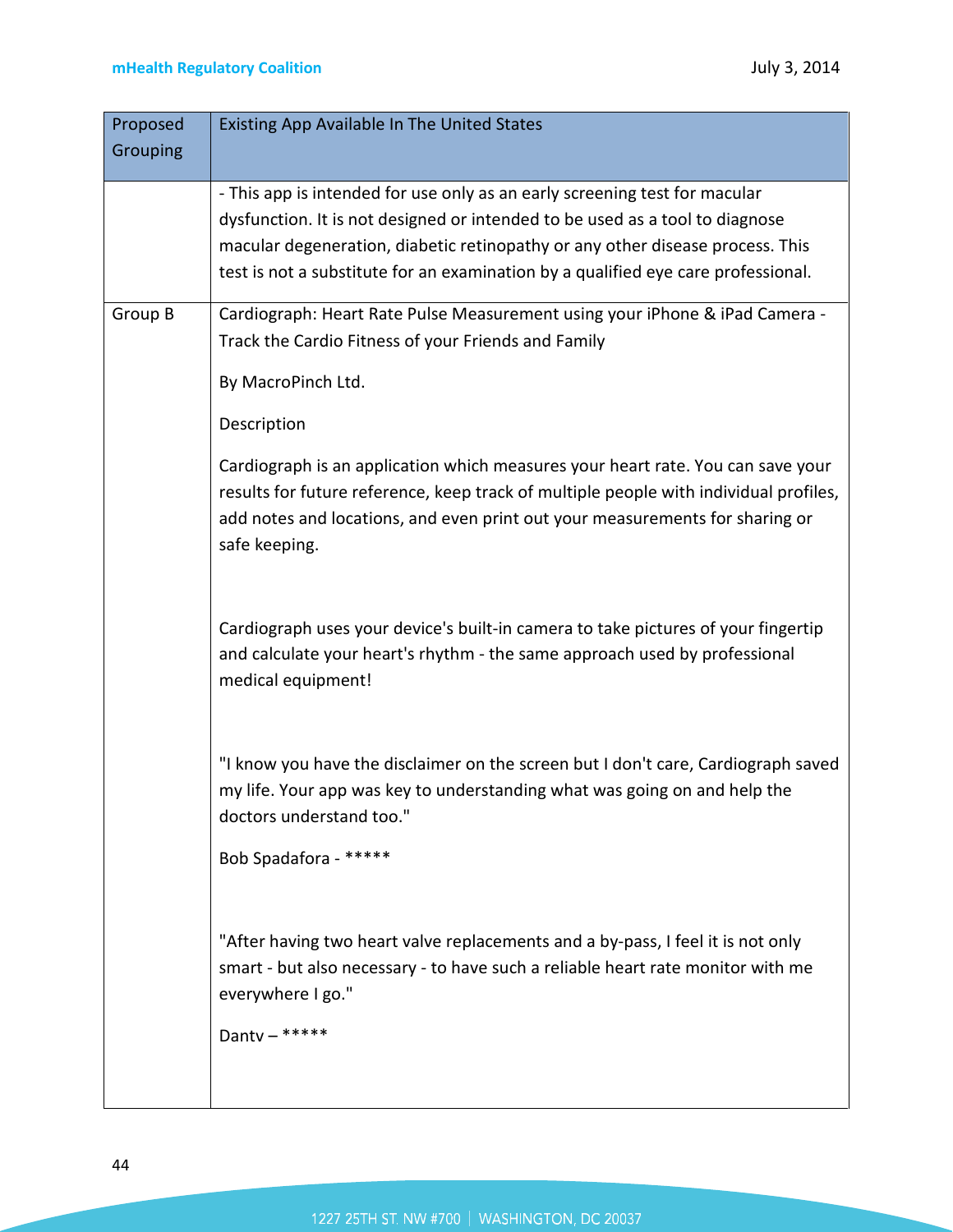| Proposed | <b>Existing App Available In The United States</b>                                                                                                                                                                                                                                                                                                                                                                                                                                                                          |
|----------|-----------------------------------------------------------------------------------------------------------------------------------------------------------------------------------------------------------------------------------------------------------------------------------------------------------------------------------------------------------------------------------------------------------------------------------------------------------------------------------------------------------------------------|
| Grouping |                                                                                                                                                                                                                                                                                                                                                                                                                                                                                                                             |
|          | "I am an EMT and it helps me actually see what is going on. It is by no means                                                                                                                                                                                                                                                                                                                                                                                                                                               |
|          | definitive like a monitor but it is a great indicator of problems I would not see<br>otherwise."                                                                                                                                                                                                                                                                                                                                                                                                                            |
|          | Granniem $-$ ****                                                                                                                                                                                                                                                                                                                                                                                                                                                                                                           |
|          | "I had a pulse oximeter on one hand, medical quality, and my iPhone app in the<br>other and the app was dead-on accurate."                                                                                                                                                                                                                                                                                                                                                                                                  |
|          | Like it but hate it $-$ *****                                                                                                                                                                                                                                                                                                                                                                                                                                                                                               |
| Group C  | Stress Check is the most innovative tool available for quantifying your level of<br>psychological or physical stress. By measuring your heart rate through the camera<br>and light features on your iPhone, Stress Check can estimate your level of stress<br>in real time.                                                                                                                                                                                                                                                 |
|          | Using Stress Check by Azumio you will be able to:                                                                                                                                                                                                                                                                                                                                                                                                                                                                           |
|          | Quantify your level of stress                                                                                                                                                                                                                                                                                                                                                                                                                                                                                               |
|          | Determine the effects of different stressors                                                                                                                                                                                                                                                                                                                                                                                                                                                                                |
|          | Control stress and observe progress<br>Reduce chances of certain chronic diseases known to be correlated with<br>stress                                                                                                                                                                                                                                                                                                                                                                                                     |
|          | Everyone has experienced changes in heart rate before taking an exam, giving a<br>public speech, or when exercising. In fact, not only does your heart rate increase,<br>but the time variations between consecutive heart beats become more random<br>and scattered as well. By analyzing this factor of heart rate variability (HRV), it is<br>possible to estimate your level of stress wherever you are, with no additional<br>hardware.<br>Analysis of HRV requires heart pulse data to be measured continuously for a |
|          | certain period of time. The more you use Stress Check, the better the app gets to                                                                                                                                                                                                                                                                                                                                                                                                                                           |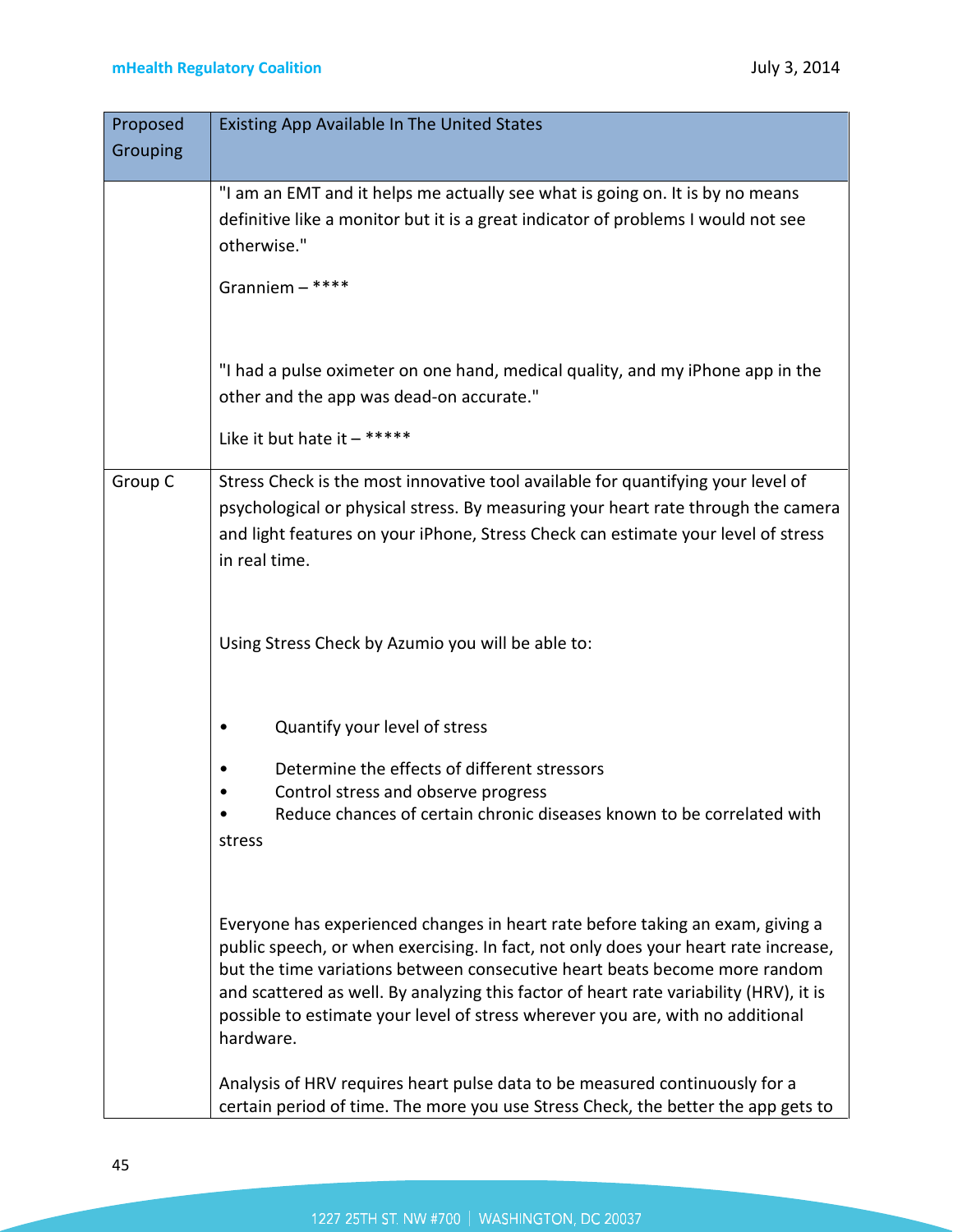| Proposed<br>Grouping | <b>Existing App Available In The United States</b>                                                                                                                                                                                                                                                                                                                                                                                                                                                                                                                                                                                    |
|----------------------|---------------------------------------------------------------------------------------------------------------------------------------------------------------------------------------------------------------------------------------------------------------------------------------------------------------------------------------------------------------------------------------------------------------------------------------------------------------------------------------------------------------------------------------------------------------------------------------------------------------------------------------|
|                      | know you and your heart.                                                                                                                                                                                                                                                                                                                                                                                                                                                                                                                                                                                                              |
|                      | Algorithms used to analyze HRV follow recommendations of European Society of<br>Cardiology (ESC) and the North American Society of Pacing and Electrophysiology<br>(NASPE).                                                                                                                                                                                                                                                                                                                                                                                                                                                           |
| Group C              | HeartWise Blood Pressure Tracker                                                                                                                                                                                                                                                                                                                                                                                                                                                                                                                                                                                                      |
|                      | By SwEng L.L.C.<br>Description<br>There is a reason our software is one of the highest-rated Apps on the App Store -<br>with more than 1,000 ratings and reviews, our customers have been quite clear:<br>HeartWise is the easiest-to-use application for quickly recording and keeping<br>track of your blood pressure, resting heart rate, and weight. Our trend-setting<br>visualization quickly shows you trends, detailed analysis, statistics that tell you<br>how your blood pressure fluctuates on a daily basis and over time. Our powerful<br>statistics and charts are unmatched and give you unprecedented visualization. |
|                      | HeartWise features:<br>- An elegant data entry screen that is seamlessly intuitive.<br>- Tracks systolic and diastolic blood pressure, resting heart rate (Pulse), and<br>weight.<br>- Automatically calculates mean arterial pressure, pulse pressure, and body mass<br>index.                                                                                                                                                                                                                                                                                                                                                       |
|                      | - Export your data by email as a fully formatted report, in spreadsheet format, or<br>as plain text.<br>- Easily import existing records or data from other applications.<br>- Configure Reminders to alert your when it's time to take a measurement or your<br>medication.<br>- News and Announcements                                                                                                                                                                                                                                                                                                                              |
|                      | - Detailed statistics reporting shows how your blood pressure and other<br>measurements change over time.<br>- Support for weight in Imperial units (pounds) or metric (kilograms).<br>- Clear, crisp charts with a quick "camera" feature to save high-resolution copies<br>to your photo library!                                                                                                                                                                                                                                                                                                                                   |
|                      | HeartWise has a simple, streamlined interface that lets you input data in seconds.<br>The touch of a button gives you detailed charts and statistical reports that show<br>trends visually and how your blood pressure - and your heath - changes over<br>time.                                                                                                                                                                                                                                                                                                                                                                       |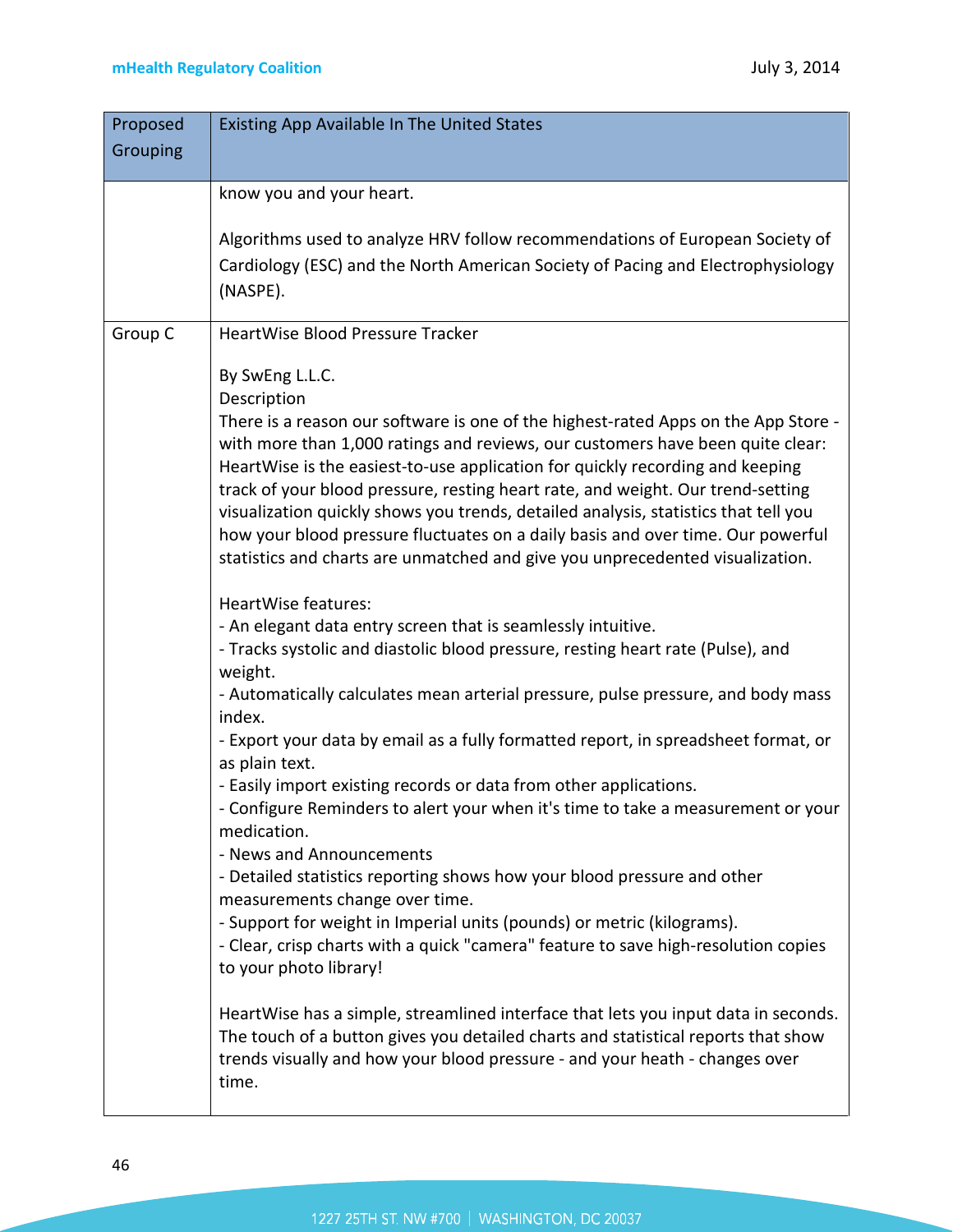| Proposed | <b>Existing App Available In The United States</b>                                                                                                                                                                                                                                                                                                                                                                                                                                                                                                                                                                                                        |
|----------|-----------------------------------------------------------------------------------------------------------------------------------------------------------------------------------------------------------------------------------------------------------------------------------------------------------------------------------------------------------------------------------------------------------------------------------------------------------------------------------------------------------------------------------------------------------------------------------------------------------------------------------------------------------|
| Grouping |                                                                                                                                                                                                                                                                                                                                                                                                                                                                                                                                                                                                                                                           |
|          | HeartWise has a fully capable export feature that allows you to send your data as<br>a fully formatted report, as a spreadsheet, or as plain text directly from your<br>phone. You can send your blood pressure, pulse, and weight history to yourself -<br>or even your doctor. Similarly, existing data or measurements from other<br>applications can be easily opened and imported into HeartWise.                                                                                                                                                                                                                                                    |
| Group C  | Nutrition Menu - Calorie, Exercise, Weight & Water Tracking                                                                                                                                                                                                                                                                                                                                                                                                                                                                                                                                                                                               |
|          | By Shroomies                                                                                                                                                                                                                                                                                                                                                                                                                                                                                                                                                                                                                                              |
|          | Advance your diet by having nutritional information for over 100,000 food items<br>right at your fingertips! Whether you go out to eat or cook at home, Nutrition<br>Menu takes the guesswork out of choosing healthy meals and even includes a<br>calculator to compute your Food Score. Have the peace of mind knowing that<br>your meal fits within your dietary allowance. You can then track from meal to<br>meal insuring a higher weight loss by keeping a journal of what you have<br>consumed. Whether you are counting carbs, watching calories, or have diabetes,<br>Nutrition Menu makes it easy for anyone who needs to track what they eat. |
|          | "The mother of all iPhone calorie counters" - Fitness Magazine<br><b>FOOD FEATURES:</b><br>√ Over 49,000 restaurant menu items of 360 USA and some Canadian<br>restaurants (see website for list)<br>√ Over 51,000 entries for common foods like apples, meat, frozen meals, etc                                                                                                                                                                                                                                                                                                                                                                          |
|          | ✔ Shows Points Plus and Points Classic numbers<br>$\checkmark$ No Internet communication means fast access to information<br>√ Nutrition info includes calories, fat, carbs, fiber, serving size, protein,<br>cholesterol, sodium, and sugars<br>√ Add your own custom foods<br>✔ Put your popular foods in the Favorites<br>✔ Search feature<br>✔ Updates nutritional values when you change quantity                                                                                                                                                                                                                                                    |
|          | <b>EXERCISE FEATURES:</b><br>$\checkmark$ 149 built-in exercises<br>✔ Add your own custom exercises<br>✔ Activity Score Calculator<br>$\checkmark$ Put your custom exercises in the Favorites                                                                                                                                                                                                                                                                                                                                                                                                                                                             |